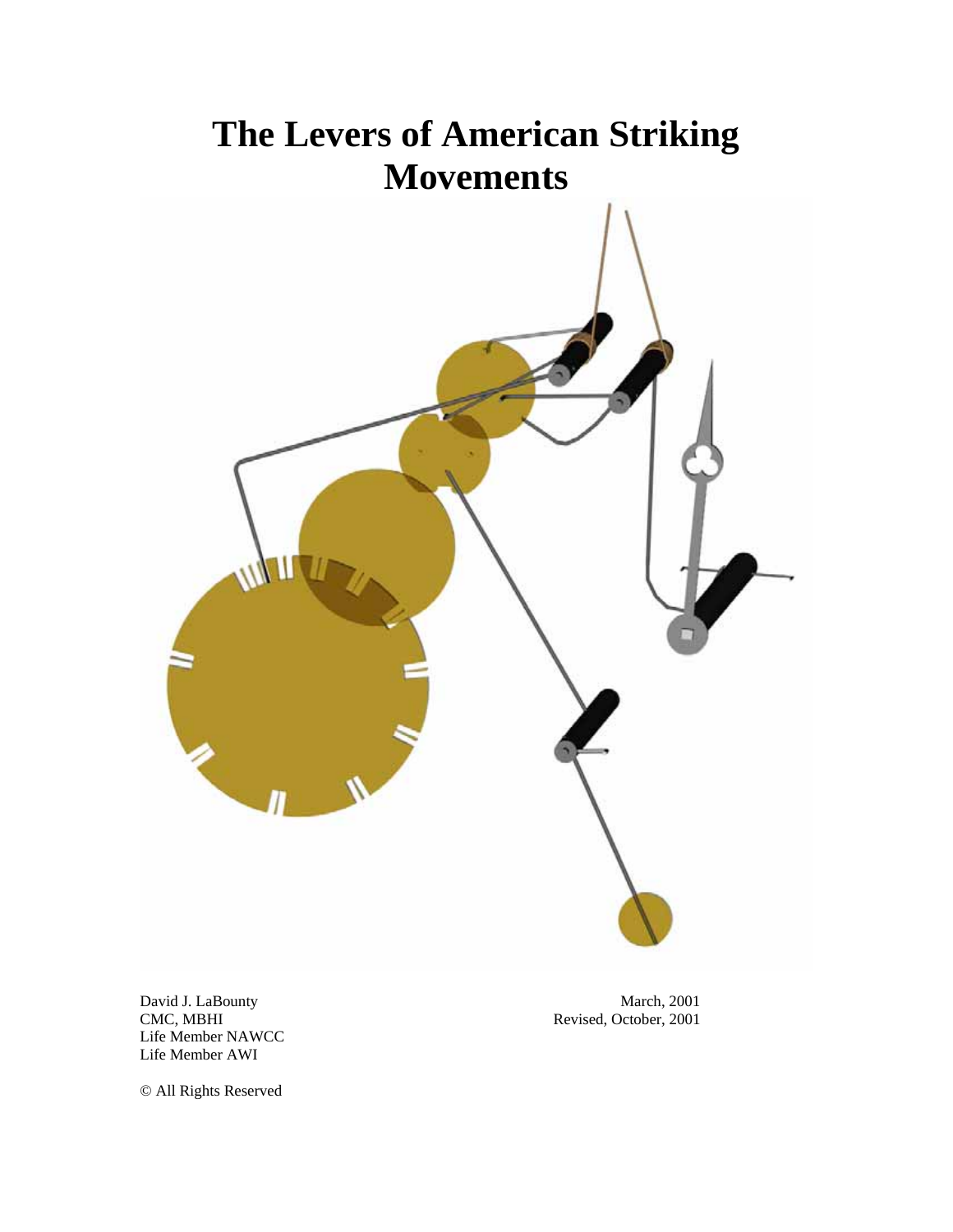# **Table of Contents**

| The Levers - 3<br>Working Together - 6<br>Wear Problems - 10<br>Repairing Severe Damage - 15<br>Movement Assembly - 16<br>Adjustments and Clearances - 17<br>Movement at Stop - 17<br>Movement in Warning - 20<br>Movement in Strike - 23<br><b>Strike Release Points - 26</b><br>Oiling - 27<br>Useful Tool - 28<br>Final Adjustment - 28 |
|--------------------------------------------------------------------------------------------------------------------------------------------------------------------------------------------------------------------------------------------------------------------------------------------------------------------------------------------|
| The Levers - 29<br>Working Together - 32<br>Wear Problems - 35<br>Repairing Severe Damage - 41<br>Movement Assembly - 42<br>Adjustments and Clearances - 44<br>Movement at Stop - 44<br>Movement in Warning - 47<br>Movement in Strike - 49<br><b>Strike Release Points - 52</b><br>Oiling $-53$<br>Final Adjustment - 54                  |
|                                                                                                                                                                                                                                                                                                                                            |
|                                                                                                                                                                                                                                                                                                                                            |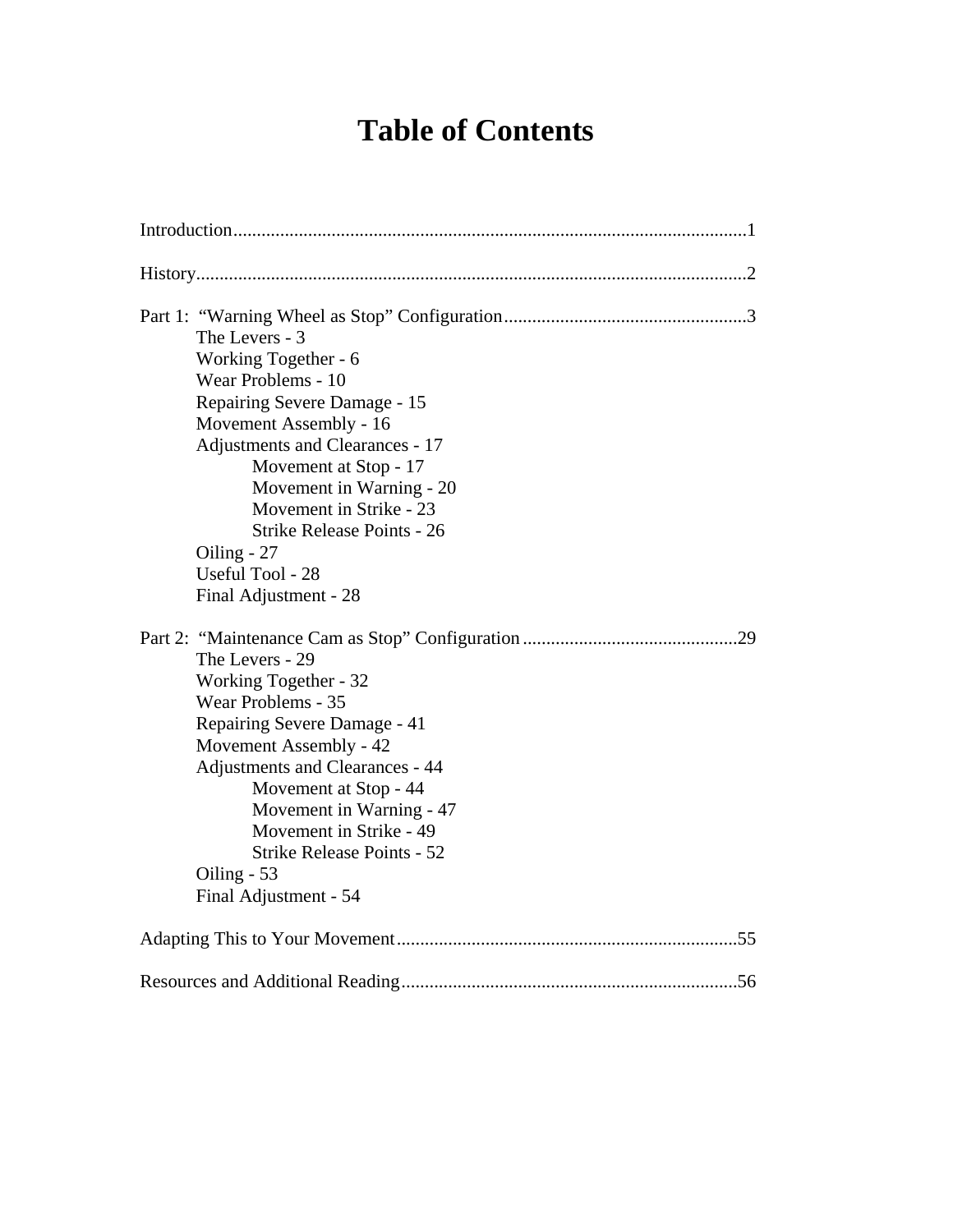# The Levers of American Striking Movements By David J. LaBounty CMC, MBHI

# **INTRODUCTION**

American movement strike lever arrangements are a bit more complicated than they look. The first time I was asked to adjust one of these (and I'm quite sure I was set up) I was able, after a bit of bending and guesswork, to get the levers to cooperate and do what they were supposed to do. During the course of trying to figure out just what they were for, however, I found myself adjusting in circles and getting more frustrated with each adjustment. Unbeknownst to me, the movement I was handed was one of those with which even the best of us has problems. The levers have to be adjusted just right or suffer the consequences. This exercise taught me the lesson that proper lever adjustments are key to the reliability of the movement. It doesn't matter how well the rest of the movement is restored, if the levers haven't received the proper attention there will be problems with running, striking, or both.

The following is a presentation of two generic lever arrangements which, hopefully, will enable you to understand specific and unique lever configurations. The first configuration, most commonly found in eight-day movements such as the Seth Thomas model 89's and others, has a stop/warning pin on the  $4<sup>th</sup>$  wheel (see fig. 1). The hammer pins in this configuration are on the maintenance cam  $_{(I)}$  or  $3^{rd}$  wheel. The second configuration discussed later in "Part 2", found in thirty-hour and some 8-day clocks, uses the maintenance cam  $_{(I)}$  as the stop/lock and has the warning pin on the butterfly. The hammer pins are commonly found on the  $2<sup>nd</sup>$  wheel  $_{(1)}$ .

This work was designed to be a bench-side aid, which is why some information is identical in parts 1 and 2. It may be advisable, therefore, to have an American, count wheel, striking movement on hand to aid the reader in identifying the levers and their relationships while reading this material.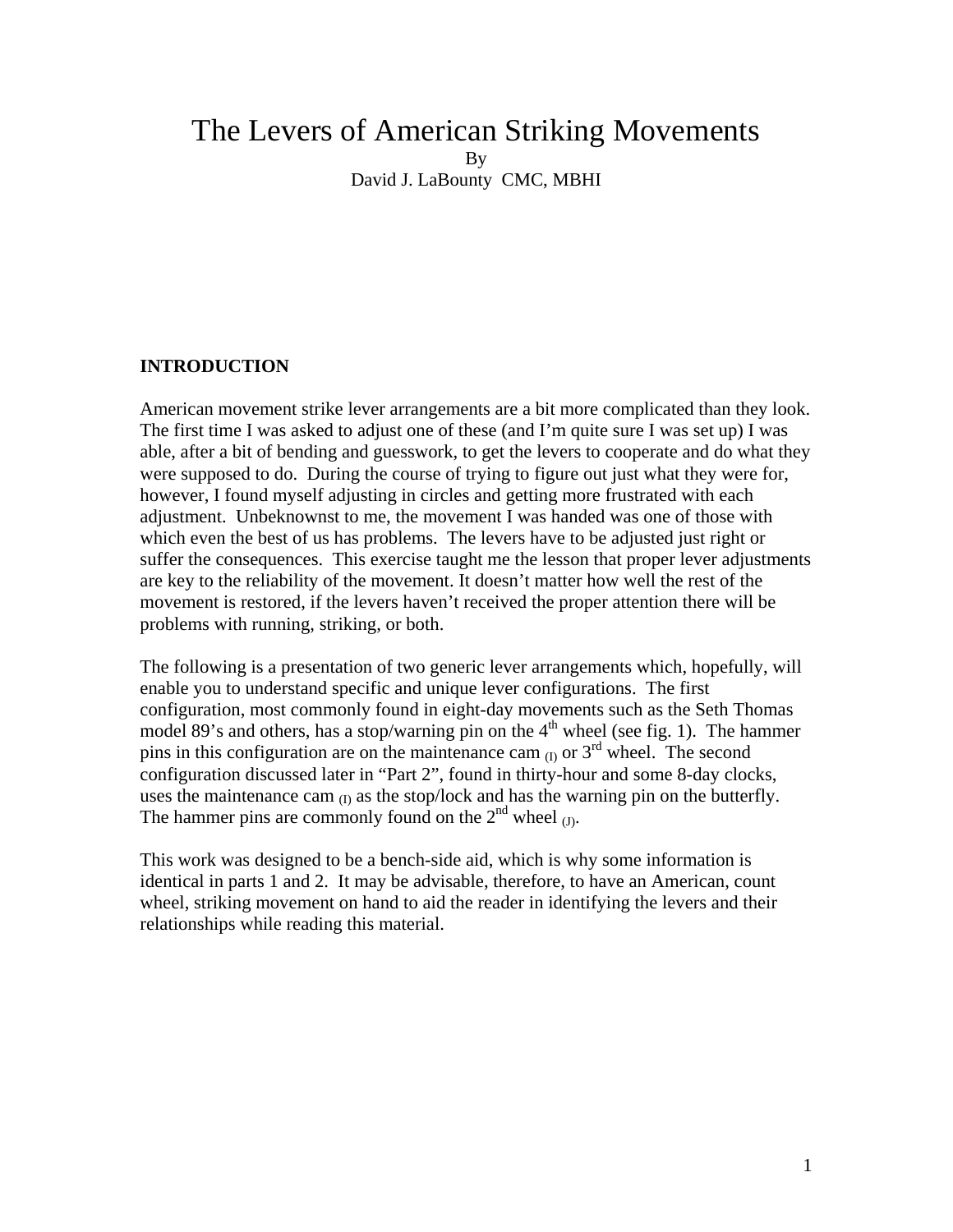# **History**

American strike levers have their roots in the strike work of English and European timepieces. As is often the case, advancements in horology are brought about by necessity. Those clockmakers who ventured to America in the eighteenth century brought an intimate knowledge of the methods of obtaining a reliable striking process. Unfortunately, the materials available to them for producing timepieces and strike work were costly, as they had to be imported. Only the wealthy could afford to own a striking clock in America in the eighteenth century and the number was so small many clockmakers turned to other trades. It was therefore a relatively short time before the necessity for producing an inexpensive timepiece brought about changes in the construction of movements.

Eli Terry's patent in 1816 of an inexpensive striking clock movement shows the ingenuity and adaptability of clockmakers. Terry found American hard woods to be a readily available, inexpensive material to replace the brass of the movements. This allowed him to mass-produce timepieces which the common American could afford. Many clockmakers followed his example and over the next few years the profit in producing an American clock was sufficient that an industry was born. The levers of striking clocks became thin, inexpensive segments of soft steel wire, instead of the thick, flat pieces of wrought iron common to clocks of the previous century. They were affixed to wooden arbors, easy to produce, and readily adjustable. They varied slightly from manufacturer to manufacturer but still retained the basic form and function of their English counterparts. This is not to say certain elements were not rearranged. One example is the innovation of relocating the strike release pin(s) which were moved from the minute wheel to the rear of the center shaft.

The invention of rolled brass in the mid nineteenth century allowed American clockmakers to return to producing clock movements out of sturdier material. The brass was thin, inexpensive, relatively hard, and didn't need to be imported. The strike levers were again affixed to steel arbors but retained their soft steel wire construction, as it was easy to produce and adjust. Relatively few changes took place in the construction, shape, or function of American strike levers over the next seventy years and it wasn't until the 1920's that they once again became flat pieces of steel reminiscent of their early English counterparts. Instead of being cast, hand-made pieces, these levers were machine stamped out of steel sheets. The process was accurate enough that very little adjustment of the levers was required and, in fact, this style of lever was adjustable only by rotating it on the arbor.

Sadly, the American clock industry is now all but nonexistent and no American striking clocks are being mass-produced. Korea, China, and Japan are producing movements with strike work virtually identical to those the American clock industry was producing at its peak and these levers will still be encountered in new clocks today.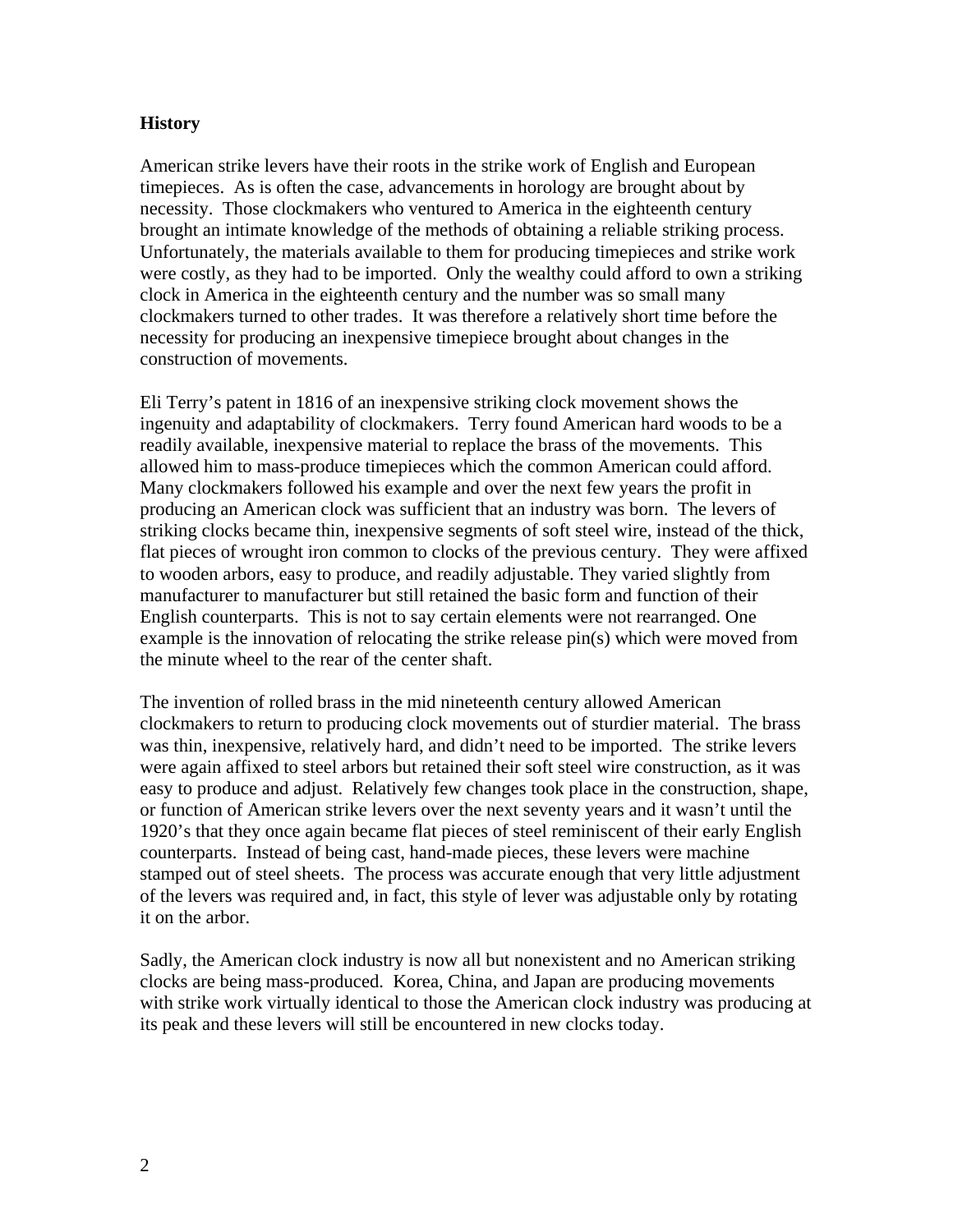# **Part 1: "WARNING WHEEL AS STOP" CONFIGURATION**





# **THE LEVERS (fig. 1 - 3)**

In order to discuss the levers we must first identify them and describe their function. Note: These are grouped according to the arbor to which they are attached.

A – Stop Lever: This lever *stops* the strike train by intersecting the path of the stop pin mounted on the stop/warning wheel  $(H)$ .

B – Maintenance Lever: The function of this lever is two fold. First, this lever *maintains* the clearances needed for the stop lever  $(A)$  and the count lever  $(C)$  when continuing the strike process. This allows the strike train to run until stop conditions are met. Second, the maintenance lever  $_{(B)}$ , by dropping into the notch in the maintenance cam  $_{(I)}$ , allows the stop lever  $(A)$  and count lever  $(C)$  to fall into a stop/lock position.

C – Count Lever: This lever *counts* the strike by being held up until it falls into a stop notch on the count wheel  $(K)$ . When the count lever  $(C)$  drops into a deep or stop notch on the count wheel  $(K)$ , the maintenance lever  $(B)$  is allowed to drop deeper into the notch on the maintenance cam  $_{(I)}$ , and the stop lever  $_{(A)}$  drops far enough to catch the stop pin stopping the strike process. Strike will continue as long as the count lever  $(C)$  is resting on the rim of the count wheel  $(K)$  and not in a stop notch.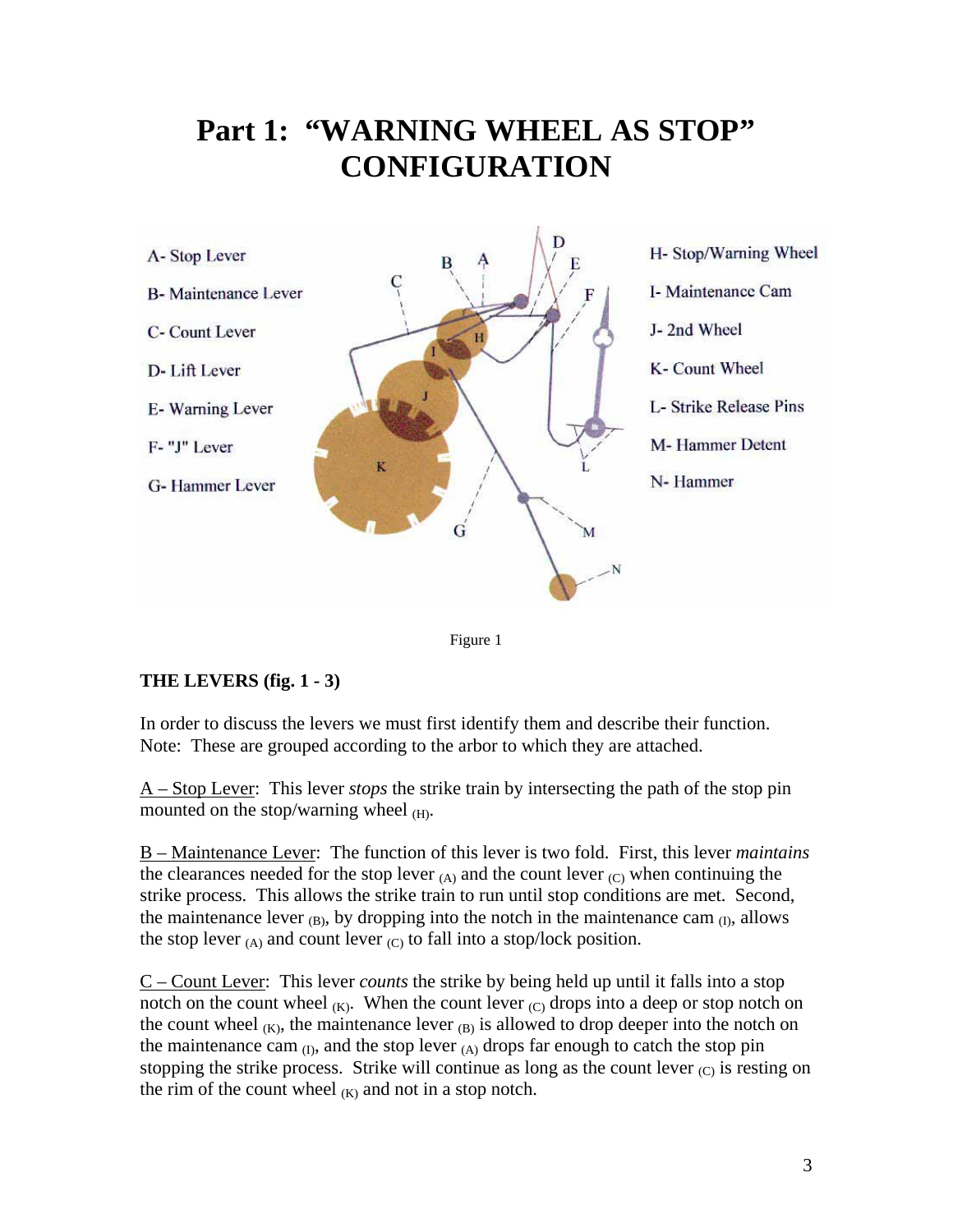

Figure 2: Lever detail.

 $D$  – Lift Lever: This lever's function is to *lift* the stop lever  $(A)$ , maintenance lever  $(B)$ , and count lever  $_{\rm (C)}$  so that the strike train is released from the stop position.

E – Warning Lever: This lever catches the warning pin (same as the stop pin in this instance) and holds the strike train until the precise point of strike release is reached. The short amount of release (or run) and arrest of the strike train just prior to strike is called *warning.*

F – "J" Lever: This lever, called the "J" lever because of its shape, could just as well be called the strike release lever as its function is to release the strike train from stop into warning and from warning into strike at specific times. It is also the means by which the other levers are lifted into position for the coming strike action. Some "J" levers are designed to allow the minute hand to be turned backwards. These are generally flattened on the end and twisted in such a way to allow the strike release pins  $(L)$  to force the "J" lever  $(F)$  out of the way and pass by when turned back.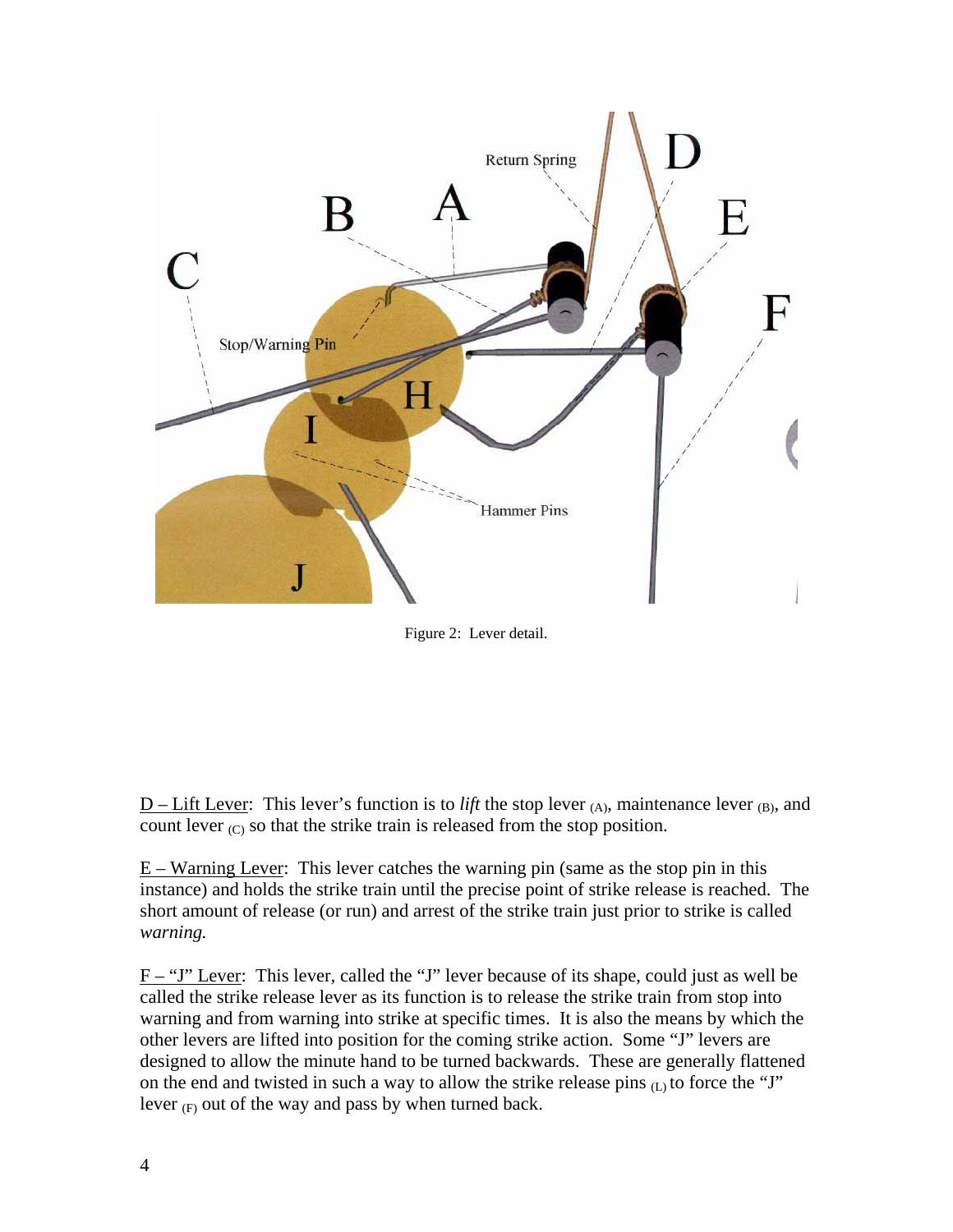

Figure 3: Hammer arbor detail.

 $G$  – Hammer Lever: This lever raises the *hammer* (N) and releases it to produce a blow or strike on a rod, gong, or bell.

M – Hammer Detent: This pin *stops* the *hammer's* recoil motion and maintains the position of the hammer lever  $_{(G)}$  so that it returns to the same place following each hammer blow. This allows the hammer pins to engage the hammer lever  $(G)$  in a consistent manner and give a consistent strike.

 $N -$  Hammer: This is the piece which contacts the bell, gong, etc...

 $L$  – Strike Release Pins: These pins are attached to the center shaft and engage the "J" lever (F), lifting it to produce the *release* of the strike at a specific point.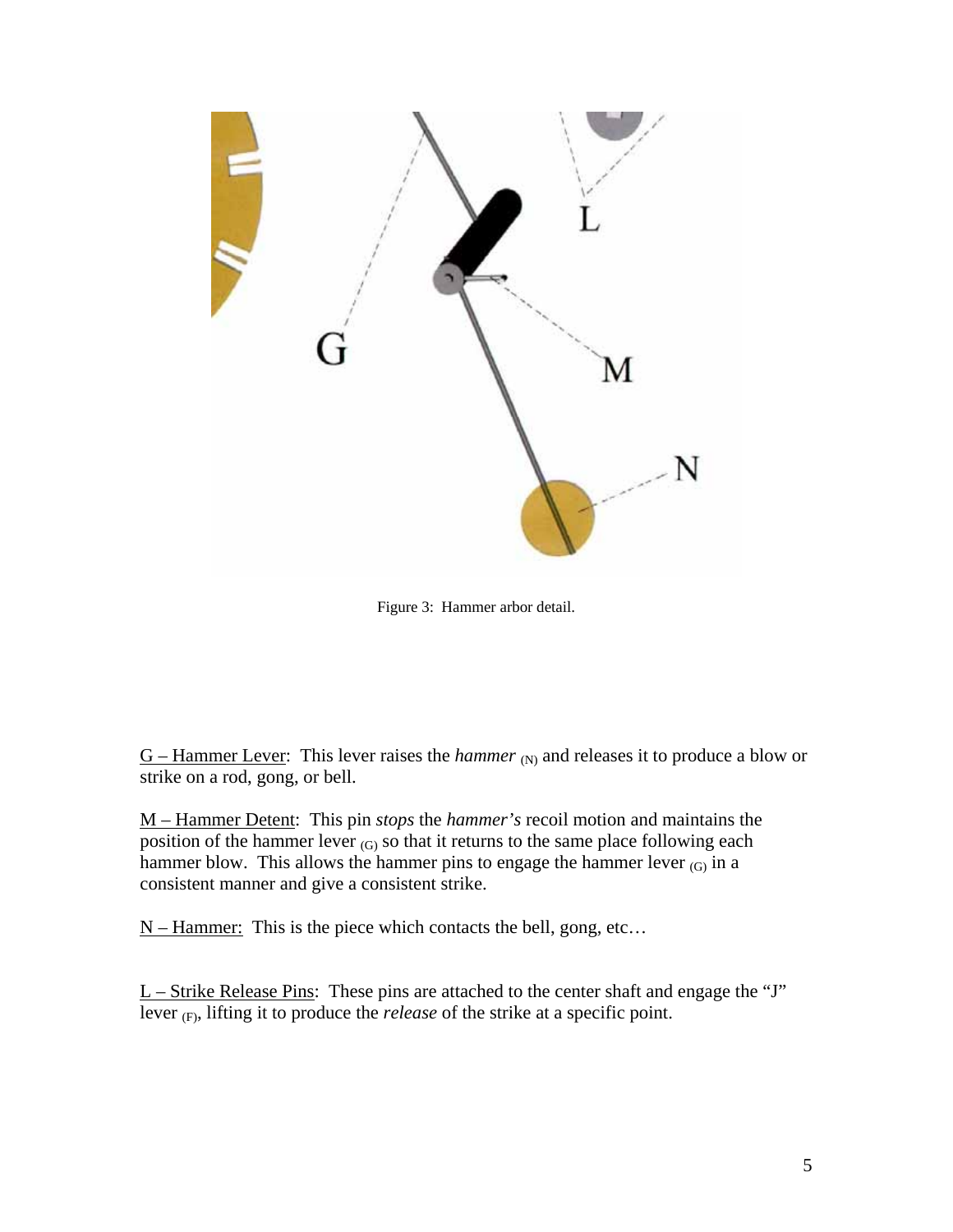# **WORKING TOGETHER**

Having identified all of the levers, we will now look at the process of striking to see how these levers relate to one another.



Figure 4: The strike train in warning.

# Warning

Somewhere between 10 and 3 minutes before the hour or half-hour, the strike release pins  $(L)$  raise the "J" lever  $(F)$  which in turn raises the lift lever  $(D)$  sufficiently to engage and push up the count lever  $(C)$ . The levers are lifted higher and higher until the stop/warning pin is released from the stop lever  $(A)$ . This allows the strike train to "go into warning". The slight rotation of the maintenance cam  $_{(I)}$ , during warning, pushes the maintenance lever  $_{(B)}$  out of the notch and lifts it slightly. This disengages the lift lever  $_{(D)}$  from the count lever  $_{(C)}$ , raises the stop lever  $_{(A)}$  to guarantee clearance of the stop/warning pin, and lifts the count lever  $_{\text{C}}$  almost out of the stop notch. The stop/warning pin is caught by the warning lever  $_{(E)}$ , which has been raised along with the "J" lever  $_{(F)}$ , and the warning process is complete. This is needed for power conservation to allow the movement to lift levers a little at a time instead of all at once and to gain a more accurate and consistent strike release point. Warning is different and separate from the short amount of run of the strike train just prior to hammer lift.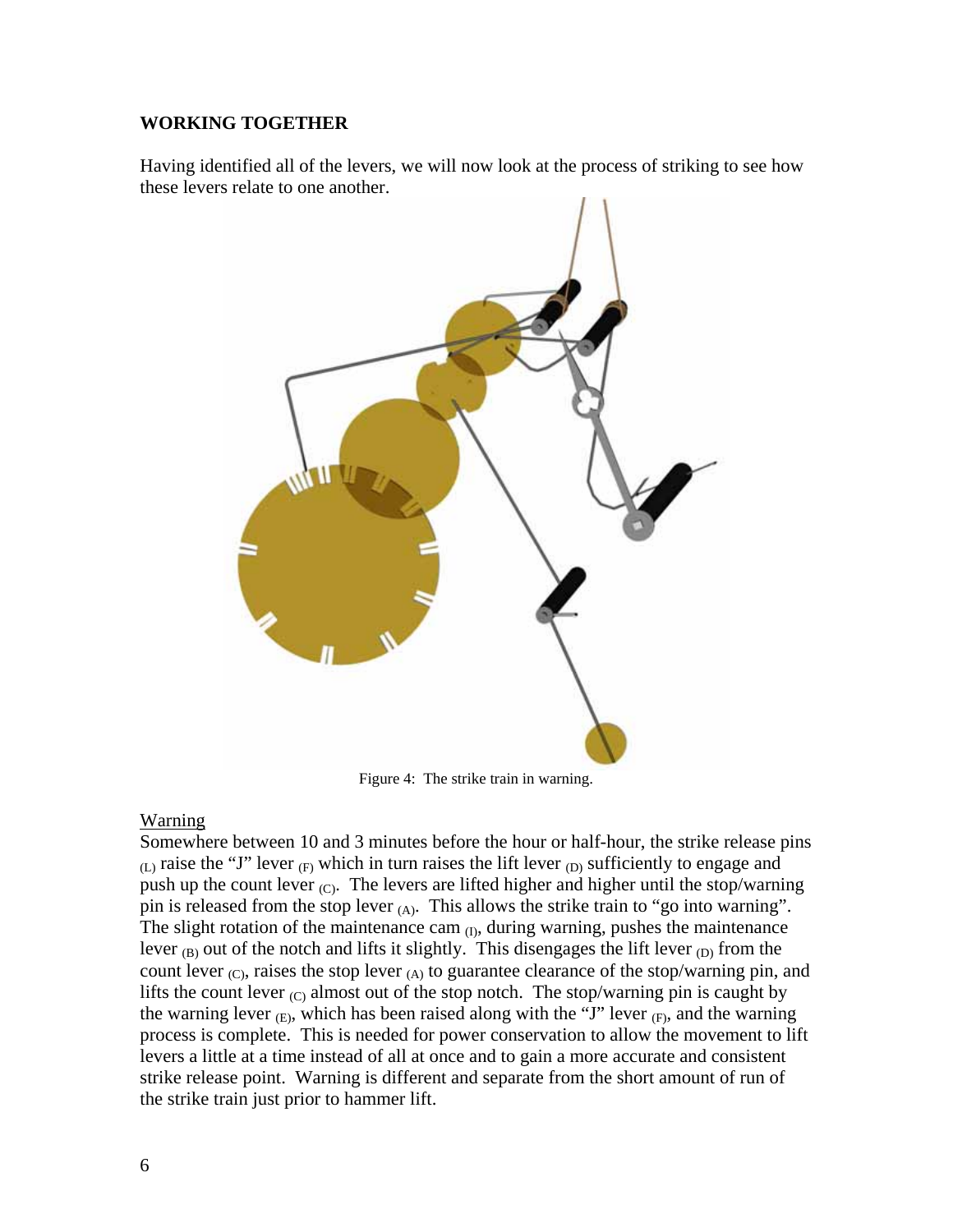

Figure 5: The strike train at strike.

## Beginning-Strike

The center shaft continues to rotate lifting the "J" lever  $(F)$  with the strike release pins  $(L)$ until the hour or half-hour when the "J" lever  $_{(F)}$  is released and rapidly returns to its original, at-stop position. This causes the warning lever  $(E)$  to release the warning/stop pin and allows the strike train to run free. At this point several things happen almost simultaneously. The maintenance cam  $_{(I)}$  rotates and the maintenance lever  $_{(B)}$  is pushed onto a cam lobe. The stop lever  $(A)$  is lifted for maximum clearance of the stop pin. A hammer pin on the maintenance cam  $_{(I)}$  begins to engage the hammer lever  $_{(G)}$ . The count lever  $(C)$  is lifted well clear of the stop notch on the count wheel  $(K)$ . The count wheel  $(K)$ rotates under the count lever  $(C)$  towards the next count notch on the rim or another stop notch. It is important to note that there is a short amount of run of the strike train just prior to hammer lift by the hammer pins. This is necessary for the movement to be allowed to gain momentum before lifting the hammer.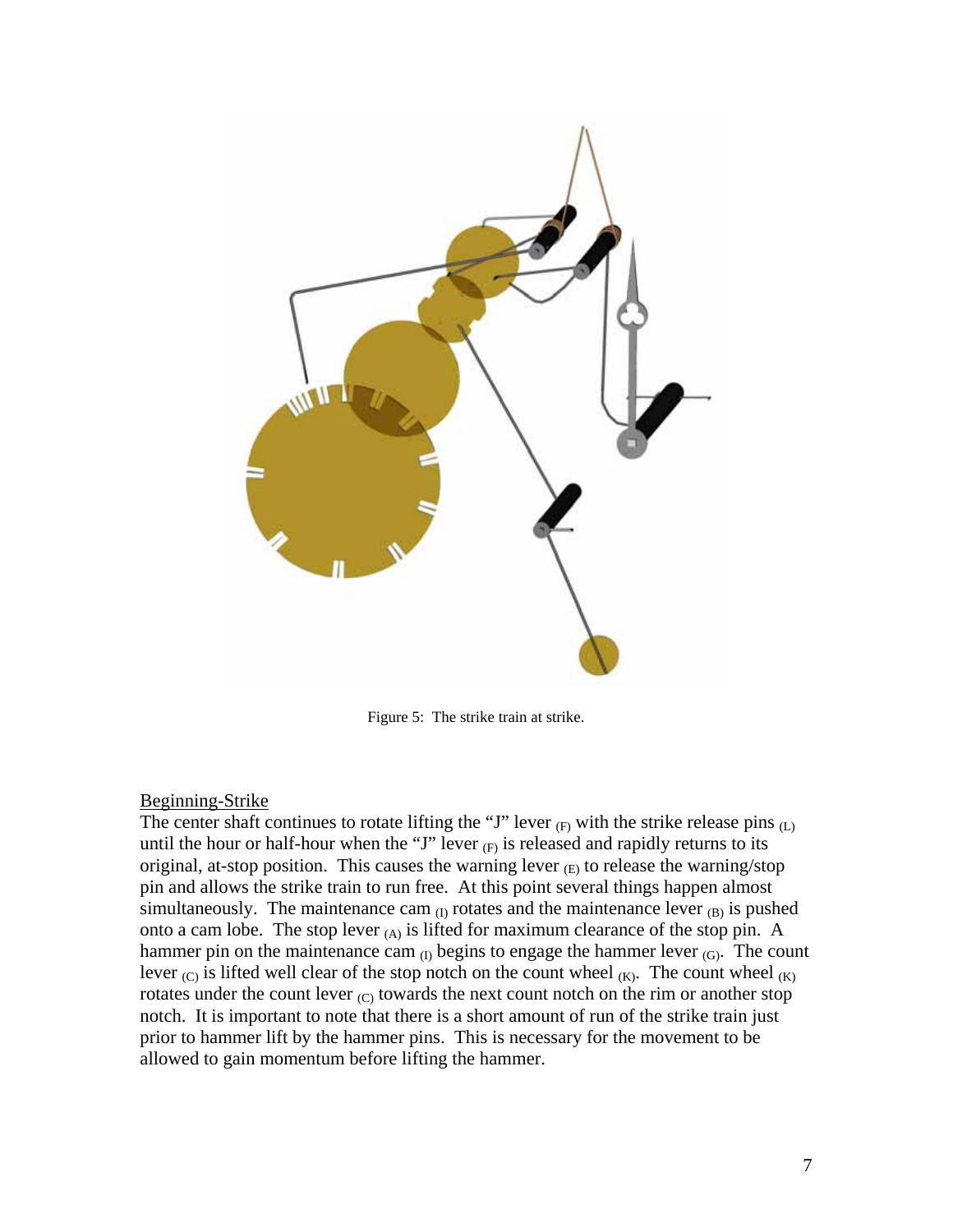

Figure 6: The strike train at mid-strike.

## Mid-Strike

At the hour, the strike train must continue to run and deliver the proper number of blows for that hour. The critical moment that determines whether the strike train stops or continues is at the point when the maintenance cam  $_{(I)}$  presents the notch to the maintenance lever  $_{(B)}$  allowing the count lever  $_{(C)}$  to be lowered onto the count wheel  $_{(K)}$ . For strike to continue, the count lever  $(C)$  is lowered onto the rim of the count wheel  $(K)$ instead of a stop notch, which keeps the stop lever  $(A)$  raised sufficiently to clear the stop pin. Once the stop pin passes the stop lever  $(A)$ , the maintenance cam  $(I)$  lifts the maintenance lever  $_{(B)}$  and the strike process continues.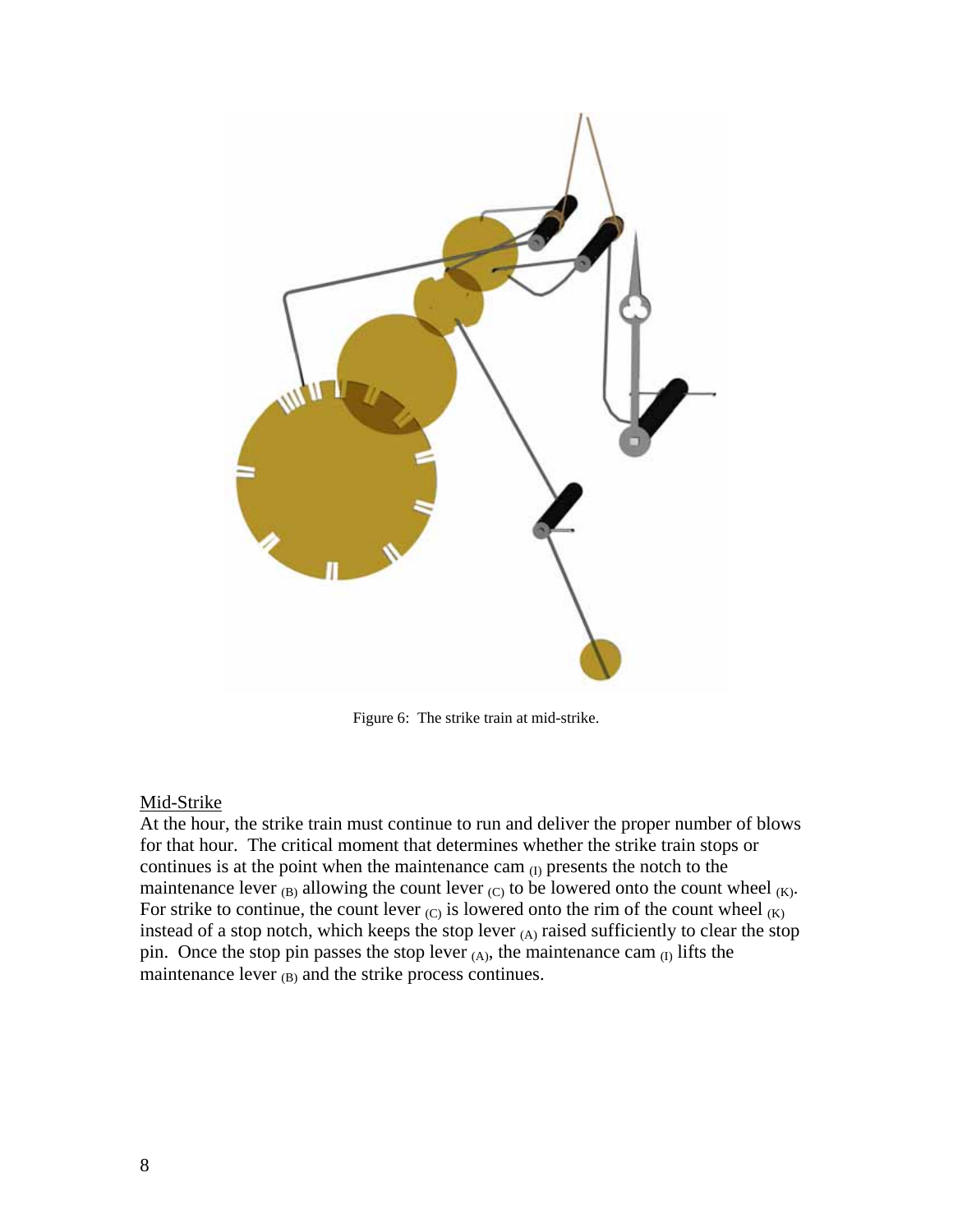

Figure 7: The strike train at stop.

# Stop

Again, the critical point in the striking process is when the maintenance lever  $_{(B)}$  reaches a notch in the maintenance cam  $_{(I)}$ . If the count lever  $_{(C)}$  falls into a stop notch at this point, the stop lever  $(A)$  will drop sufficiently to catch the stop pin and the strike process will stop.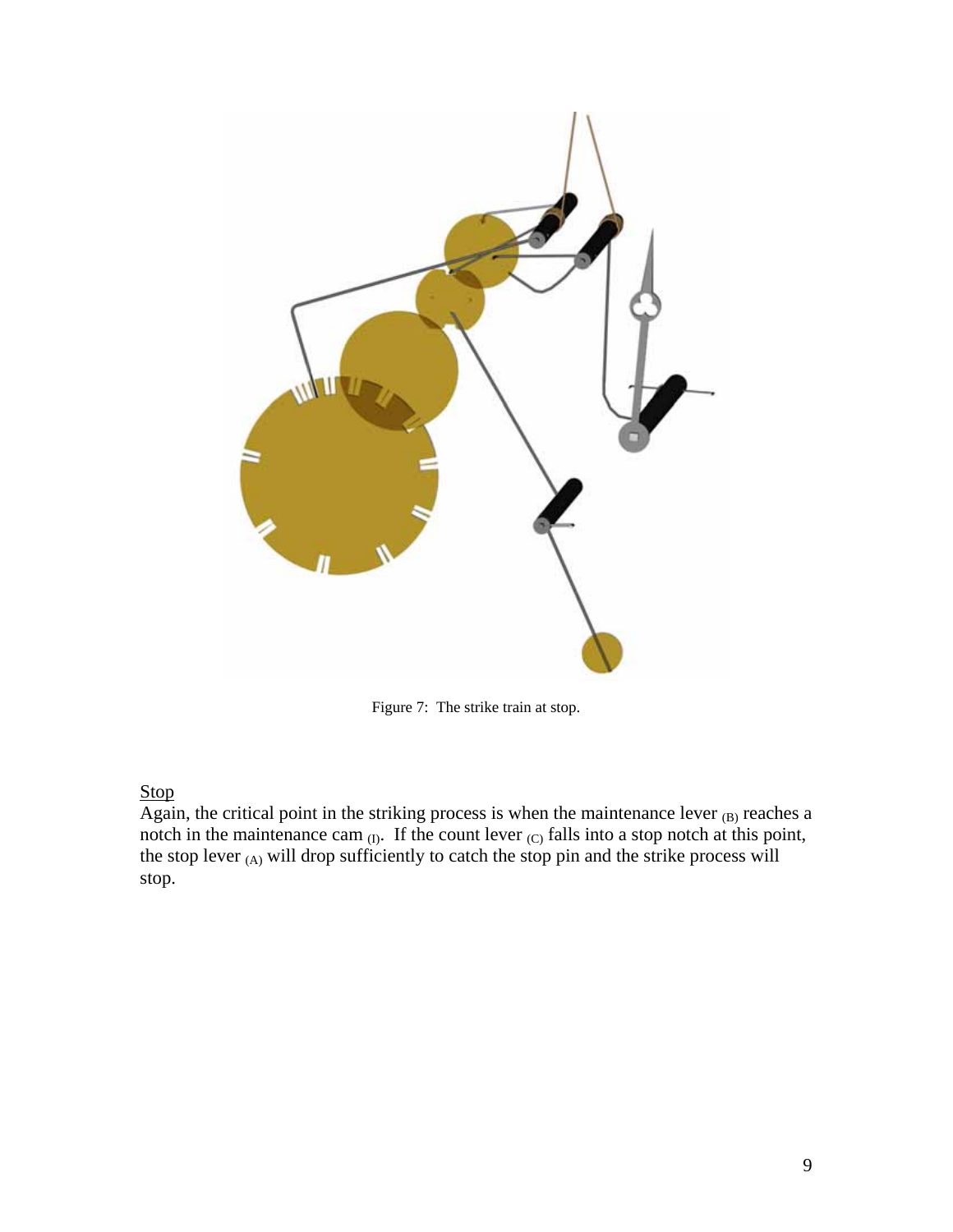## **WEAR PROBLEMS**

Anytime there are two independent, moving surfaces, which, repeatedly over time, come into contact with one another, there will be an abrasion and wear of both surfaces. This is especially true of American clock levers and pins. It is important to recognize the problems that wear can cause and how to deal with them. Levers left unrestored can cause a myriad of headaches since wear changes the geometry of the action of the lever causing the movement to work harder to accomplish its task.

I believe that the repair of levers should be part of a thorough restoration process, which includes polishing pivots, bushing worn bearing holes, servicing mainsprings, etc…not just a quick fix to solve the problem. Restoring levers cannot be done while they are still inside the movement! Be sure to remove the power from all trains before disassembling the movement and take any special notes necessary to aid in reassembly.



Figure 8: Wear on the stop lever.

Stop Lever (A) and Stop/Warning Pin: The stop lever (A), with continual pounding by the stop pin, will develop an indentation where the stop pin comes to rest. If this wear is not dealt with, the indentation will be a sticking/locking point and could cause the movement to stop sometime just prior to warning as the levers are lifted. The tip of the stop lever  $(A)$ should not be rounded. A rounded edge will not allow a clean release of the stop pin. The beveled, inner edge of the tip of the lever allows a clean release of the stop pin and a nice, solid front edge reduces the chance of the lever being kicked out of the way by the pin. Check for burrs at the edge of the tip of the stop lever  $(A)$ . The stop/warning pin will also develop an indentation but, surprisingly, not as severe as the stop lever  $(A)$ . In general, all that needs to be done with the stop/warning pin is to straighten it. The wear can be left as is provided it is not worn more than 1/4 of its diameter. Also, check for damage as a result of the stop lever  $(A)$  tipping the topside of the stop pin due to previous improper adjustment. If the stop pin shows too much wear or damage, replace it.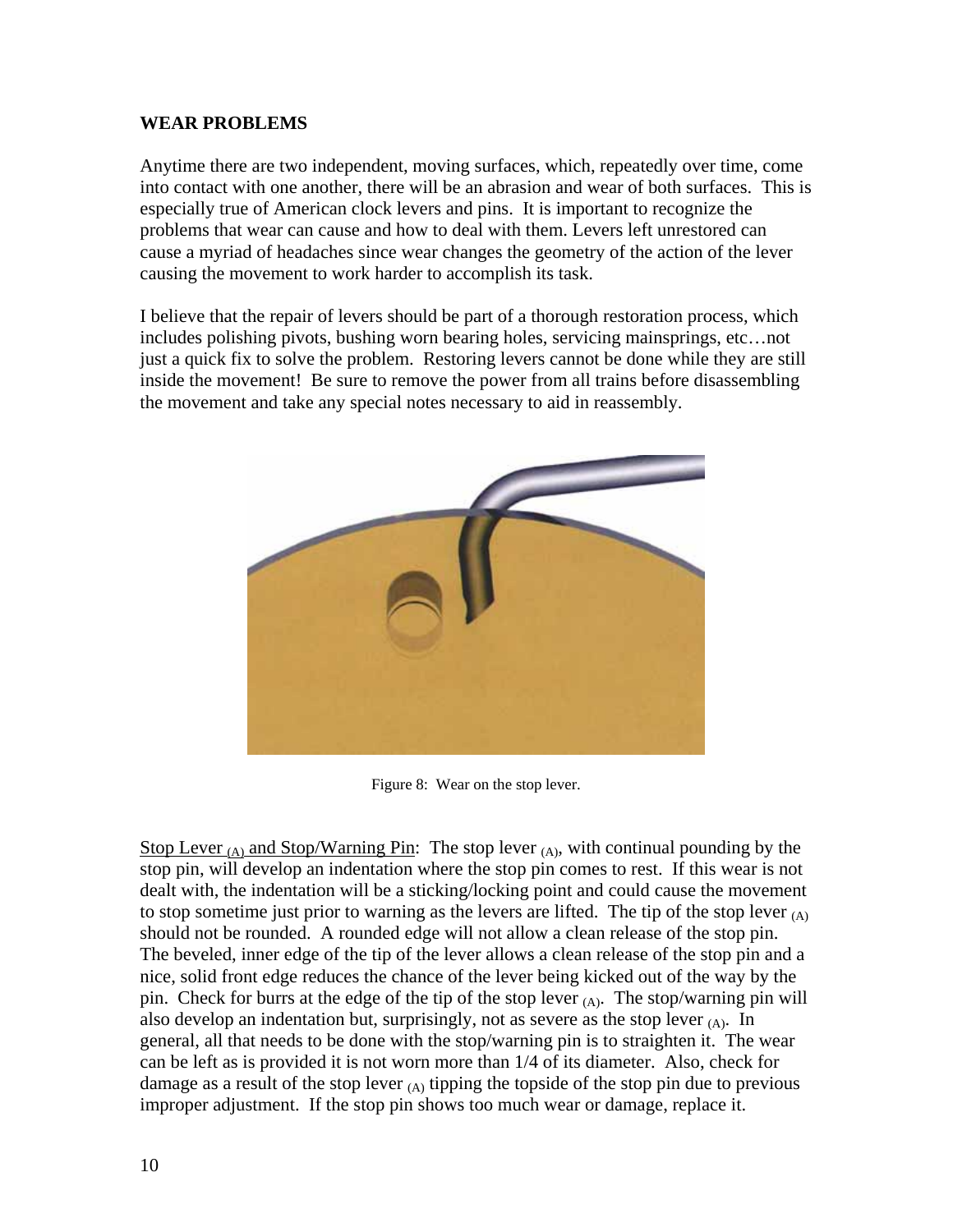

Figure 9: Wear on the maintenance lever.

Maintenance Lever (B) and Maintenance Cam  $_{(I)}$ : The maintenance lever (B) will show the most wear due to it being in almost constant contact with the maintenance cam  $_{(I)}$ . If this wear isn't addressed the strike process could become unreliable depending on whether the maintenance lever  $(B)$  is riding on the wear spot or not. The rubbing surface of this lever will have to be filed round again and then brightly polished, or replace the lever if less than 50% of the original diameter remains. The top surface of the maintenance cam (I), although not showing any visible wear, should also be nicely polished. This will provide the least friction for the rubbing surfaces.



Figure 10: Showing **A**-Wear on the count lever, **B & C**- correct shape of paddle edge after filing, **D & E**- incorrect shape of paddle edge after filing.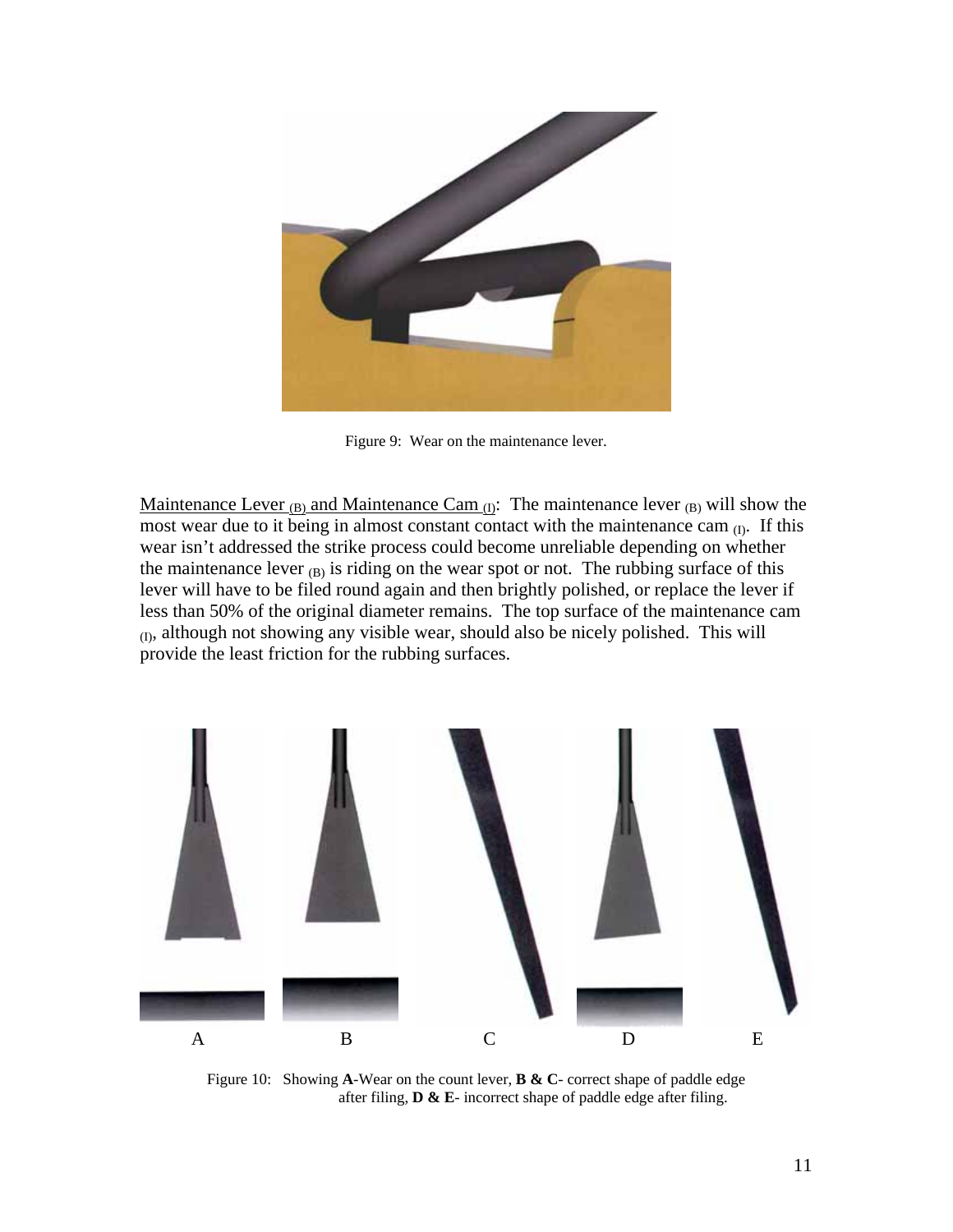Count Lever  $_{\text{(C)}}$  and Count Wheel  $_{\text{(K)}}$ : The paddle end of the count lever  $_{\text{(C)}}$  will show varying degrees of wear depending on the type of movement. In all cases, however, the wear should be filed out. A combination of the pounding action of the lever and the motion of the count wheel  $(K)$  as it is in contact with the lever, will cause a notch to be cut in the lower knife-edge of the paddle. Care should be taken to maintain the correct shape of the paddle edge. (See figure 10.) Watch for burrs on the outer edges of the tip of the paddle following the filing process. The count wheel  $(K)$  may show some wear along the rim and in the stop notches but this should negligible and more of a polished area than groove. Generally, the count wheel  $(K)$  can be left as is provided the wheel is true and there are no bent teeth.

Lift Lever  $_{\text{D}}$ : There is generally no wear on the rubbing surface of this lever but any dimple in the mating lever should be addressed. Examine the under side of the count lever  $_{\text{(C)}}$  where the lift lever  $_{\text{(D)}}$  rubs. Check for wear, rough spots, or burrs and polish as necessary.



Figure 11: Wear on the warning lever.

Warning Lever  $_{(E)}$  and Stop/Warning Pin: Like the stop lever  $_{(A)}$ , the warning lever  $_{(E)}$ will develop an indentation where the stop/warning pin comes to rest. There will also be wear visible due to the slide of the pin down the lever. If not dealt with, the results will be the same as in the stop lever  $(A)$  and the movement could stall in warning. A rounded tip will be a problem here as well. If the warning pin were to land on the rounded tip of the warning lever  $(E)$ , the lever and pin could lock and stall the movement. Treat the pin the same as the stop pin by straightening or replacing if damaged.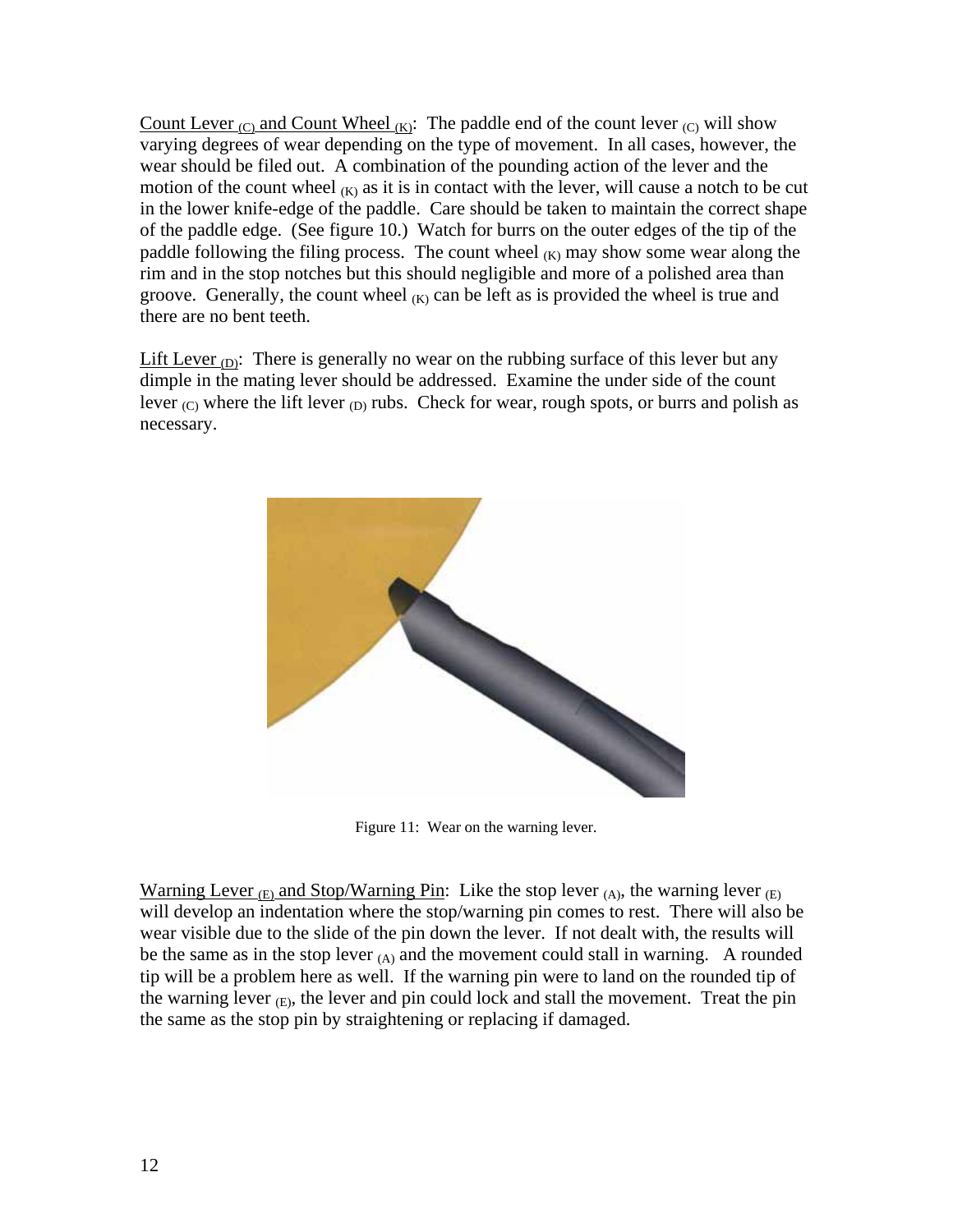$J''$  Lever <sub>(F)</sub> and Strike Release Pins (L): Only slight wear is generally visible in these areas. However, like the stop lever  $(A)$  and the warning lever  $(E)$  any wear on the "J" lever (F) work face could be a problem. Polish out any dimples, look for rounded tips, and watch for burrs. On the "J" levers with the set back feature, look for a groove on the face of the paddle caused by repeated set back. Polish out the wear but in extreme cases the groove is deep enough to weaken the lever and it should be replaced. The release pins may show wear similar to the stop/warning pin and can generally be left as is. Polishing the wear out of the release pins could cause the strike points between the hour and halfhour to be quite different. If this problem is present, see *Adjustments and Clearances: Strike Release Points: Strike Release Pins (L).* 



Figure 12: Wear on the hammer lever and hammer pins.

Hammer Lever  $_{(G)}$  and Hammer Pins: The hammer lever  $_{(G)}$  will develop an indentation and slide wear due to the rubbing of the hammer pins along its surface. The wear should be polished out and the tip checked for improper roundness and burrs. The hammer pins will often show significant wear. This is generally not a problem as the pins are worn evenly throughout and won't affect the rhythm of the strike. Check for bent pins and straighten. If the wear is significant enough to warrant replacement (more than 50% of diameter) all of the pins should be replaced to ensure maintaining the proper rhythm.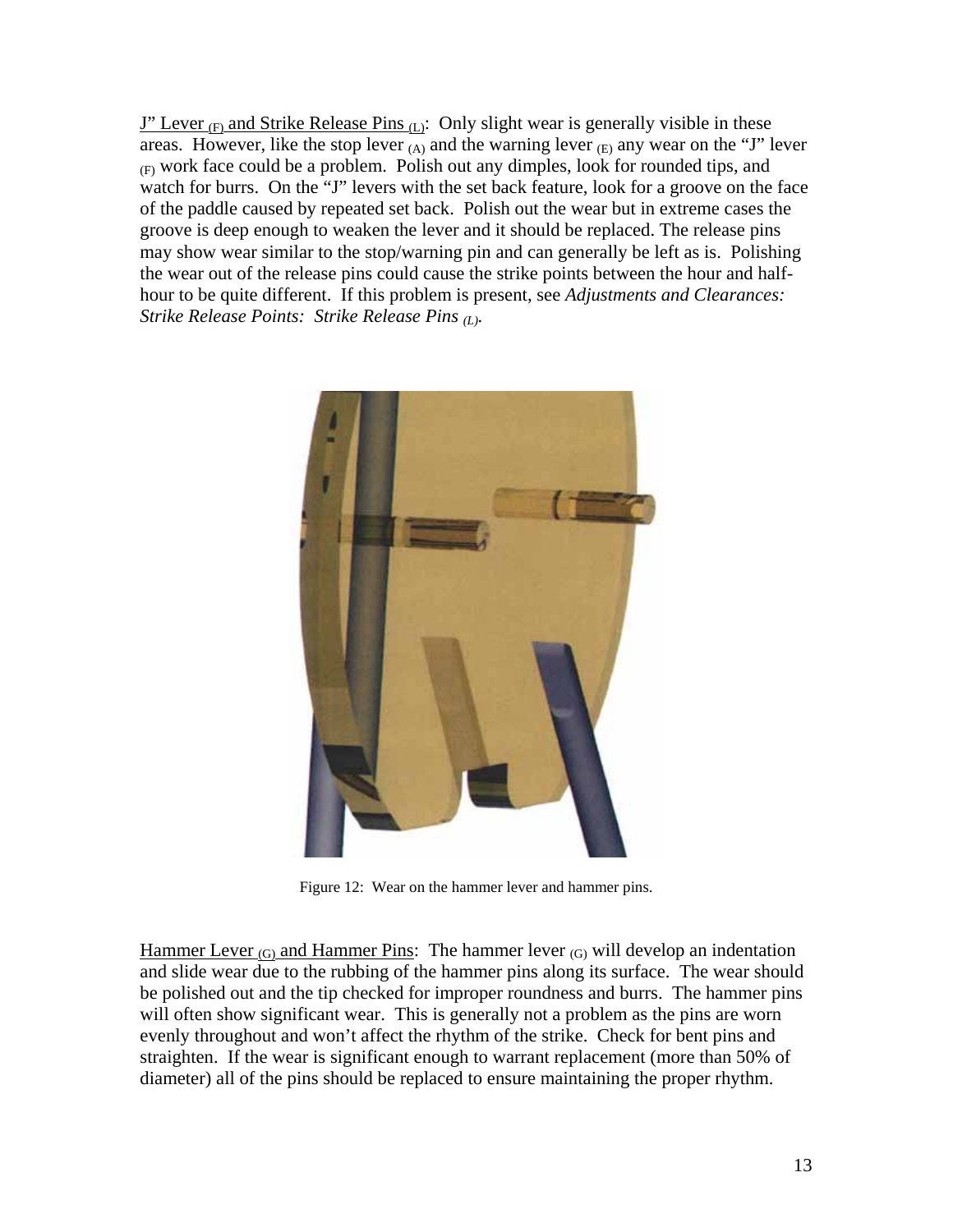Hammer Detent  $_{(M)}$  and Hammer  $_{(N)}$ : Very little wear will be found on the hammer detent  $_{(M)}$  as it has a tendency to bend rather than wear and other than a few adjustments (discussed later) it can be left as is. The hammer  $(N)$  should be checked for missing or dry, flaking leather as well as leather that has been beaten down to the hammer head  $(N)$ . These conditions will cause a tinny, metal on metal sound. Replace the leather if necessary. A drill bit, just smaller than the hole in the hammer  $_N$  and twisted by hand, works well for "digging" out the old leather. Solid hammers, or those without leather, may show wear in the form of a flat spot due to repeated blows but may be left as is.

Arbor Pivots and Pivot Holes: Lever arbor pivots may be left in as is condition provided they don't exhibit any burrs or other damage that may cause them to stick in their pivot holes. It is not necessary that they have a brightly polished surface since they aren't under pressure and don't rotate more than a few degrees. The pivot holes will generally not show wear and can stand to be a little loose. The hammer arbor pivot hole should be bushed if too loose as this will cause undue noise and irregular tempo in the strike.

Methods of Removing Wear: One of the quickest and easiest methods of removing the dimples, dents, and scrapes from the surface of levers is to take them to the buffer/polisher. White rouge and a felt buff will leave the surface of the lever rounded and shiny. Have respect for the buffer/polisher. A felt buff can grab and twist a lever into something totally useless! Another, safer, method is to round-file the wear off of the lever. Place the lever, worn side up, on the almost closed jaws of a small vise and rotate the lever as you file. Follow up with finer grades of sandpaper or buff sticks until the surface is nice and shiny or finish up at the buffer/polisher. This method takes a little more practice and it is difficult to maintain the roundness. Round filing will generally be necessary in removing the wear on the maintenance lever  $_{(B)}$  as the groove is usually deep. Some flatness is ok here as that will produce a larger work surface resulting in longer wear. Be sure to remove all polishing compound residue left on the levers before installing them in the movement.

Lever Return Springs: Most levers require a return spring to guarantee a reliable and proper function. The springs should maintain the levers in their proper positions when the movement is inverted but not be so tight or strong as to cause undue pressure on the strike train. The springs should be of light weight brass spring wire  $(28 - 30)$  gauge) on all except the hammer lever  $(G)$  which requires a heaver brass spring wire (22-24 gauge) to deliver a hard hammer blow. The springs should be of brass instead of steel and wound in such a manner that when the "tail" is pulled, the lever will be forced in the at rest direction as opposed to the lifting direction. One end of the wire should be wound around the base of one of the levers and continue around the lever arbor for several turns. The other end should be tied off either on a pillar post, the edge of the plate, or a post specifically designed for the purpose. It is not important which lever on the arbor is used, whether the wire is wound front to back or back to front, or which post/plate the tail is tied to. It is very important that the spring works in the proper direction, not interfere with the workings of the movement, and is not so tight that it binds the lever arbor when lifted. The best test is that it just holds the lever in its at rest position when the movement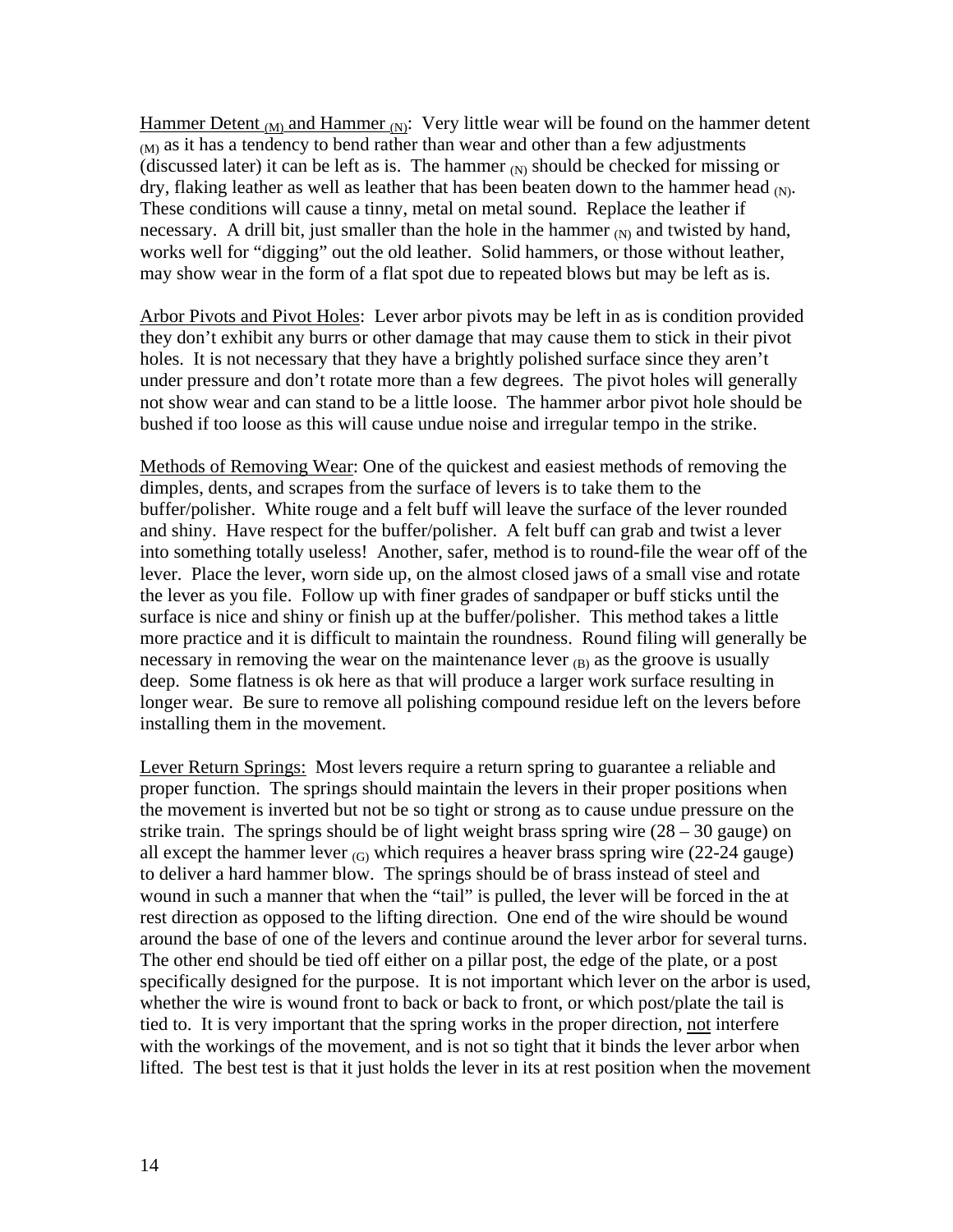is held up-side-down. Old brittle return springs should be replaced before the movement is reassembled. Springs can be tied in place after assemblage but with more difficulty.

# **REPAIRING SEVERE DAMAGE**

Replacing Levers: Levers that have been broken and are now too short to be adjusted properly should be replaced. The diameter is  $0.60^{\circ}$  –  $0.65^{\circ}$  in most cases. The lever is mounted into the arbor through a hole and then the lever end peened to tighten the lever in place. Use a small, flat punch to push the old lever out of the hole in the arbor. Use the old lever as a pattern in measuring and shaping the new lever. Select a steel that is soft so that it will bend without fracturing, and is the same diameter as the old lever. Cold rolled steel is ideal for this purpose. Be sure the new lever is long enough to allow for shaping. The hardest part of replacing a lever is getting it tightly affixed to the arbor. File a slight taper on the end of the lever so that it can be fit snugly into the hole in the arbor and just protrude out of the other side. Hold the lever tightly in a vise, clamped just under the arbor with a little lever showing above the vise. Peen the end of the lever until the lever is good and tight. An alternate method is to machine a shoulder on the lever instead of filing a taper. This gives the arbor something to rest against while peening. Other methods such as knurling the end or flattening the end could be used as long as the lever is secure in the arbor. Once the lever is tightly inserted into the arbor it can be shaped and fitted to perform like the original.

Soldering Levers: I do not promote soldering levers, however, it is something that can be properly done without damaging the lever or ruining its looks. Don't use solder to tighten a lever, however. Tightening levers should be done by the methods described in *Replacing Levers* above. Soldering should only be done at a break and only if the break isn't in a working area. Use a hard silver bearing solder (5% Ag) that will hold up under stress. Remove any excess solder by round filing the area until the break becomes invisible. Be sure to clean the flux off of the lever. Solder, even silver solder, won't last in an area that is susceptible to wear so if a break is near a working surface the lever must be replaced.

Missing Levers: When faced with replacing a missing lever it is necessary to understand what the lever was supposed to do. Once this is fully understood the shape of the lever should be apparent. Most levers will have very few bends, be a consistent diameter, and shaped to provide the best leverage for the ease of the movement. Use the existing levers as a guide for size and historical information as a guide for shape. Expect to have to fit and file to get the best possible replacement.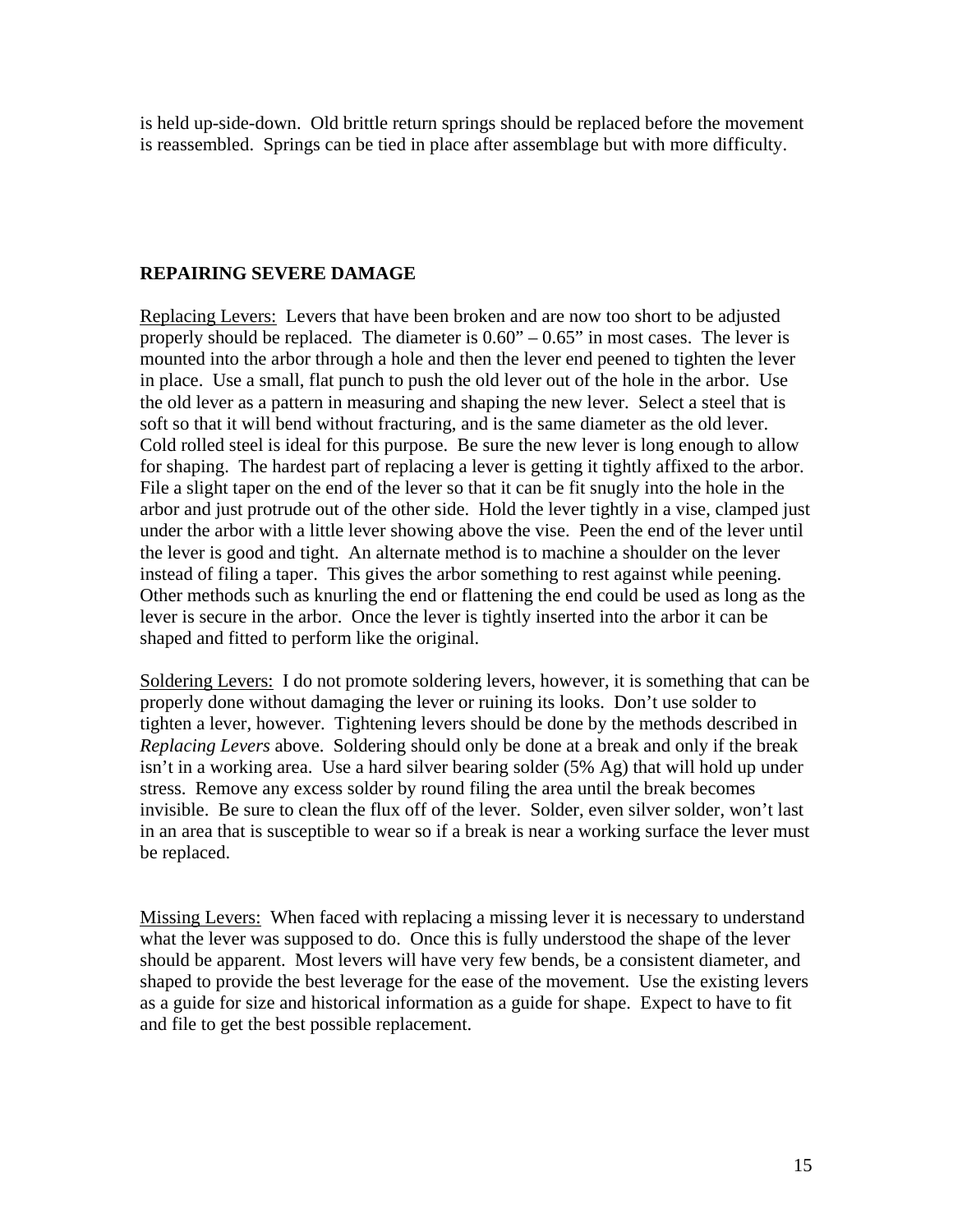# **MOVEMENT ASSEMBLY**

Part of having the levers work properly is getting the strike train assembled in the movement in proper relationship to the levers. Setting a wheel one tooth off will cause an unnecessary adjustment of a lever. The following steps will aid in the proper alignment of the gears to the levers.

- 1. Install the time and strike train.
- 2. Weave levers into proper positions.

3. Arrange the  $3<sup>rd</sup>$  wheel/maintenance cam  $_{(I)}$  so that the maintenance lever  $_{(B)}$  rests in the middle of the notch with the count lever  $(C)$  resting on the side of the count wheel  $(K)$ simulating a stopped position.

4. Arrange the stop/warning wheel  $(H)$  so that the stop pin hits the proper side of the stop lever  $(A)$ .

- 5. Make sure the previous relationships haven't changed.
- 6. Assemble the plates together.

7. Attach the lever return springs to their posts and check for proper tension and clearance. The springs should have just enough tension to keep the levers in position when the movement is turned up side down. Too much tension and the movement will stall. Be sure the "tail" of the spring doesn't interfere with the operation of either train.

Once the movement is back together check the following relationships:

## Stop Lever (A) to Stop Pin

Make sure the strike train is not in, or about to go into, warning by rotating the strike release pin  $(L)$  away from the "J" lever  $(F)$ . Check the location of the stop pin. It should be fairly close to the stop lever  $(A)$ . Rotate the stop wheel  $(H)$  until the stop pin comes to rest against the stop lever  $(A)$ . You may have to pull the count lever  $(C)$  to the side of the count wheel  $(K)$ , in order to simulate a stop notch and get the stop lever  $(A)$  to engage the stop pin.

## Maintenance Lever  $_{(B)}$  to Maintenance Cam  $_{(D)}$

Without disturbing the strike train from its previous position, examine the maintenance lever  $_{(B)}$  and observe whether it is in the middle of the notch on the maintenance cam  $_{(D)}$ . This is where proper assembly pays off! If the lever isn't close to the middle then the stop/warning wheel  $_{(H)}$  will need to be reset. Loosen the plates a bit at the top and spread them with finger pressure until the pivot of the stop/warning wheel  $(H)$  comes free. This will enable you to disengage the pinion of the stop/warning wheel  $(H)$  from the 3<sup>rd</sup> wheel/maintenance cam  $_{(I)}$  and rotate it independently. Either rotate the stop/warning wheel  $(H)$  the appropriate direction for the maintenance lever  $(H)$  to be more in the middle of the maintenance cam  $_{(I)}$  or move the maintenance cam  $_{(I)}$  while maintaining the position of the stop pin to the stop lever  $(A)$ . Re-assemble the plates. With a little practice this will become easier.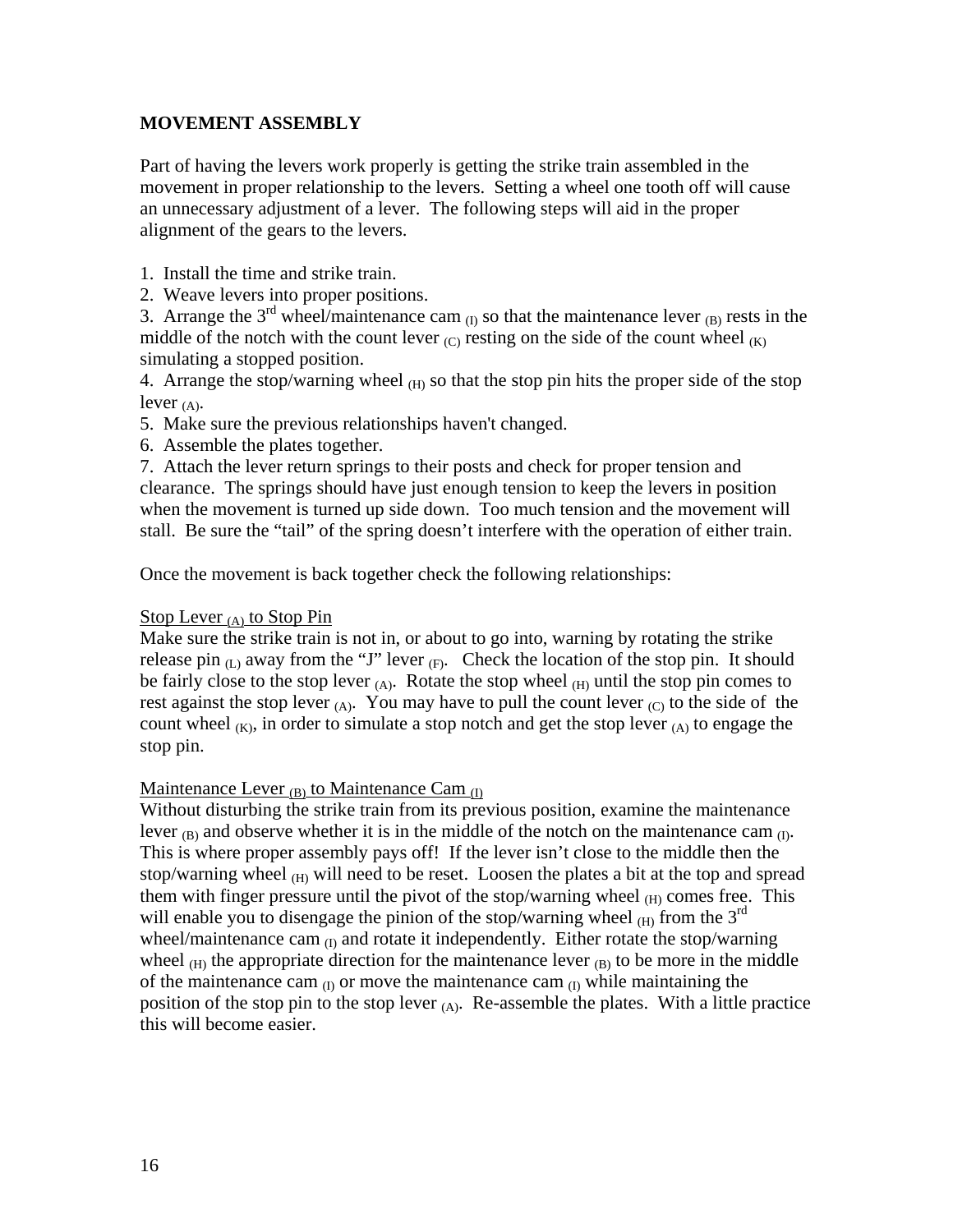# **ADJUSTMENTS AND CLEARANCES**

Oil the pivot holes and add power to the train.

# **Movement at Stop**

Rotate the center shaft to be sure the strike train is **not** in warning.



Figure 13: Correct attitude of count lever: **A-** radial and in the middle of a stop notch; **B & C-** square in all directions.



Figure 14: Incorrect attitude of count lever: **A-** Not radial nor in the middle of a stop notch; **B & C-** not square in all directions.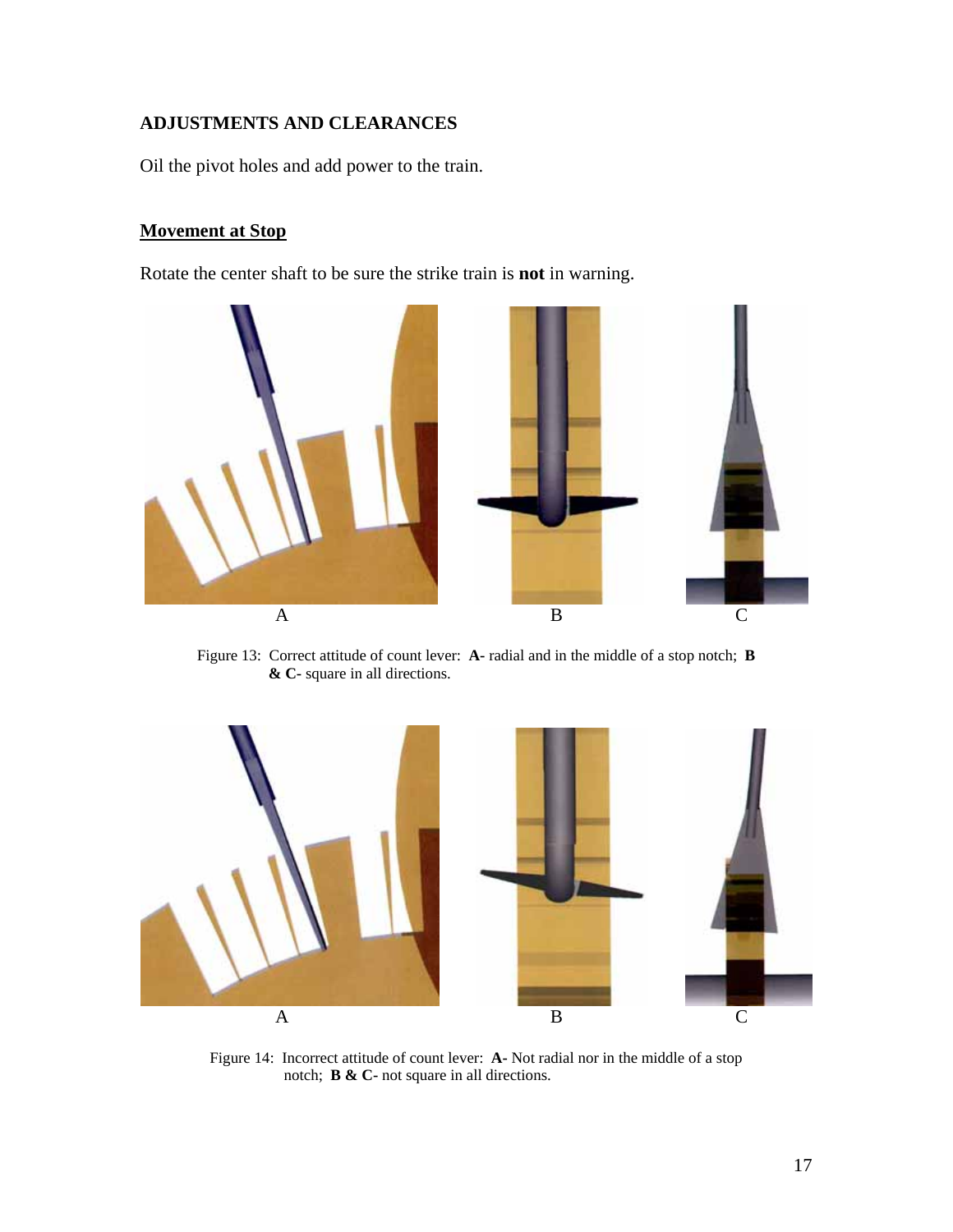Control the motion of the strike train by keeping a finger on the butterfly. Slowly let the strike train advance until the count lever  $_{\rm (C)}$  falls into a stop notch and the stop pin rests on the stop lever  $(A)$ .

Count Lever  $(C)$ : The count lever  $(C)$  is the most likely lever to be out of adjustment since it protrudes outside the protection of the plates and is easily bent when handling the movement. In some extreme cases the count lever  $(C)$  may need to be adjusted up or down to allow the stop pin to rest on the stop lever  $(A)$ . Adjusting the count lever  $(C)$  up or down will change the positions of both the maintenance lever  $(B)$  and the stop lever  $(A)$ . It is important to become familiar with their ideal positions to know whether a single adjustment of the count lever  $(C)$  will solve what appears to be two other levers out of adjustment.

Reshape the end of the count lever  $(C)$  until the action brings it in the middle of the stop notch in the count wheel  $(K)$ . You may have to lengthen or shorten the arm of the lever by using a pair of round-nosed pliers at the bend. To make the arm longer, use the fat part of the pliers and squeeze. To make it shorter use the narrow part of the pliers and twist. This will enable you to hit a different notch at a more optimal angle. The count lever  $_{\text{CO}}$ must also be true side to side. It should hit the stop notch in the middle of the paddle, be square in all directions, and be on a radius of the count wheel  $(K)$ . (See figures 13 and 14.)



Figure 15: Correct attitude of maintenance lever. Square in all directions and centered in the notch.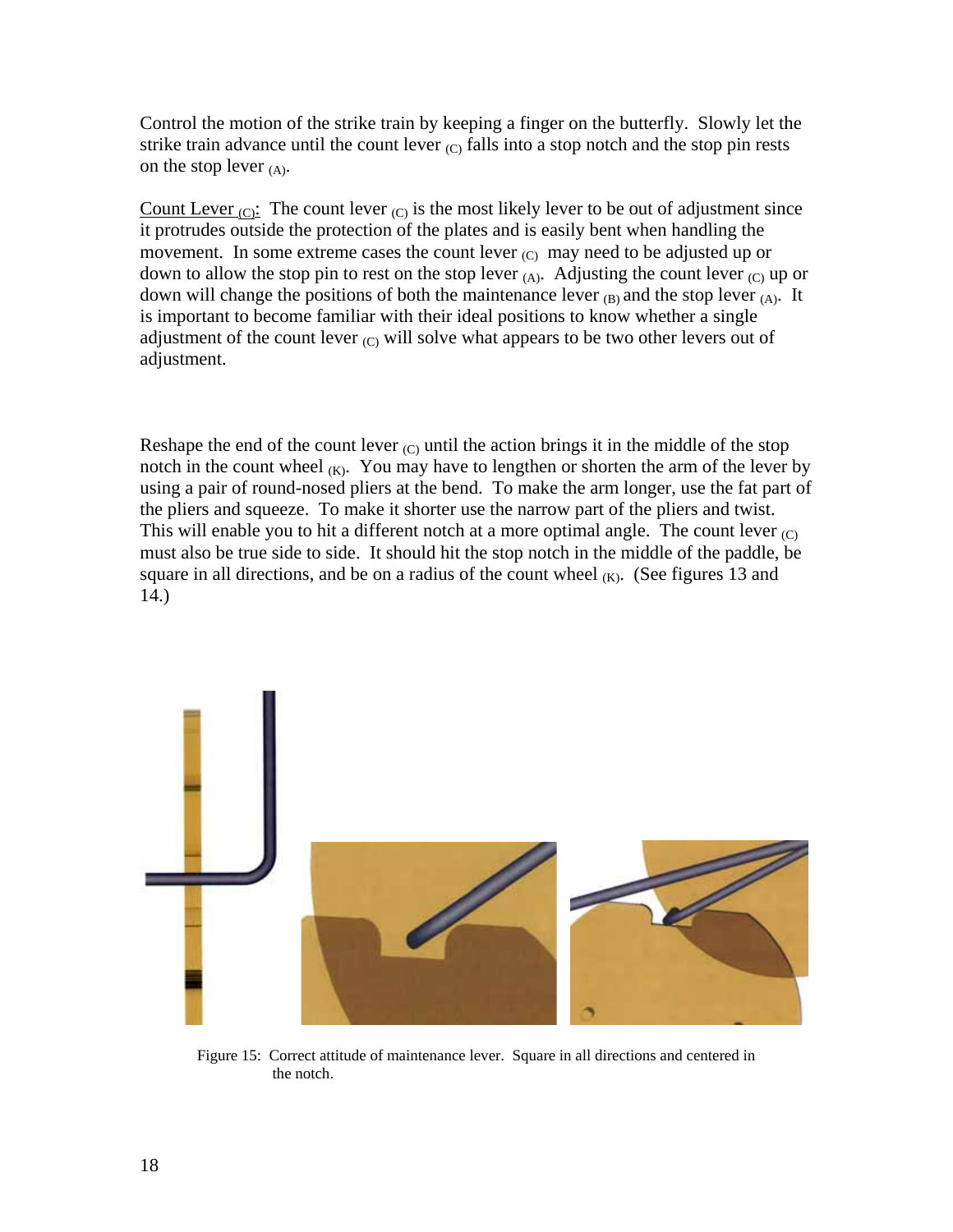

Figure 16: Incorrect attitude of maintenance lever. Not square in all directions and not centered in the notch.

Maintenance Lever  $_{(B)}$ : Again, with the strike train in the stop position, examine the location of the maintenance lever  $(B)$ . It should be in the middle of the notch in the maintenance cam  $_{(I)}$ . A little tweaking to get it in the middle is acceptable so long as it isn't over done and the lever doesn't ride the cam twisted at an angle. The maintenance lever  $_{(B)}$ , when at stop, should not touch the bottom of the notch. If it does, adjust it slightly so that it is well away but be aware that this condition may be caused by a count lever  $(C)$  being adjusted too high.



Figure 17: **A-** Showing correct, radial alignment of stop lever. **B-** Stop lever incorrectly adjusted. This will cause the lever to be pushed out of the way resulting in a strike-on situation. **C-** Stop lever incorrectly adjusted. This will cause the stop lever to bind resulting in a stall of the movement.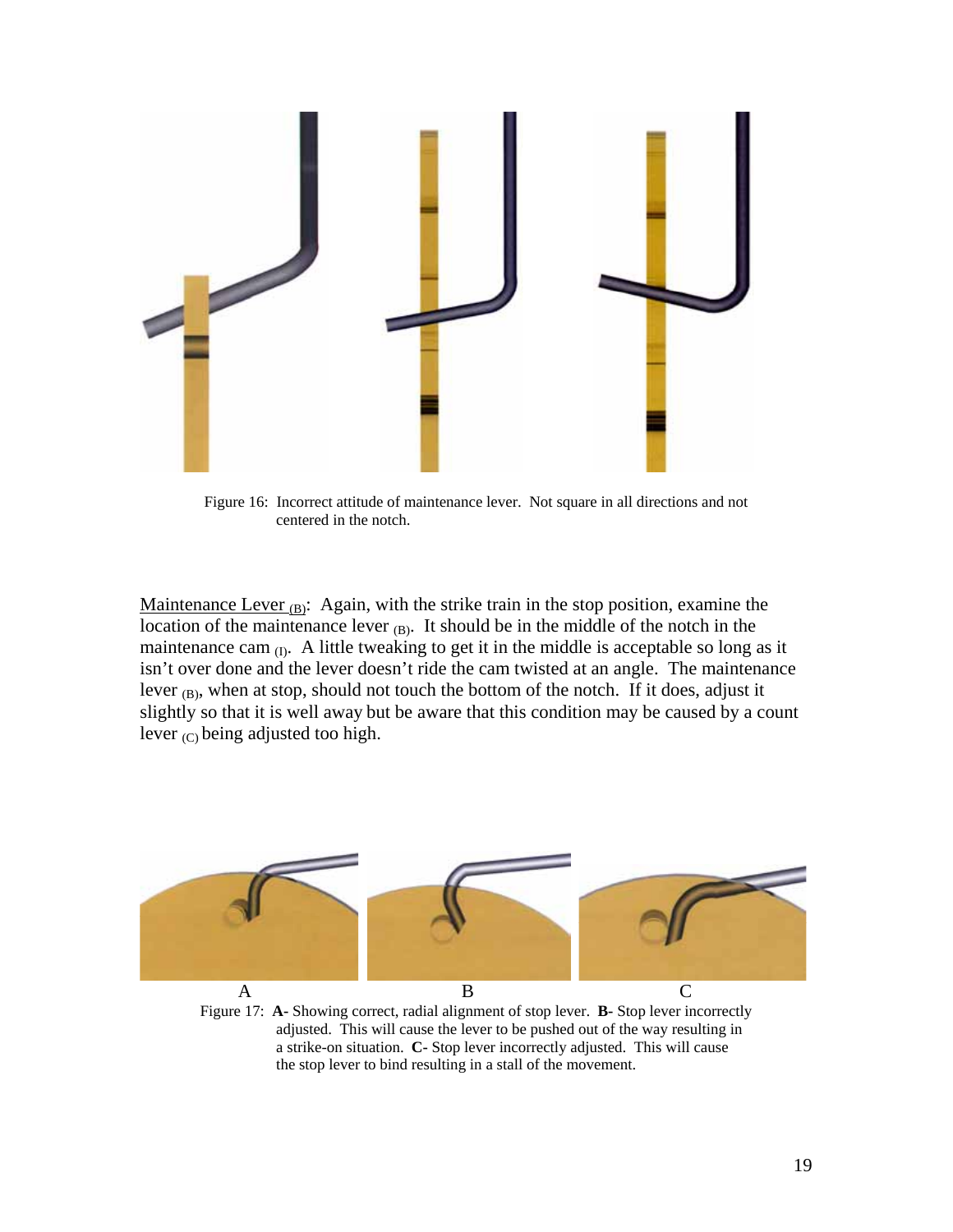Stop Lever  $_{(A)}$ : The stop pin should lock on the stop lever  $_{(A)}$  but don't adjust the amount the pin dwells on the lever at this point. The lever should not be twisted or so close to the stop/warning wheel  $(H)$  that it could rub. It should contact the stop pin on the half of the pin closest to the wheel to avoid bending or breaking the pin over time. The working face of the lever should be radial from the stop/warning wheel  $(H)$  pivot. If outside the radius, the stop/warning wheel  $(H)$  will have to recoil or back up for the lever to be released. This requires more force and will drag or stall the time train. If inside radial, the stop pin will exert a lifting force on the lever and could force the lever out of the way resulting in a run-on. (See figure 17)



Figure 18: View of the lift lever at stop just below and not touching the count lever.

Lift Lever  $(D)$ : The lift lever  $(D)$  should be below the count lever  $(C)$  and not touching. Bend it away if it is touching. Fine tuning the lift lever  $_{(D)}$  will come later.

# **Movement in Warning**

Rotate the center shaft with the minute hand until the levers start to rise and watch for the warning process. This should happen 10 minutes to 3 minutes before the hour.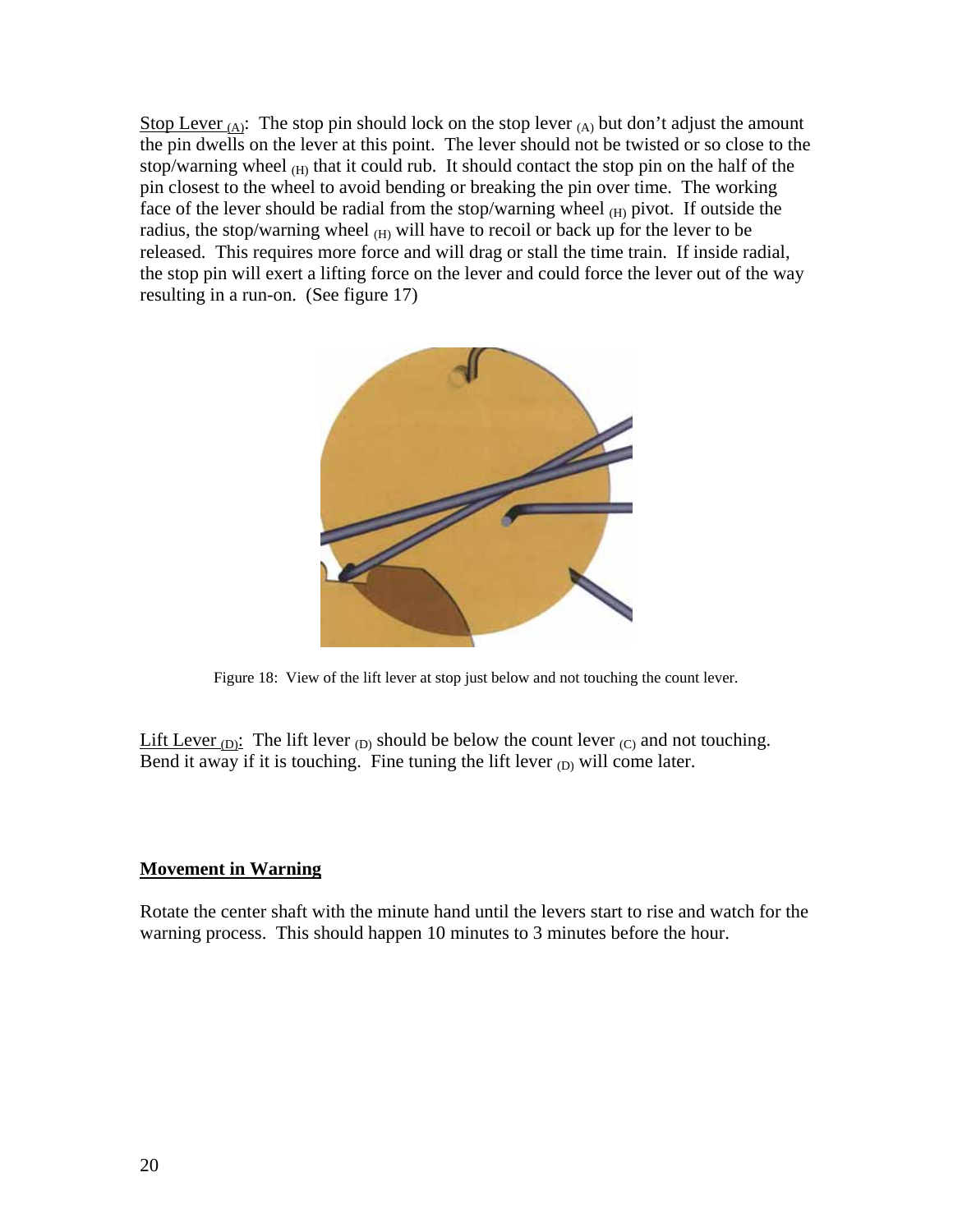

Figure 19: Strike train in warning. The lift lever has come into contact with the count lever and raised it sufficiently to release the stop/warning pin. The stop/warning pin has been arrested by the warning lever, the maintenance lever is resting on the upward slope of the maintenance cam, and the hammer lever isn't being raised by the hammer pins.

Warning Lever  $(E)$ : Watch the action of the stop/warning wheel  $(E)$  as the warning lever  $(E)$ is raised against the stop/warning pin when the minute hand is rotated from the start of warning until just before it is released. The stop/warning pin should land on the warning lever  $(E)$  by roughly 3 pin diameters. If an adjustment is made, be sure to check that the pin clears the warning lever  $(E)$  while in strike. If the warning lever  $(E)$  is not radial to the stop/warning wheel  $(H)$  there will be recoil of the wheel as the warning lever  $(E)$  is lifted. The wheel will be forced back against the direction of rotation by the warning lever  $(E)$ and could cause a stall of the time train. This is a common problem and although it can't always be corrected the recoil should be minimized. Ideally, the warning lever  $(E)$  should be adjusted so that it operates on an arc that intersects the center of the stop/warning wheel  $(H)$  much like the stop lever  $(A)$ . Not all movement configurations will accommodate this adjustment, however, so try to achieve the least amount of recoil possible.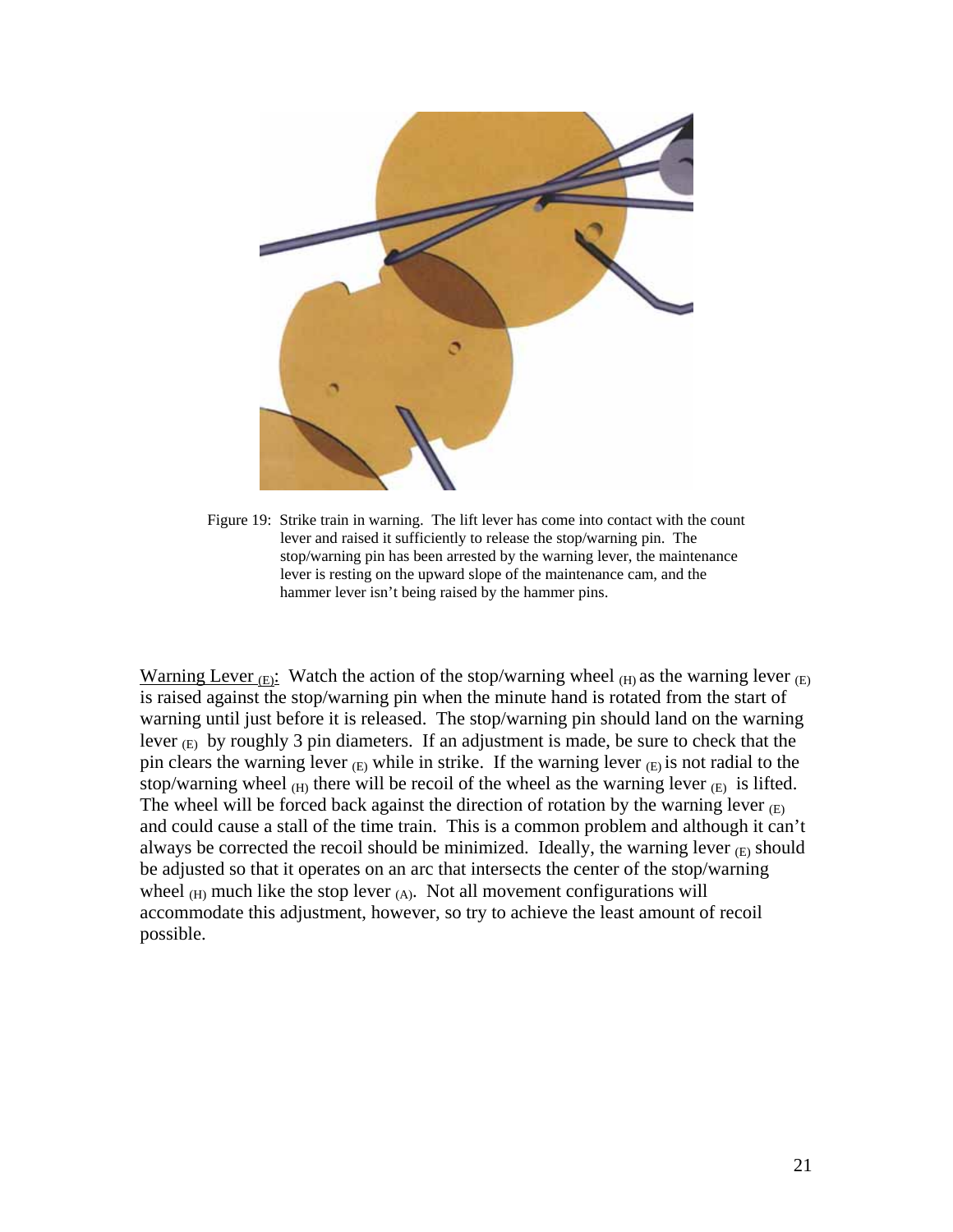

Figure 20: **A-** "J" lever and release pins in warning. **B-** "J" lever with set-back feature at stop. **C-** Top view of "J" lever with set-back feature showing the beveled nature of the lever. This allows the release pin to push the lever out of the way when the center shaft is rotated counter clockwise.

"J" Lever  $(F)$ : Check the position of the "J" lever  $(F)$ . It should be well on the strike release pin  $(L)$  and never have a chance to pass in front or behind, missing the pin. Adjust as needed. If the movement has the set-back feature on the "J" lever  $_{(F)}$  (See figure 20: B & C), pay special attention to the end shake in the arbor and center shaft. Push the "J" lever arbor against the back plate and pull the center shaft against the front plate and recheck "J" lever  $_{F}/$ release pin  $_{(L)}$  relationship. The pin should be well on the "J" lever  $(F)$  and never pass by. Now, reverse the end shake positions and check for ease of set back. The pin should hit on the bevel, or twisted portion of the lever, pushing it out of the way and not lock on the lever. Adjust as needed.

Lift Lever  $_{\text{(D)}}$ : If warning occurs too early or too late, adjust the lift lever  $_{\text{(D)}}$  up or down to compensate. A lift lever  $_{\text{(D)}}$  that is too low will cause the strike train to go into warning too close to the hour. A lift lever  $_{(D)}$  that is too high will cause the strike train to go into warning too early. In an extremely low case, the lift lever  $_{(D)}$  won't raise the other levers high enough to release the stop/warning pin causing a failure to strike. In an extremely high case, the lift lever  $_{(D)}$  causes the count lever  $_{(C)}$  to be trapped against a pillar post or another lever resulting in a stalled movement. As with the other levers, several functions have to be balanced for proper adjustment. The lift lever  $_{(D)}$  must lift the count lever  $_{\text{(C)}}$  enough that the stop pin clears the stop lever  $_{\text{(A)}}$  by 0.010" – 0.015". Lifting it more is not needed but may be necessary in order to keep warning between 10 and 3 minutes before the hour.

Maintenance Lever  $_{(B)}$ : Once in warning, the maintenance lever  $_{(B)}$  should be resting (even if only slightly) on the upward slope beyond the notch of the maintenance cam  $_{(I)}$ . If not, go back to "Movement at Stop" and readjust from there.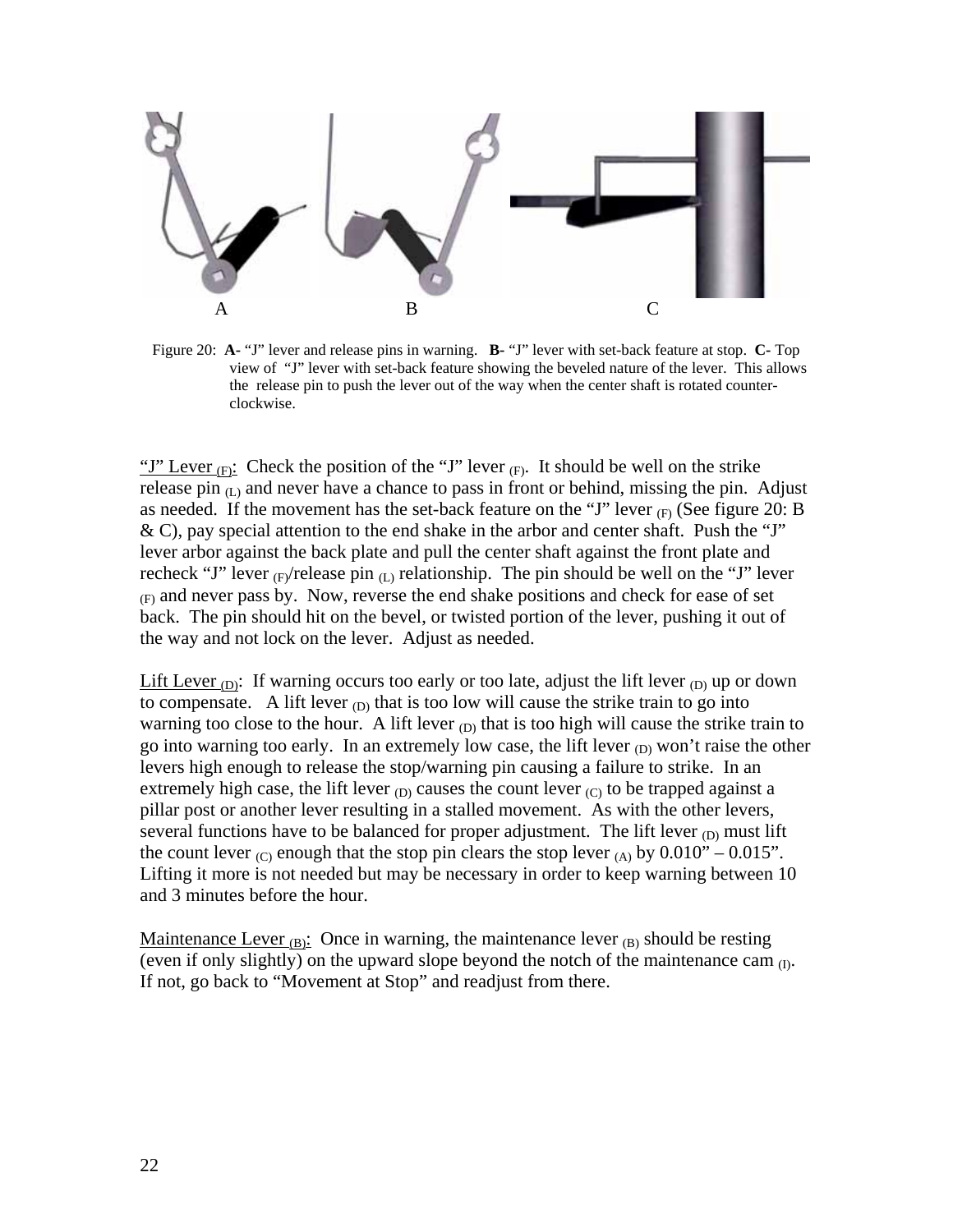# **Movement in Strike**

Rotate the center shaft and catch the butterfly just after the stop/warning pin is released as the "J" lever  $(F)$  drops off of the release pins.



Figure 21: View of the closest approach of the stop/warning pin to the warning lever during strike.

Warning Lever  $_{\text{(E)}}$ : Control the rotation of the stop/warning wheel  $_{\text{(H)}}$  until the stop/warning pin reaches its closest approach to the warning lever  $(E)$ . The tip of the lever should be close to the pin but not touching at this point. Adjust the lever so that it is near the pin but not touching. A comfortable distance would be at least .010" from the pin. Be sure the lever isn't twisted so that it might come in contact with the wheel. The stop/warning pin should clear the warning lever  $(E)$  at all times when not in warning.

Next, allow the train to run sufficiently so that the maintenance lever  $_{(B)}$ , riding on the maintenance cam  $_{(I)}$ , raises the count lever  $_{(C)}$  to its maximum.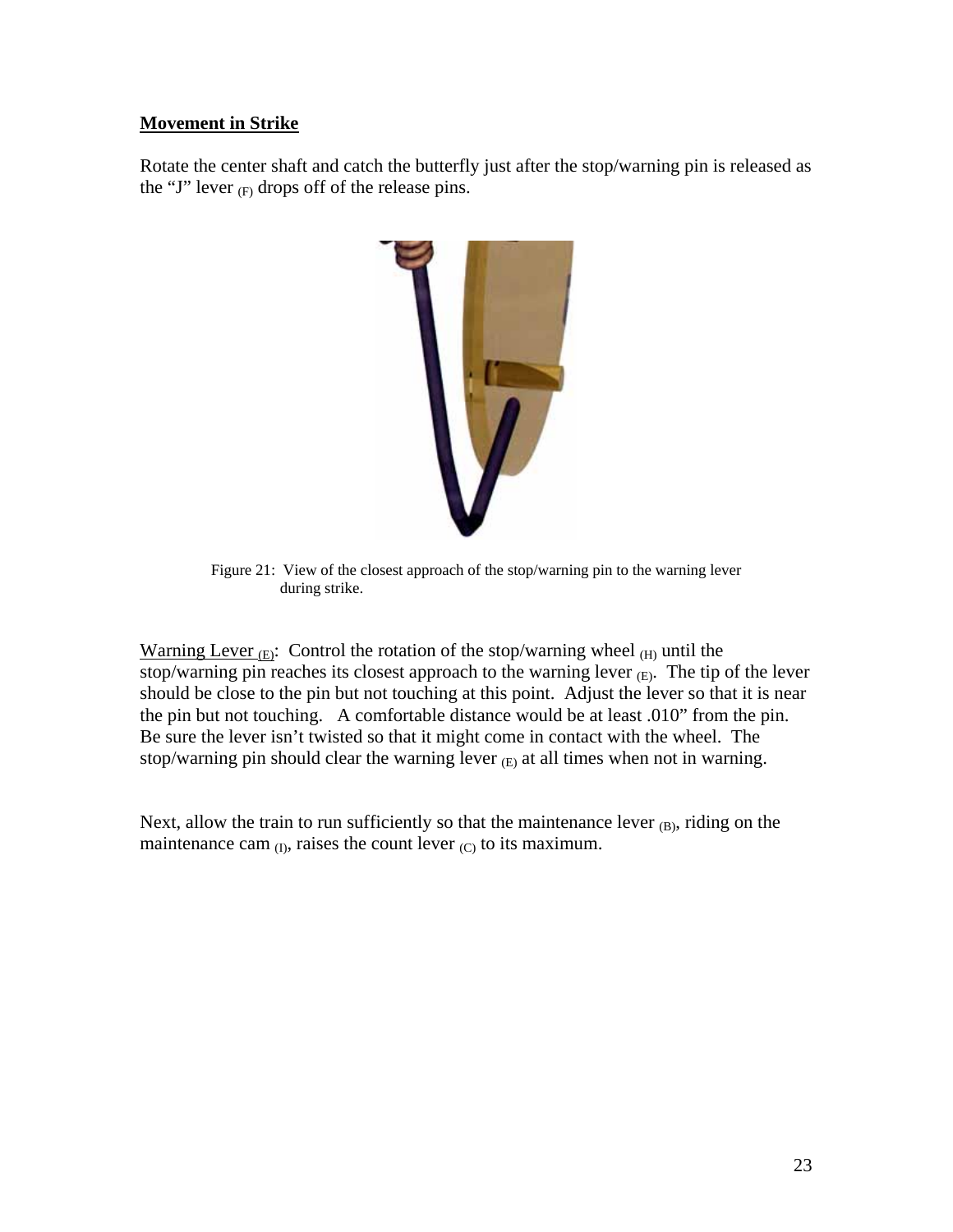

Figure 22: View of the count lever at its highest lift point during strike.

Count Lever  $_{\rm (C)}$ : The count lever  $_{\rm (C)}$  should clear the count wheel notches by a comfortable margin (at least 0.020"). If the count lever  $_{(C)}$  is being raised too high, it is wasted motion and simply adds to the wear of the maintenance lever  $(B)$ . If it is too low it risks not clearing the notches causing a jam of the strike train. In either case, adjust the maintenance lever  $_{(B)}$  to give the count lever  $_{(C)}$  its correct clearance.

Hammer Lever (G): Observe the amount of travel of the head of the hammer  $(N)$  as the strike train advances. The head should lift 1 to  $1\frac{1}{2}$  hammer head widths from rest until the hammer pin just drops the hammer lever  $(G)$ . If the travel of the hammer head  $(N)$  is more or less than one hammer head width, adjust the hammer detent  $_{(M)}$  to compensate. This adjustment will have to balanced with the need to avoid having hammer lift during warning. Keeping the hammer lever  $(G)$  in the exact middle of the space between hammer pins may not be possible but is more important than the amount of hammer lift because "hammers on the rise" should be avoided at all costs. A hammer being lifted in warning may cause the strike train to stall when released into strike due to power drain and not enough momentum. Notice where the hammer lever  $_{(G)}$  comes into contact with the hammer pins. Adjust the lever so that it contacts the middle of the pins and can't come into contact with the wheel itself. Also, be sure the pins contact the lever a comfortable distance away from the tip of the lever. Too close to the end and the hammer pin will jam on the end of the lever causing a stall.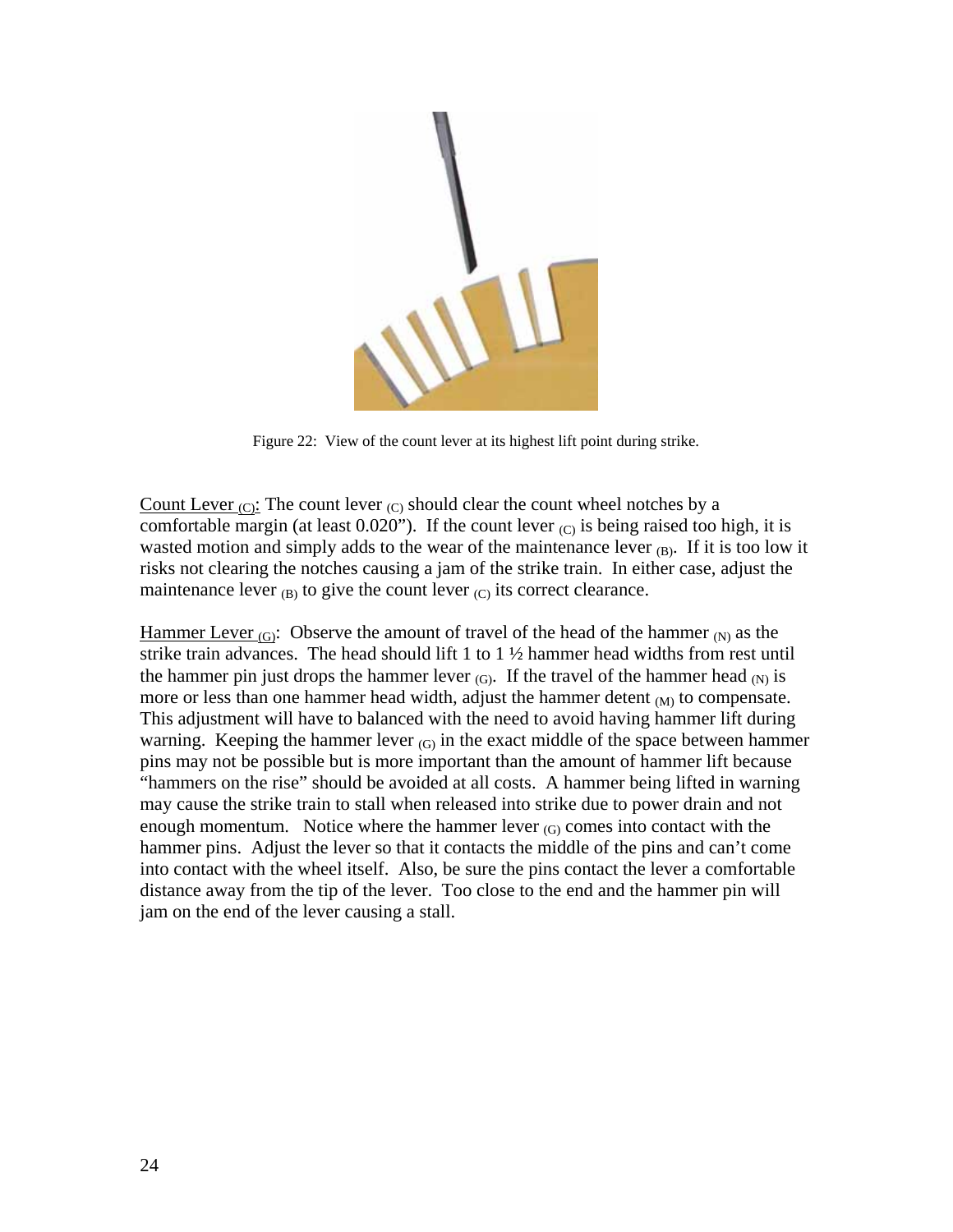

Figure 23: View of the count lever during strike resting on the rim of the count wheel and not in a stop notch.

Keep the strike train going until the count lever  $(C)$  comes to rest on the rim of the count wheel  $(K)$  and not in a stop notch.



Figure 24: Views of the stop pin and stop lever at their closest approach during strike.

Stop Lever  $(A)$ : Watch the stop pin's relationship to the stop lever  $(A)$  as it passes underneath. The stop pin should clear the tip of the stop lever  $(A)$  with the barest amount of space (about .010"). If it doesn't clear, or there is too much space, adjust the stop lever (A) for proper clearance. This should give the maximum amount of lever face for the stop/warning pin to rest against at stop. If not, then sacrifice some of the clearance to ensure that the stop pin is locked securely onto the face of the stop lever  $(A)$ .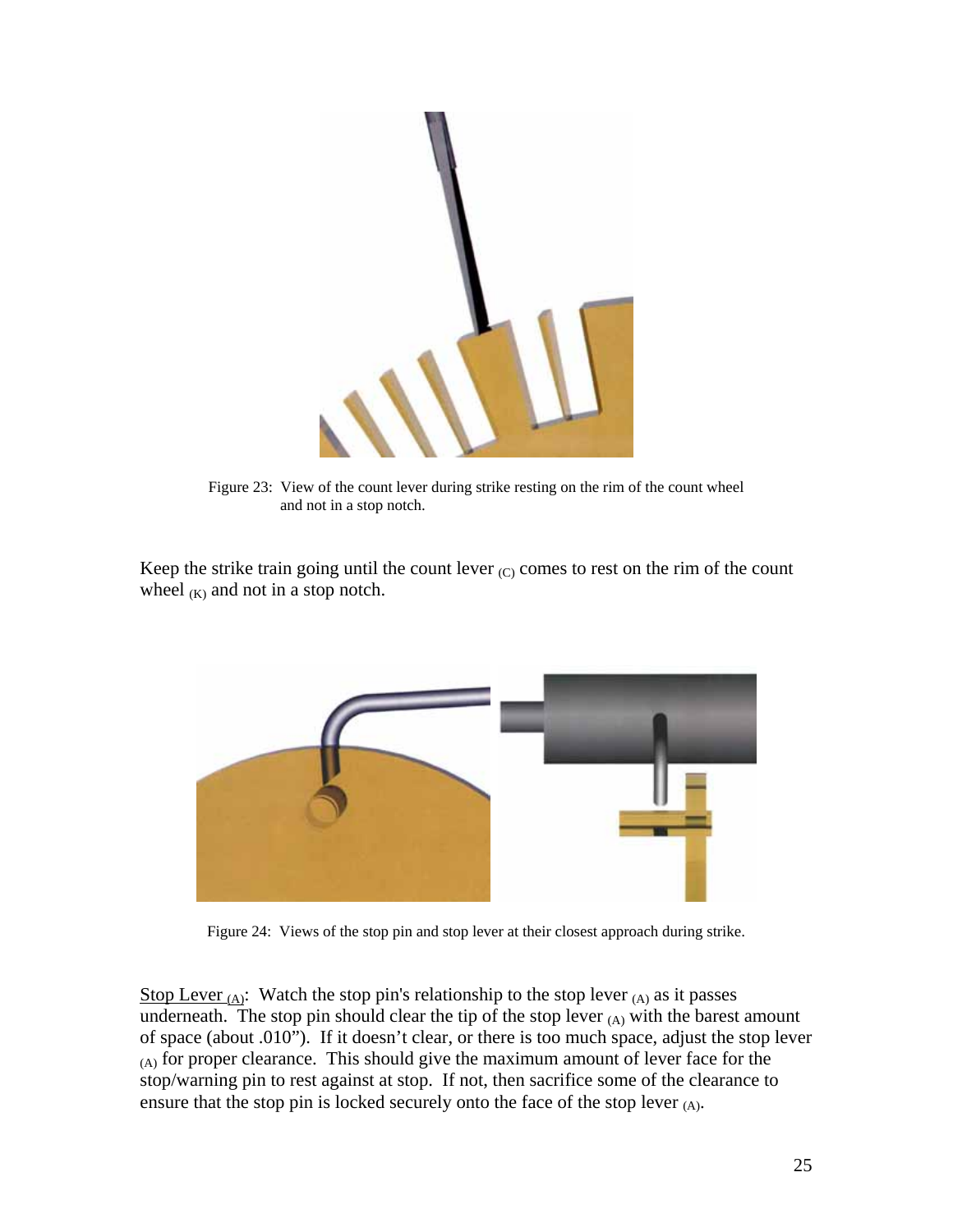Allow the strike train to continue striking and watch for solid stop. At stop, the count lever  $(C)$  should be squarely in a stop notch on the count wheel  $(K)$ . The maintenance lever  $(B)$  should be in the center of the maintenance cam  $(I)$  (not touching the bottom). The stop pin should rest solidly on the stop lever  $(A)$ . The hammer lever  $(G)$  should be in between, and not touching, hammer pins.

# **Strike Release Points**



Figure 25: The blue dot shows the proper adjusting point on the "J" lever to change the strike release point. **A-** Bending in the direction of the arrow will cause the strike point to occur later. **B-** Bending in this direction will cause the strike point to occur earlier.

"J" Lever  $(F)$ : With a finger on the butterfly, rotate the minute hand until the "J" lever  $(F)$ is released. Note where the minute hand is in relation to the release point. If strike release occurs before the hour, bend the "J" lever  $(F)$  as shown in figure 25-A. If strike release occurs after, bend the "J" lever  $(F)$  as shown in figure 25-B. Unfortunately, this is a hit or miss, painstaking process since it often requires having a dial for a reference. You can get close by using a pivot hole that is directly above the center shaft as a reference or a fast/slow adjuster if it is centered on the top of the movement. Realize that any adjustment of the "J" lever  $_F$  could also change the adjustment of the lift lever (D) necessitating a re-adjustment of that lever.

Strike Release Pins  $(L)$ : Continue rotating the minute hand until the half-hour is released. If the release point is early or late at the half-hour but correct at the hour, then the halfhour strike release pin  $(L)$  must be adjusted (not the "J" lever  $(F)$ ). Bend clockwise or counter clockwise as needed so that the strike points agree. If looking at the center shaft from the front then bending the strike release pin  $(L)$  in a counter clockwise direction will cause the strike release point to occur later.

It is easy to get bending in circles and frustrate yourself and too much bending will workharden the steel wire. Be careful not to break any levers or your frustration will continue. It is important to do things in order: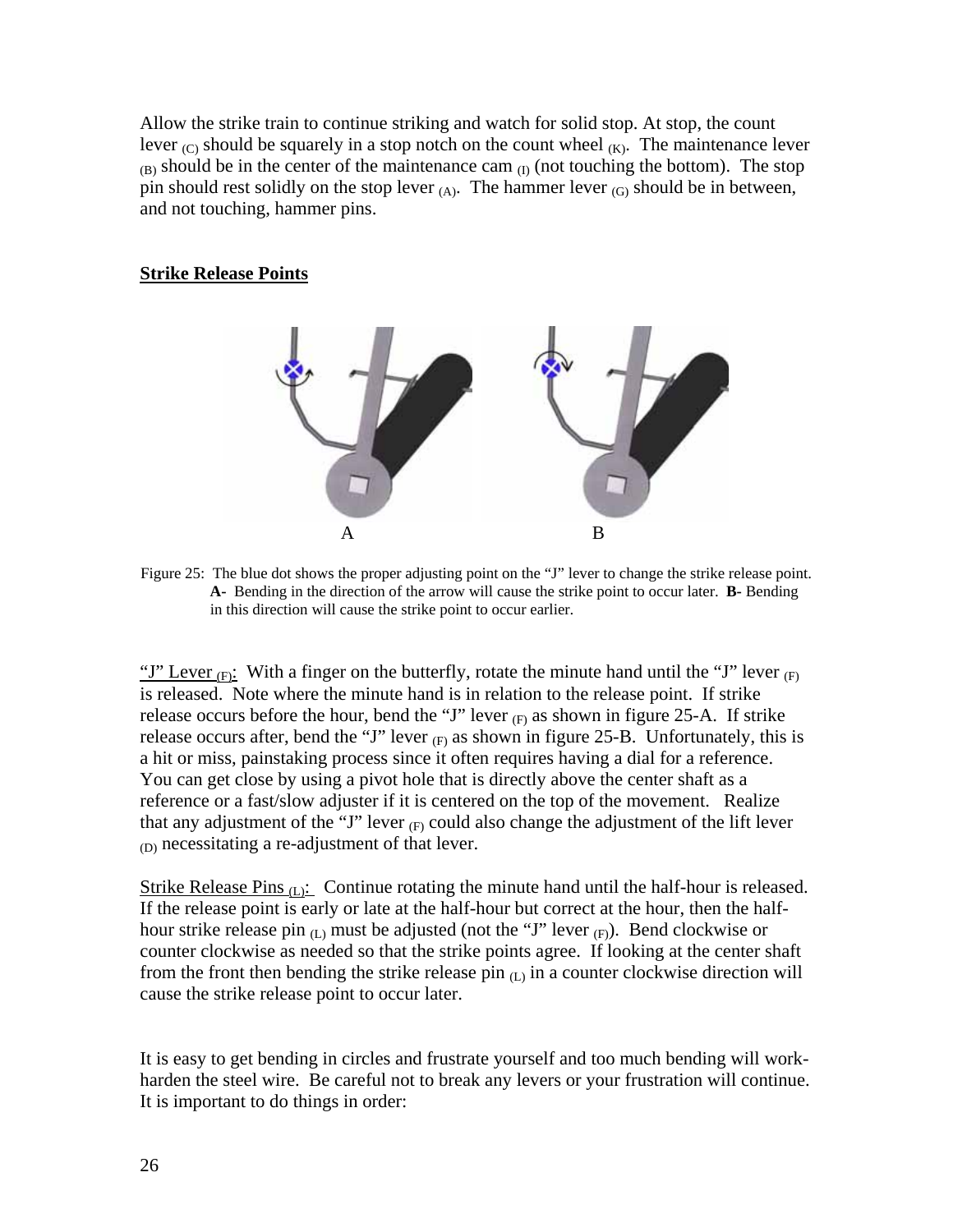- 1. Assemble the movement properly.
- 2. Adjust at stop and check clearances.
- 3. Adjust in warning and check clearances.
- 4. Adjust in strike and check clearances.
- 5. Adjust the strike release points and check clearances.
- 6. Quick repeat of #'s 1-5 to be sure nothing is out of adjustment.

# **OILING**



Figure 26: Oiling diagram 1. Red dots designate where a minimal amount of oil should be applied to the lever surfaces. Note: The hammer arbor pivots are the *only* lever pivots that receive oil. The green dot on the hammer detent denotes where a dab of grease should be applied.



Figure 27: Oiling diagram 2. Red dots designate where a minimal amount of oil should be applied to the lever surfaces.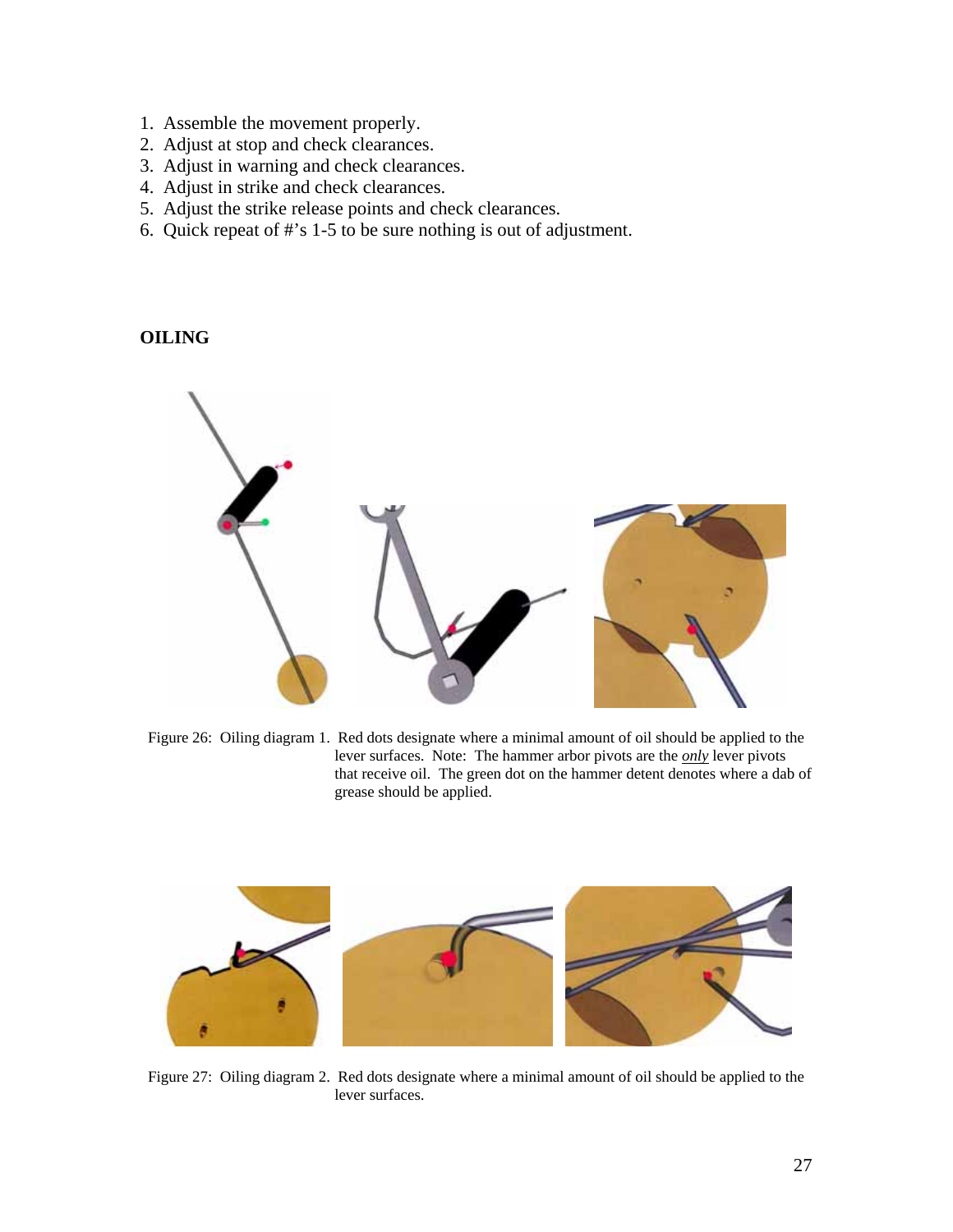The pivot points of the hammer lever  $(G)$  are the *only* lever pivots that receive oil. If the other lever pivots are oiled they will become sticky over time and become unreliable. The working surfaces of the levers should all be oiled but with as little as possible. (See oiling diagrams.) The hammer detent  $_{(M)}$  should have a drop of grease applied where it comes into contact with the movement to help dampen the noise and action of the hammer's recoil.

## **USEFUL TOOL**

By now it should be clear that you won't be able to avoid tweaking the levers a bit in order to get them in their proper positions. A useful tool to accomplish this is a wire bender. You can make one out of an aluminum gutter nail and a piece of old broom handle (or a file handle). Cut off 3-4 inches of broom handle. Hammer the nail into the end of the handle 1-2 inches. Cut off the head of the nail and slot the end (0.070" – 0.080") to fit comfortably over a lever. Round off the edges of the slot so they don't mar the levers. This tool will enable you to reach inside an assembled movement to fine tune those hard to reach levers.

## **FINAL ADJUSTMENT**

Once the movement is back in the case there is one final adjustment that will need to be made. The hammer arm will need to be shaped so that the hammer  $_{(N)}$  hits square and doesn't come to rest against the gong, bell, or rod. It should deliver a solid blow and rebound without rehitting until drawn back for another blow. The hammer  $_N$  and hammer arm should be free to travel for the entire strike without interfering with the pendulum, case, movement, alarm, etc... Reshape the hammer arm until these conditions are met.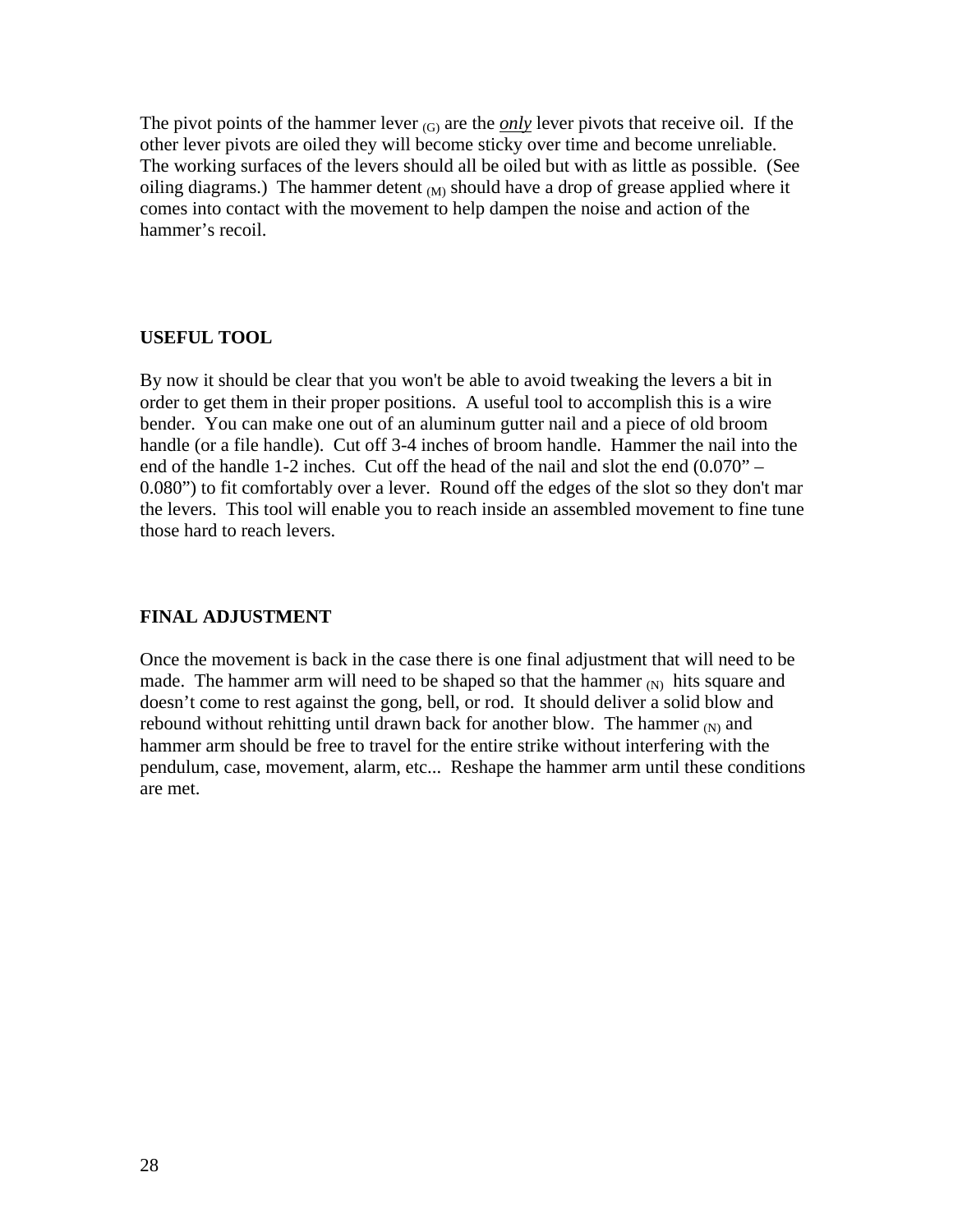# **Part 2: "MAINTENANCE CAM AS STOP" CONFIGURATION**

Unfortunately, not all striking clocks are identical nor do they utilize the same lever configurations. The previous example has the strike process arrested by the stop pin coming in contact with the stop lever  $(A)$ . In some movements, most notably thirty hour clocks, the strike process is halted when the stop/maintenance cam  $_{(I)}$  comes into contact with the stop/maintenance lever  $_{(B)}$  as it drops into the notch on the stop/maintenance cam  $_{(1)}$ . This style will be discussed next and, along with the previous discussion, will cover most of the lever styles incorporated in American clocks.



Figure 28

## **THE LEVERS (fig. 28 - 30)**

In order to discuss the levers we must first identify them and describe their function. Note: These are grouped according to the arbor to which they are attached.

B – Stop/Maintenance Lever: The function of this lever is two fold. First, this lever *maintains* the clearances needed for the count lever <sub>(C)</sub> when continuing the strike process. This allows the strike train to run until stop conditions are met. Second, the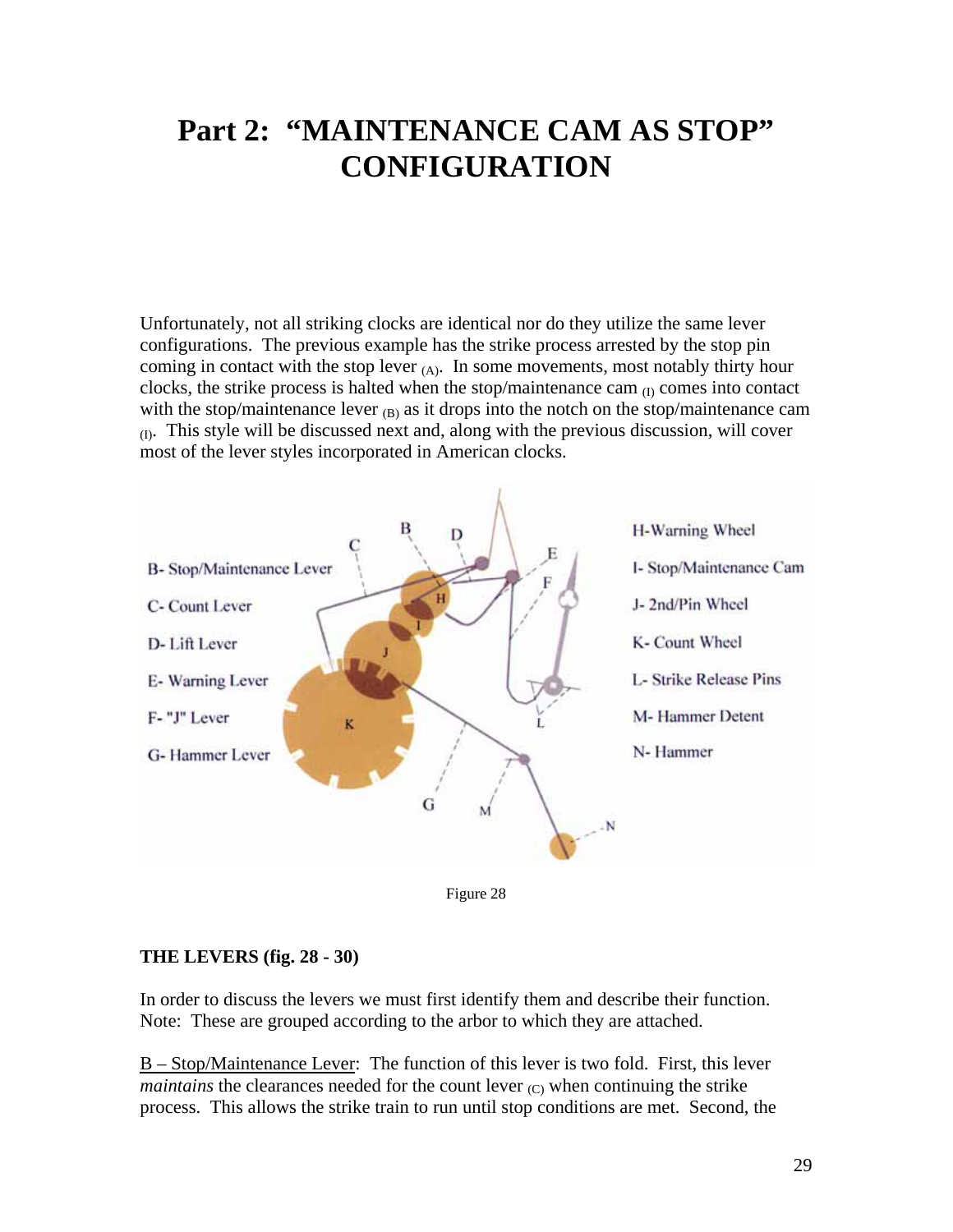stop/maintenance lever  $_{(B)}$ , by dropping into the notch in the stop/maintenance cam  $_{(I)}$ , arrests the strike train by coming in contact with the stop face of the notch in the stop/maintenance cam  $_{(I)}$ .

C – Count Lever: This lever *counts* the strike by being held up until it falls into a stop notch on the count wheel  $(K)$ . When the count lever  $(C)$  drops into a deep or stop notch on the count wheel  $(K)$ , the stop/maintenance lever  $(B)$  is allowed to drop deeper into the notch on the stop/maintenance cam  $(I)$  and drop far enough to catch the stop face of the notch halting the strike process. Strike will continue as long as the count lever  $(C)$  is resting on the rim of the count wheel  $(K)$  and not in a stop notch.



Figure 29: Lever detail.

 $D$  – Lift Lever: This lever's function is to *lift* the stop lever  $(A)$ , stop/maintenance lever  $(B)$ , and count lever  $(C)$  so that the strike train is released from the stop position.

E – Warning Lever: This lever catches the warning pin (usually on the butterfly) and holds the strike train until the precise point of strike release is reached. The short amount of release (or run) and arrest of the strike train just prior to strike is called *warning.*

F – "J" Lever: This lever, called the "J" lever because of its shape, could just as well be called the strike release lever as its function is to release the strike train from stop into warning and from warning into strike at specific times. It is also the means by which the other levers are lifted into position for the coming strike action. There is generally no allowance for the set-back feature in this lever configuration.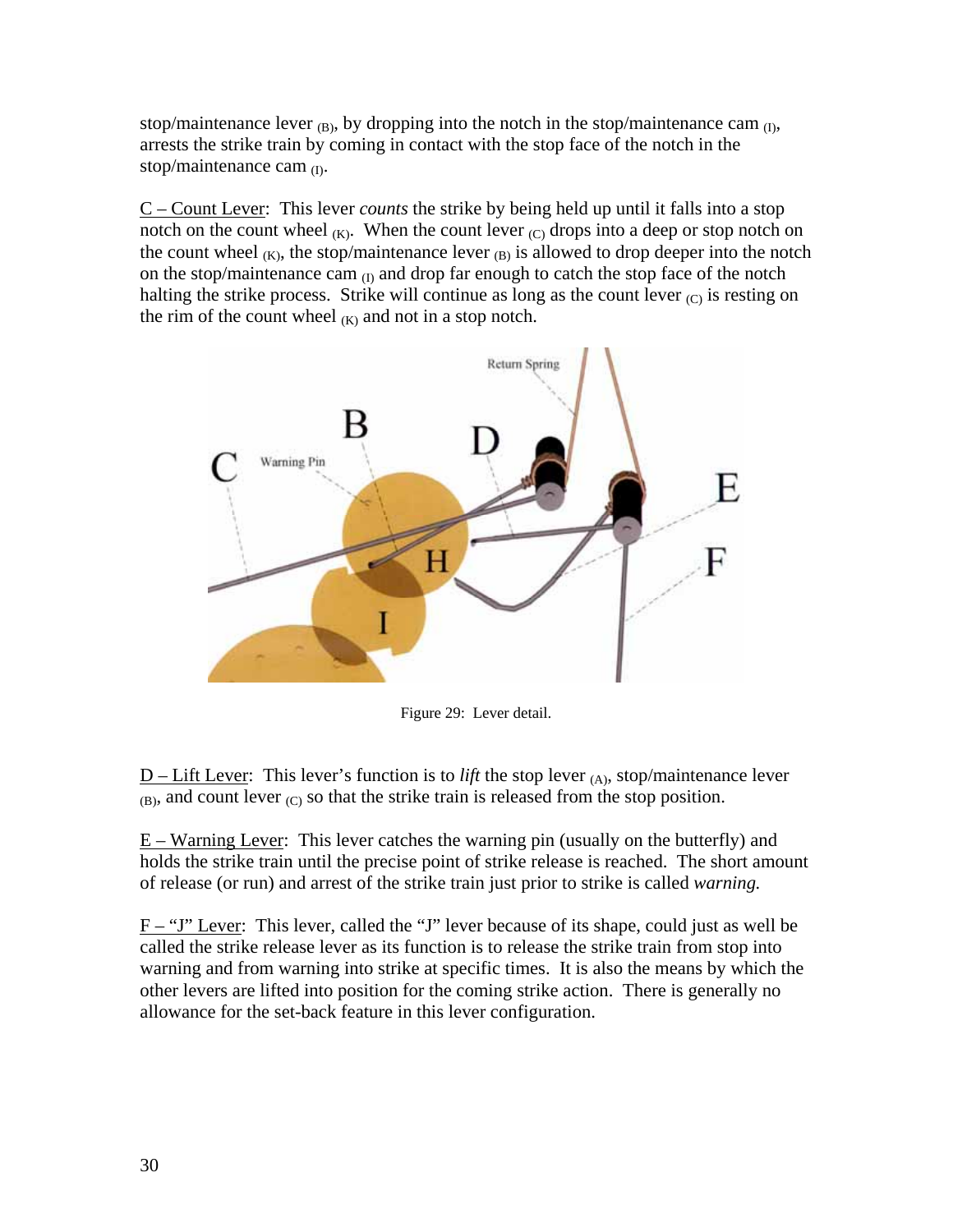

Figure 30

 $G$  – Hammer Lever: This lever raises the *hammer* (N) and releases it to produce a blow or strike on a rod, gong, or bell.

M – Hammer Detent: This pin *stops* the *hammer's* recoil motion and maintains the position of the hammer lever  $(G)$  so that it returns to the same place following each hammer blow. This allows the hammer pins to engage the hammer lever  $(G)$  in a consistent manner and give a consistent strike.

 $N -$  Hammer: This is the piece which contacts the bell, gong, etc...

 $L$  – Strike Release Pins: These pins are attached to the center shaft and engage the "J" lever (F), lifting it to produce the *release* of the strike at a specific point.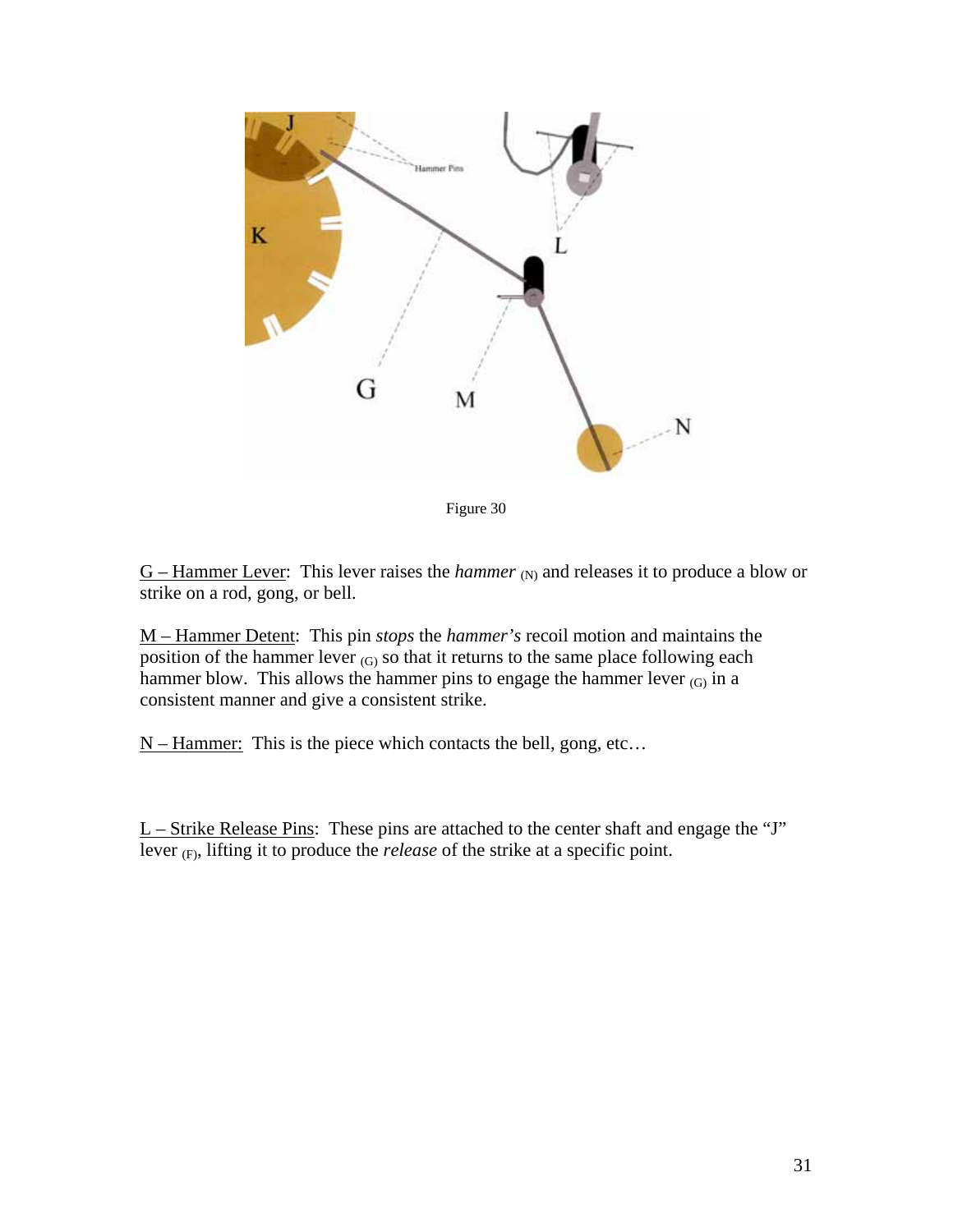# **WORKING TOGETHER**

Having identified all of the levers, we will now look at the process of striking to see how these levers relate to one another.



Figure 31: The strike train in warning.

# Warning

Somewhere between ten and three minutes before the hour or half-hour, the strike release pins  $(L)$  raise the "J" lever  $(F)$  which in turn raises the lift lever  $(D)$  sufficiently to engage and push up the count lever  $(C)$ . The levers are lifted higher and higher until the stop/maintenance lever  $(B)$  is released from the stop face of the stop/maintenance cam  $(D)$ . This allows the strike train to "go into warning". The slight rotation of the stop/maintenance cam  $_{(I)}$ , during warning, pushes the stop/maintenance lever  $_{(B)}$  out of the notch and lifts it slightly. This disengages the lift lever  $_{\text{CD}}$  from the count lever  $_{\text{C}}$  and lifts the count lever  $(C)$  almost out of the stop notch. The warning pin is caught by the warning lever  $_{(E)}$ , which has been raised along with the "J" lever  $_{(F)}$ , and the warning process is complete. This is needed for power conservation to allow the movement to lift levers a little at a time instead of all at once and to gain a more accurate and consistent strike release point. Warning is different and separate from the short amount of run of the strike train just prior to hammer lift.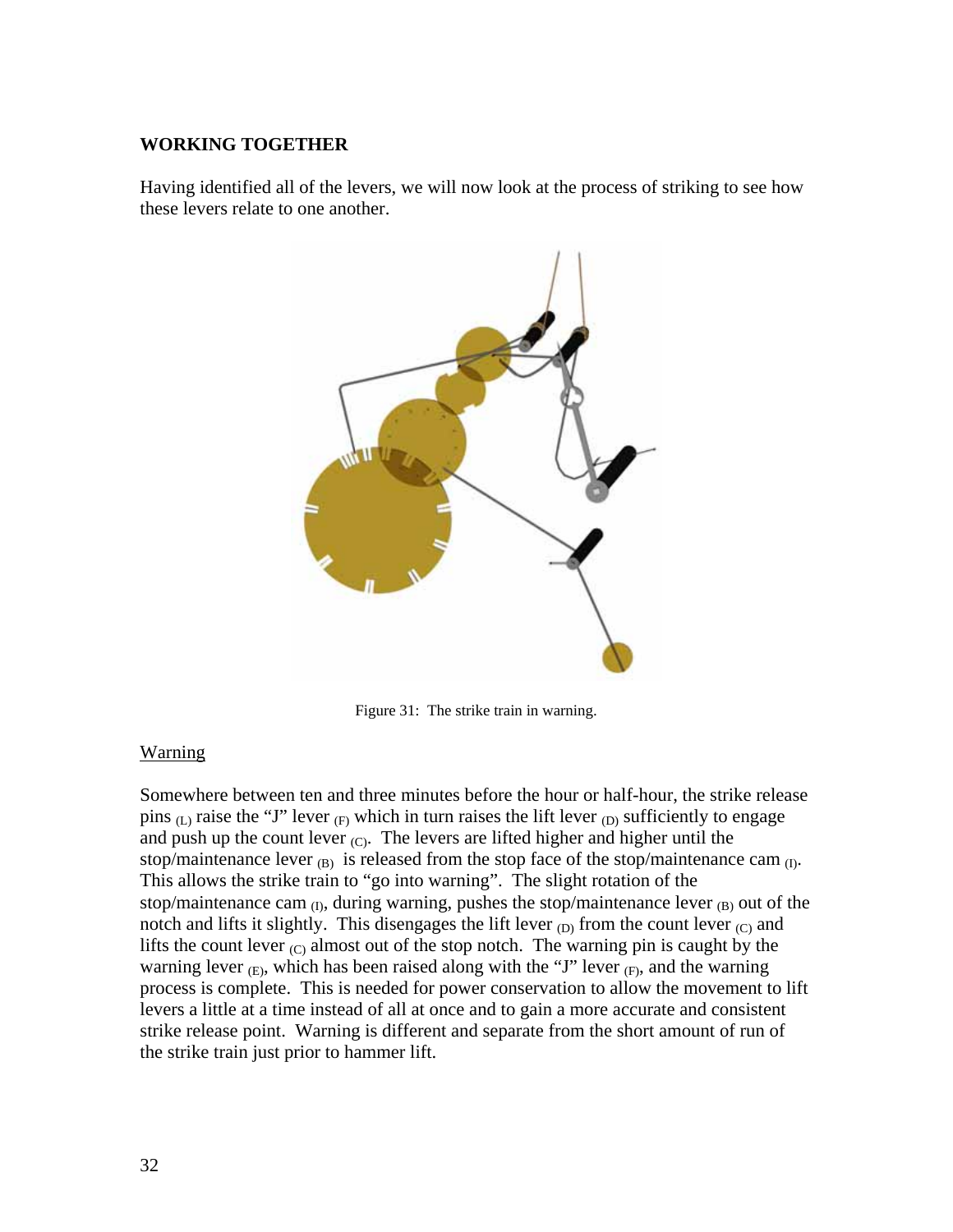## Beginning-Strike

The center shaft continues to rotate lifting the "J" lever  $_{(F)}$  with the strike release pins  $_{(L)}$ until the hour or half-hour when the "J" lever  $_{(F)}$  is released and rapidly returns to its original, at-stop position. This causes the warning lever  $_{\text{E}}$  to release the warning pin and allows the strike train to run free. At this point several things happen almost simultaneously. The stop/maintenance cam  $_{(I)}$  rotates and the stop/maintenance lever  $_{(B)}$ is pushed onto a cam lobe. A hammer pin on the  $2<sup>nd</sup>/pin$  wheel  $\overline{J}_1$  begins to engage the hammer lever  $(G)$ . The count lever  $(C)$  is lifted well clear of the stop notch on the count wheel  $(K)$ . The count wheel  $(K)$  rotates under the count lever  $(C)$  towards the next count notch on the rim or another stop notch. It is important to note that there is a short amount of run of the strike train just prior to hammer lift by the hammer pins. This is necessary for the movement to be allowed to gain momentum before lifting the hammer  $(N)$ .



Figure 32: The strike train at mid-strike.

# Mid-Strike

At the hour, the strike train must continue to run and deliver the proper number of blows for that hour. The critical moment that determines whether the strike train stops or continues is at the point when the stop/maintenance cam  $_{(I)}$  presents the notch to the stop/maintenance lever  $_{(B)}$  allowing the count lever  $_{(C)}$  to be lowered onto the count wheel  $(K)$ . For strike to continue, the count lever  $(C)$  is lowered onto the rim of the count wheel  $(K)$  instead of a stop notch, which keeps the stop/maintenance lever  $(B)$  raised sufficiently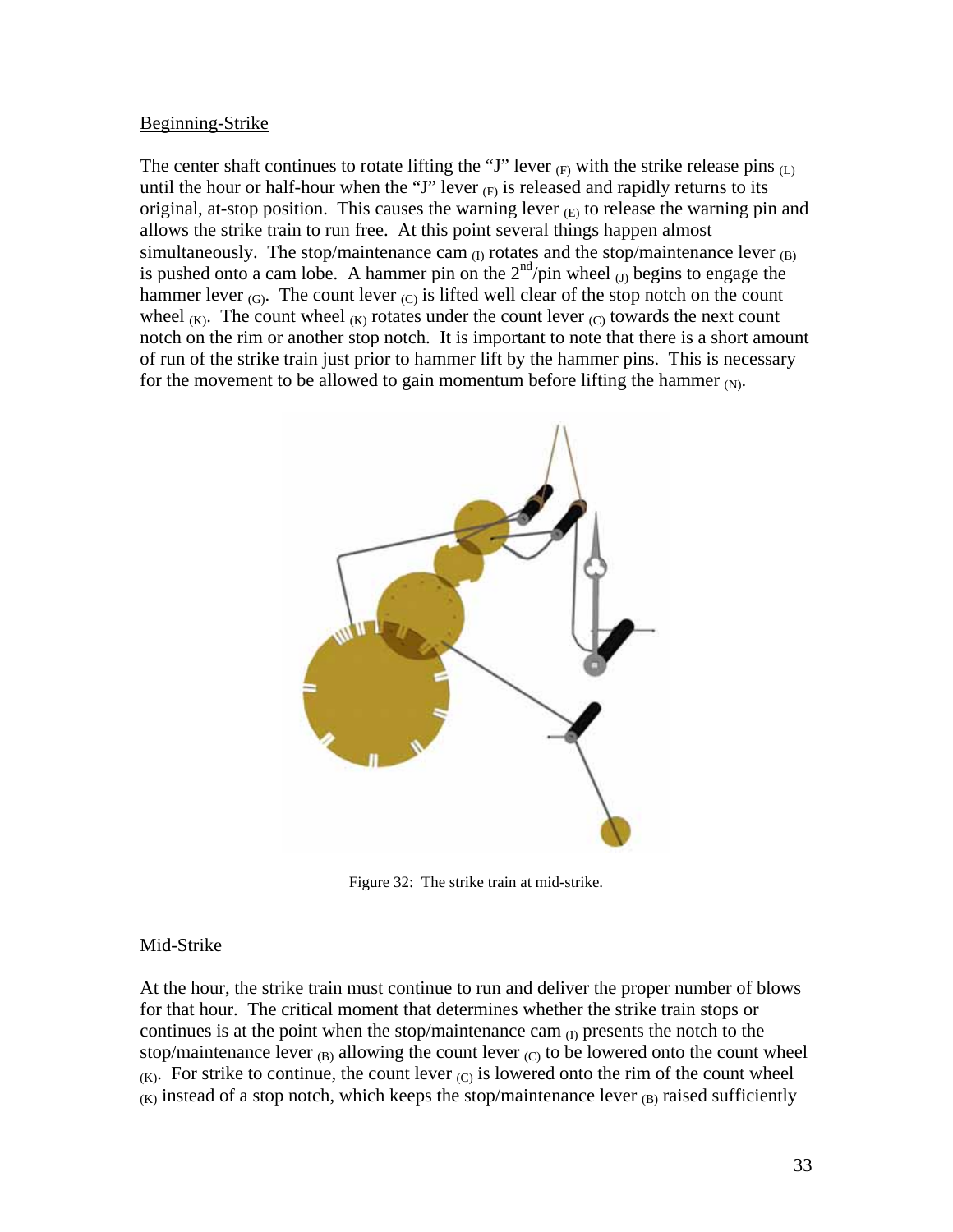to clear the notch in the stop/maintenance cam  $_{(I)}$ . Once the stop/maintenance lever  $_{(B)}$ passes the notch in the stop/maintenance cam  $_{(I)}$ , the stop/maintenance cam  $_{(I)}$  lifts the stop/maintenance lever  $_{(B)}$  and the strike process continues.



Figure 33: The strike train at stop.

# Stop

Again, the critical point in the striking process is when the stop/maintenance lever  $_{(B)}$ reaches a notch in the stop/maintenance cam  $_{(I)}$ . If the count lever  $_{(C)}$  falls into a stop notch at this point, the stop/maintenance lever  $_{(B)}$  will drop sufficiently to catch the stop face of the notch in the stop/maintenance cam  $(I)$  and the strike process will stop.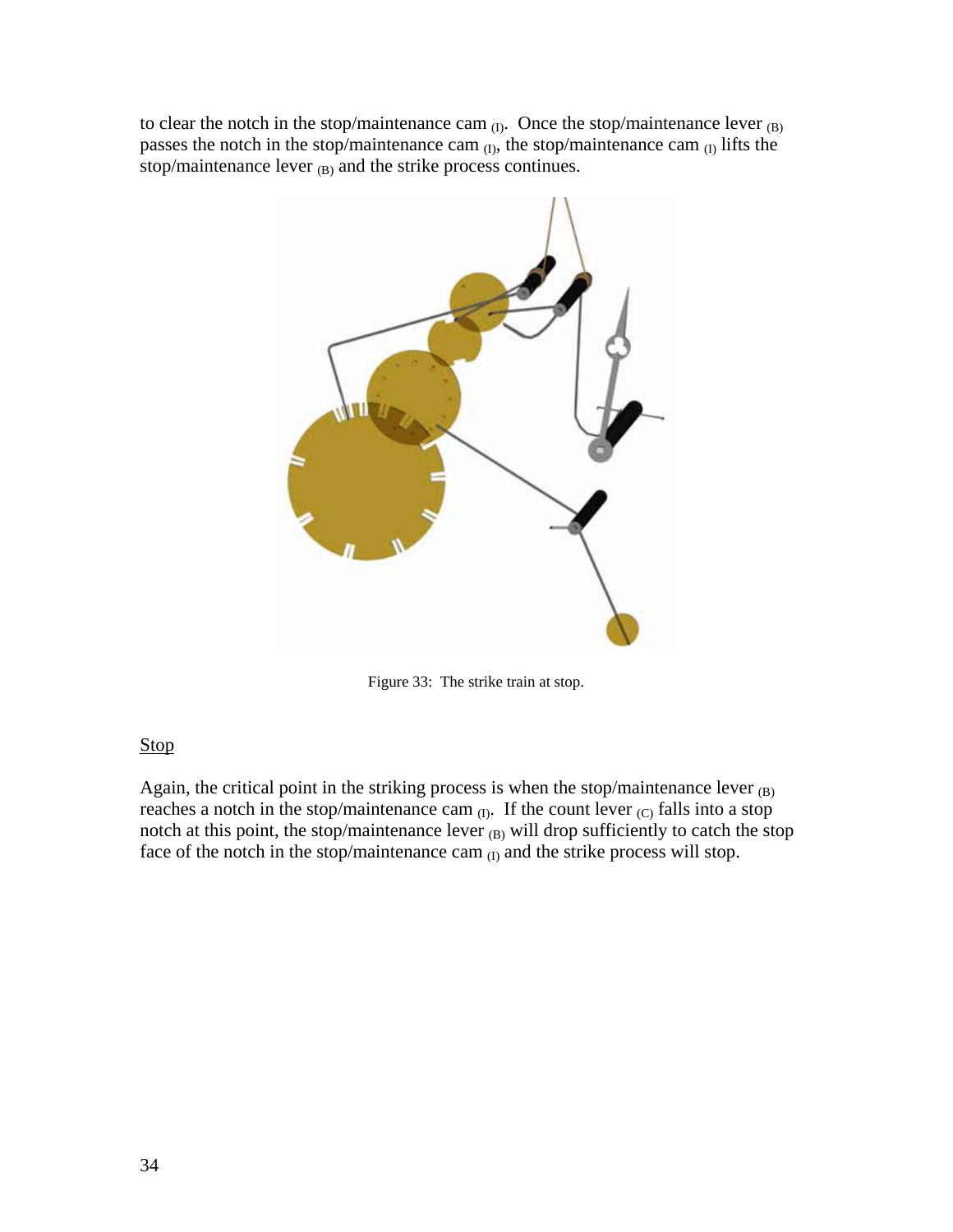# **WEAR PROBLEMS**

Anytime there are two independent, moving surfaces, which, repeatedly over time, come into contact with one another, there will be an abrasion and wear of both surfaces. This is especially true of American clock levers and pins. It is important to recognize the problems that wear can cause and how to deal with them. Levers left unrestored can cause a myriad of headaches since wear changes the geometry of the action of the lever causing the movement to work harder to accomplish its task.

I believe that the repair of levers should be part of a thorough restoration process, which includes polishing pivots, bushing worn bearing holes, servicing mainsprings, etc…not just a quick fix to solve the problem. Restoring levers cannot be done while they are still inside the movement! Be sure to remove the power from all trains before disassembling the movement and take any special notes necessary to aid in reassembly.



Figure 34: Wear on the stop/maintenance lever.

Stop/Maintenance Lever  $_{(B)}$  and Stop/Maintenance Cam  $_{(D)}$ : The stop/maintenance lever  $(B)$  will show the most wear due to it being in almost constant contact with the stop/maintenance cam  $_{(1)}$ . If this wear isn't addressed the strike process could become unreliable depending on whether the stop/maintenance lever  $_{(B)}$  is riding on the wear spot or not. The rubbing surface of this lever will have to be filed round again and then brightly polished, or replace the lever if less than 50% of the original diameter remains.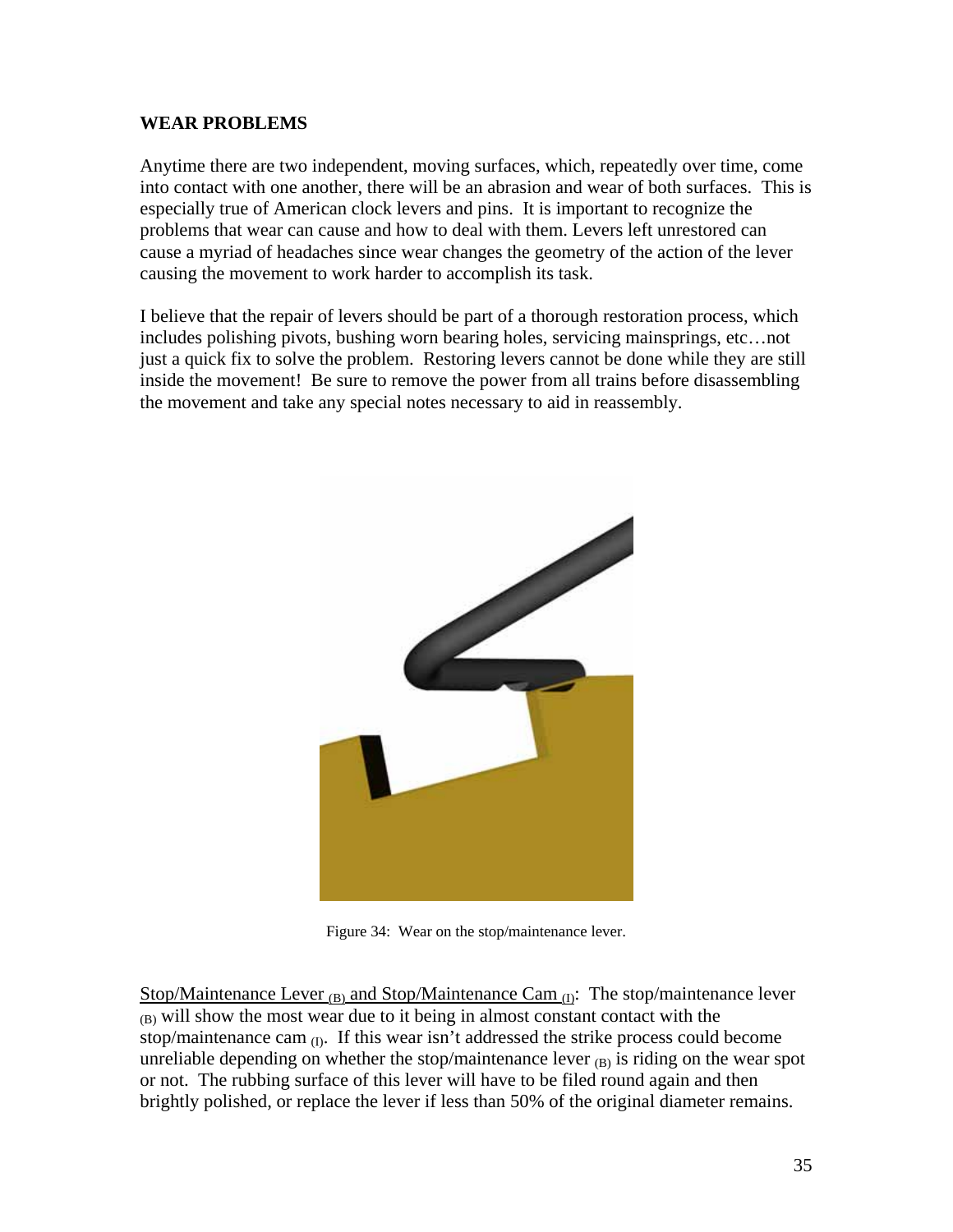The top surface of the stop/maintenance cam  $_{(I)}$ , although not showing any visible wear, should also be nicely polished. This will provide the least friction for the rubbing surfaces. Special attention should be paid to the stop face in the notch of the stop/maintenance cam  $_{(I)}$ . This face will develop an indentation due to the hammering action of the stop/maintenance lever  $_{(B)}$  as it arrests the strike train. If left as is, the indentation may trap the lever and not allow the strike train to be released. Another condition frequently found is in the upper edge of the notch no longer being square and sharp but tipped round. This is caused by the stop/maintenance lever  $_B$  being out of adjustment and tipping off the top edge of the stop face of the notch as the lever passes during the strike process. A rounded edge will cause the stop/maintenance lever  $_{\text{(B)}}$  to be bounced out of the notch and result in a run-on condition. It will usually be necessary to file this stop face to correct these conditions but care should be given to the angle at which the face is filed as well as how much material is removed. (See figure 36.) If there is more than one notch in the stop/maintenance cam  $_{(I)}$  it will be necessary to ensure that they are treated *exactly* the same. If not, the stop points will be different causing the degree of warning to vary and resulting in "hammer on the rise" or a hammer lever  $(G)$ that doesn't quite drop off of the hammer pin before stop occurs.



 Figure 35: View of the stop/maintenance lever and the stop face of the stop/maintenance cam showing…

**A**: the rounded off top edge which could cause strike-on.

**B**: the indentation in the stop face which could cause a failure to strike.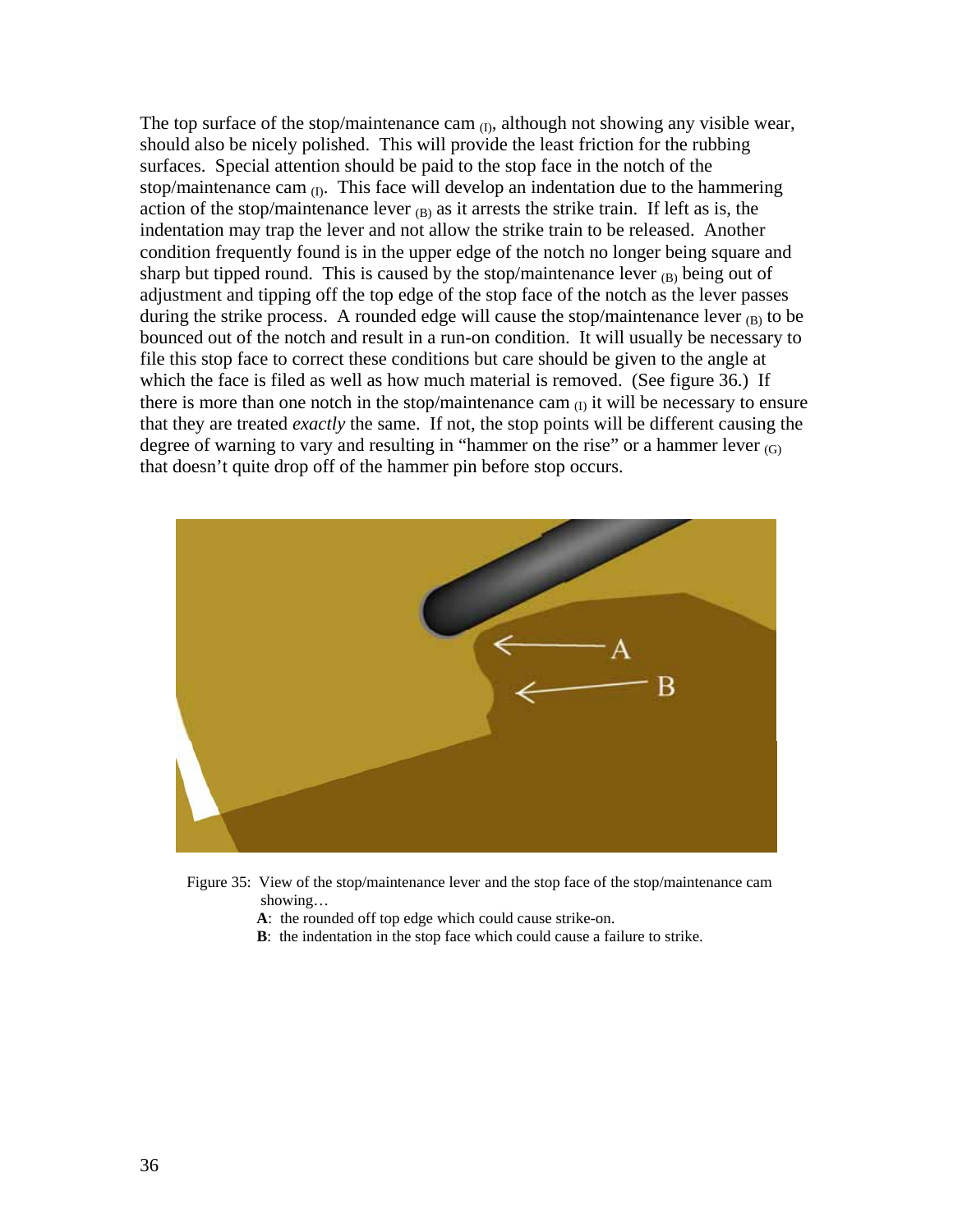



**A**--Correct angle of stop face. Notice the stop face is at right angles to the stop/maintenance lever. Care should be taken to remove as little material as possible. In this example, notice the top edge of the stop/maintenance cam's stop face hasn't been completely squared off. Only remove enough material to ensure a reliable stop and eliminate the indentation.

**B**--Incorrect angle of stop face. Filing at this angle will cause the stop/maintenance lever to skate off of the stop face.



Figure 37: Showing **A**-Wear on the count lever, **B & C**- correct shape of paddle edge after filing, **D & E**- incorrect shape of paddle edge after filing.

Count Lever  $_{(C)}$  and Count Wheel  $_{(K)}$ : The paddle end of the count lever  $_{(C)}$  will show varying degrees of wear depending on the type of movement. In all cases, however, the wear should be filed out. A combination of the pounding action of the lever and the motion of the count wheel  $(K)$  as it is in contact with the lever, will cause a notch to be cut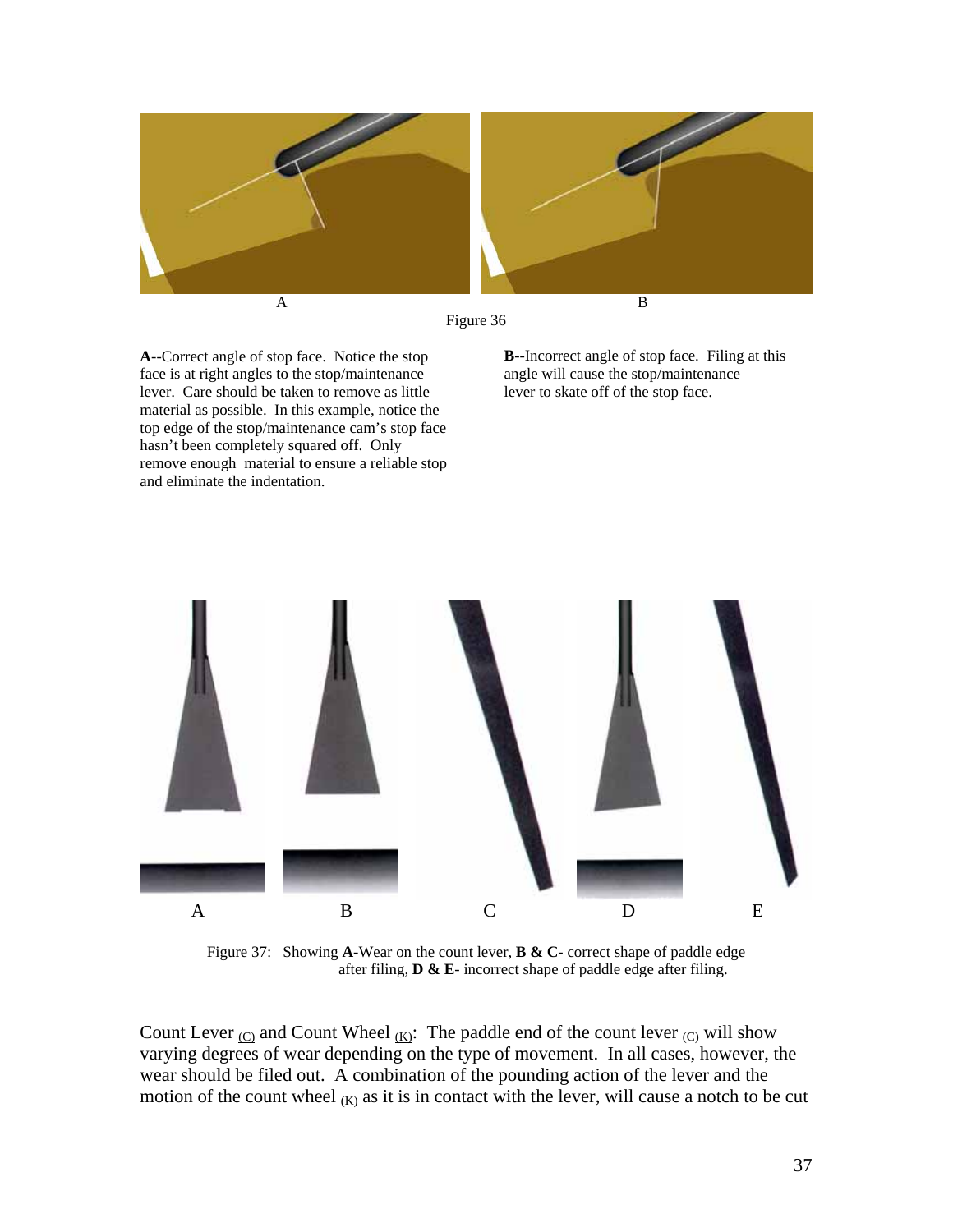in the lower knife-edge of the paddle. Care should be taken to maintain the correct shape of the paddle edge. (See figure 37.) Watch for burrs on the outer edges of the tip of the paddle following the filing process. The count wheel  $(K)$  may show some wear along the rim and in the stop notches but this should negligible and more of a polished area than groove. Generally, the count wheel  $(K)$  can be left as is provided the wheel is true and there are no bent teeth.

Lift Lever  $_{\text{(D)}}$ : There is generally no wear on the rubbing surface of this lever but any dimple in the mating lever should be addressed. Examine the under side of the count lever  $_{\text{(C)}}$  where the lift lever  $_{\text{(D)}}$  rubs. Check for wear, rough spots, or burrs and polish as necessary.



Figure 38: Wear on the warning lever.

Warning Lever  $_{(E)}$  and Warning Pin: The warning lever  $_{(E)}$  will develop an indentation where the warning pin comes to rest. There will also be wear visible due to the slide of the pin down the lever. If not dealt with the movement could stall in warning as the warning pin binds against the warning lever  $(E)$ . A rounded tip on the lever will be a problem here as well. If the warning pin were to land on the rounded tip of the warning lever  $(E)$ , the lever and pin could lock and stall the movement. In general, all that needs to be done with the warning pin is to straighten it. Any wear on the pin can be left as is provided it is not worn more than 1/4 of its diameter. Also, check for damage as a result of the warning lever  $(F)$  tipping the topside of the stop pin due to previous improper adjustment. If the warning pin shows too much wear or damage, replace it.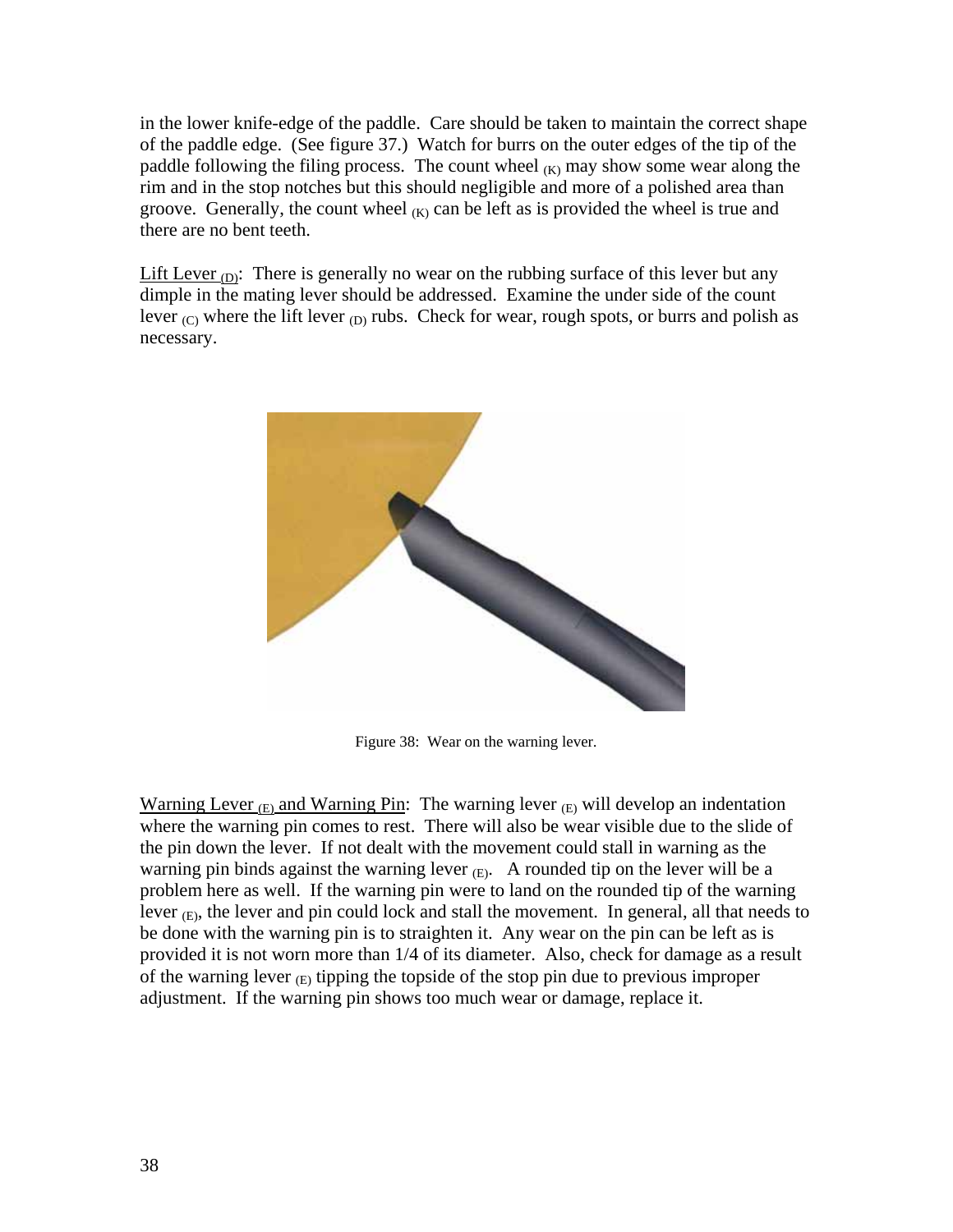$J''$  Lever <sub>(F)</sub> and Strike Release Pins (L): Only slight wear is generally visible in these areas. However, like the warning lever  $(E)$  any wear on the "J" lever  $(E)$  work face could be a problem. Polish out any dimples, look for rounded tips, and watch for burrs. The release pins (L) may show wear similar to the warning pin and can generally be left as is. Polishing the wear out of the release pins  $(L)$  could cause the strike points between the hour and half-hour to be quite different. If this problem is present, see *Adjustments and Clearances: Strike Release Points: Strike Release Pins (L).* 



Figure39: Wear on the hammer pins.



Figure 40: Wear on the hammer lever.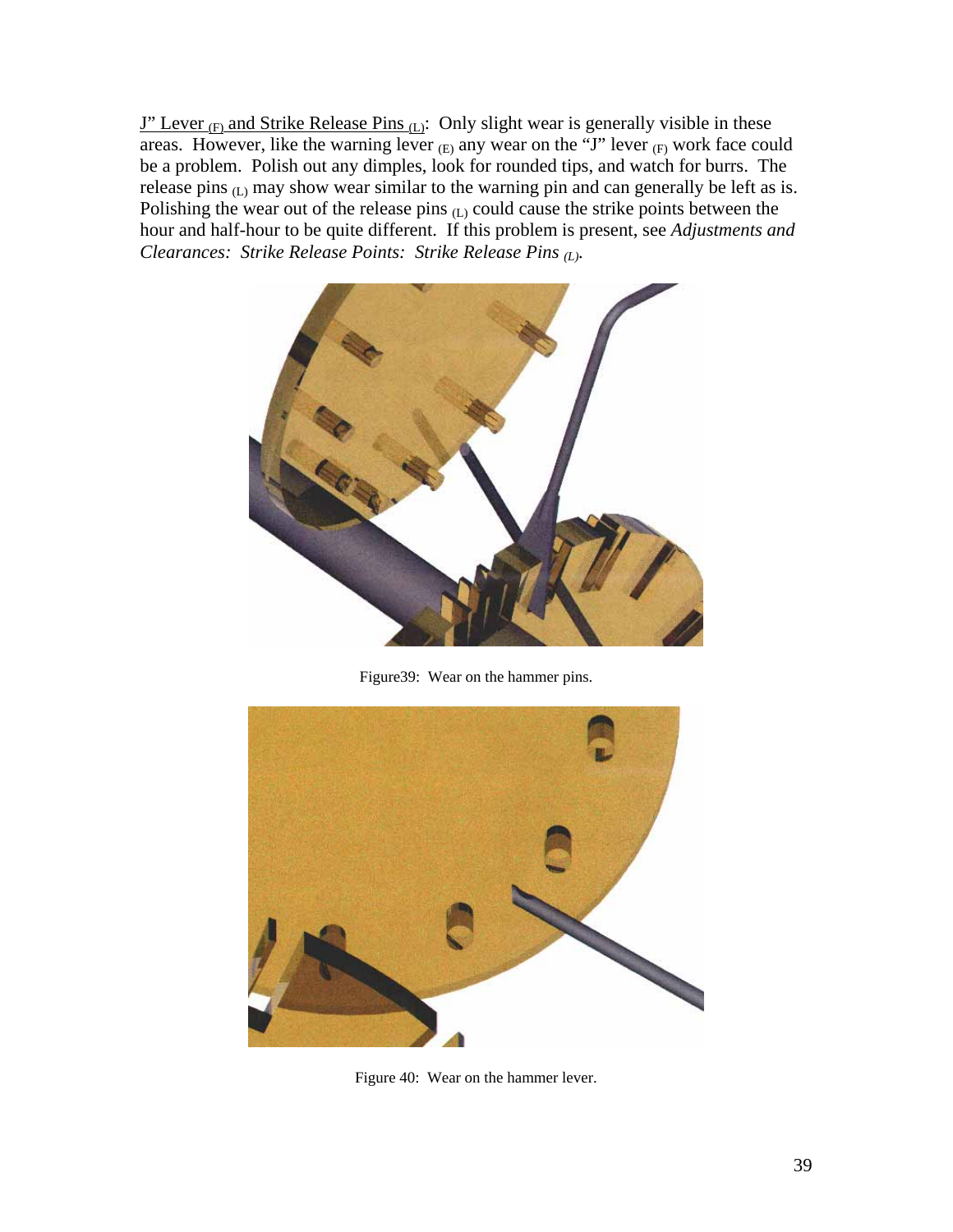Hammer Lever  $(G)$  and Hammer Pins: The hammer lever  $(G)$  will develop an indentation and slide wear due to the rubbing of the hammer pins along its surface. The wear should be polished out and the tip checked for improper roundness and burrs. The hammer pins will often show significant wear. This is generally not a problem as the pins are worn evenly throughout and won't affect the rhythm of the strike. Check for bent pins and straighten. If the wear is significant enough to warrant replacement (more than 50% of diameter) all of the pins should be replaced to ensure maintaining the proper rhythm.

Hammer Detent (M) and Hammer (N): Very little wear will be found on the hammer detent  $(M)$  as it has a tendency to bend rather than wear and other than a few adjustments (discussed later) it can be left as is. The hammer  $(N)$  should be checked for missing or dry, flaking leather as well as leather that has been beaten down to the hammer head  $(N)$ . These conditions will cause a tinny, metal on metal sound. Replace the leather if necessary. A drill bit, just smaller than the hole in the hammer  $_N$  and twisted by hand, works well for "digging" out the old leather. Solid hammers, or those without leather, may show wear in the form of a flat spot due to repeated blows but may be left as is.

Arbor Pivots and Pivot Holes: Lever arbor pivots may be left in as is condition provided they don't exhibit any burrs or other damage that may cause them to stick in their pivot holes. It is not necessary that they have a brightly polished surface since they aren't under pressure and don't rotate more than a few degrees. The pivot holes will generally not show wear and can stand to be a little loose. The hammer arbor pivot hole should be bushed if too loose as this will cause undue noise and irregular tempo in the strike.

Methods of Removing Wear: One of the quickest and easiest methods of removing the dimples, dents, and scrapes from the surface of levers is to take them to the buffer/polisher. White rouge and a felt buff will leave the surface of the lever rounded and shiny. Have respect for the buffer/polisher. A felt buff can grab and twist a lever into something totally useless! Another, safer, method is to round-file the wear off of the lever. Place the lever, worn side up, on the almost closed jaws of a small vise and rotate the lever as you file. Follow up with finer grades of sandpaper or buff sticks until the surface is nice and shiny or finish up at the buffer/polisher. This method takes a little more practice and it is difficult to maintain the roundness. Round filing will generally be necessary in removing the wear on the maintenance lever  $_{(B)}$  as the groove is usually deep. Some flatness is ok here as that will produce a larger work surface resulting in longer wear but realize that a sharp stop edge will damage the stop face of the stop/maintenance cam  $_{(I)}$ . Be sure to remove all polishing compound residue left on the levers before installing them in the movement.

Lever Return Springs: Most levers require a return spring to guarantee a reliable and proper function. The springs should maintain the levers in their proper positions when the movement is inverted but not be so tight or strong as to cause undue pressure on the strike train. The springs should be of light weight brass spring wire  $(28 - 30)$  gauge) on all except the hammer lever  $(G)$  which requires a heaver brass spring wire (22-24 gauge) to deliver a hard hammer blow. The springs should be of brass instead of steel and wound in such a manner that when the "tail" is pulled, the lever will be forced in the at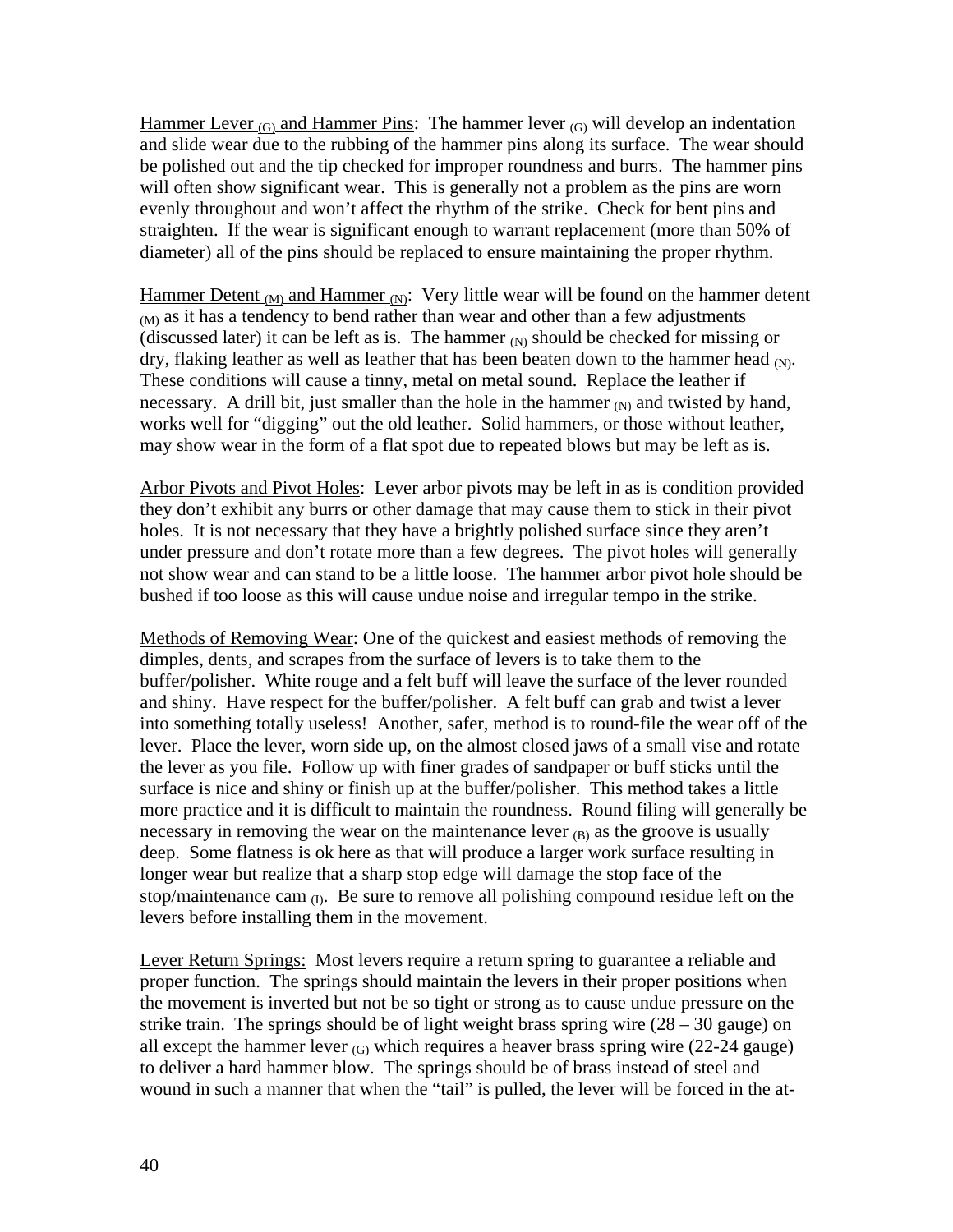rest direction as opposed to the lifting direction. One end of the wire should be wound around the base of one of the levers and continue around the lever arbor for several turns. The other end should be tied off either on a pillar post, the edge of the plate, or a post specifically designed for the purpose. It is not important which lever on the arbor is used, whether the wire is wound front to back or back to front, or which post/plate the tail is tied to. It is *very* important that the spring works in the proper direction, *not* interfere with the workings of the movement, and is not so tight that it binds the lever arbor when lifted. The best test is that it just holds the lever in its at rest position when the movement is held up-side-down. Old brittle return springs should be replaced before the movement is reassembled. Springs can be tied in place after assemblage but with more difficulty.

## **REPAIRING SEVERE DAMAGE**

Replacing Levers: Levers that have been broken and are now too short to be adjusted properly should be replaced. The diameter is  $0.60" - 0.65"$  in most cases. The lever is mounted into the arbor through a hole and then the lever end peened to tighten the lever in place. Use a small, flat punch to push the old lever out of the hole in the arbor. Use the old lever as a pattern in measuring and shaping the new lever. Select a steel that is soft so that it will bend without fracturing, and is the same diameter as the old lever. Cold rolled steel is ideal for this purpose. Be sure the new lever is long enough to allow for shaping. The hardest part of replacing a lever is getting it tightly affixed to the arbor. File a slight taper on the end of the lever so that it can be fit snugly into the hole in the arbor and just protrude out of the other side. Hold the lever tightly in a vise, clamped just under the arbor with a little lever showing above the vise. Peen the end of the lever until the lever is good and tight. An alternate method is to machine a shoulder on the lever instead of filing a taper. This gives the arbor something to rest against while peening. Other methods such as knurling the end or flattening the end could be used as long as the lever is secure in the arbor. Once the lever is tightly inserted into the arbor it can be shaped and fitted to perform like the original.

Soldering Levers: I do not promote soldering levers, however, it is something that can be properly done without damaging the lever or ruining its looks. Don't use solder to tighten a lever, however. Tightening levers should be done by the methods described in *Replacing Levers* above. Soldering should only be done at a break and only if the break isn't in a working area. Use a hard silver bearing solder (5% Ag) that will hold up under stress. Remove any excess solder by round filing the area until the break becomes invisible. Be sure to clean the flux off of the lever. Solder, even silver solder, won't last in an area that is susceptible to wear so if a break is near a working surface the lever must be replaced.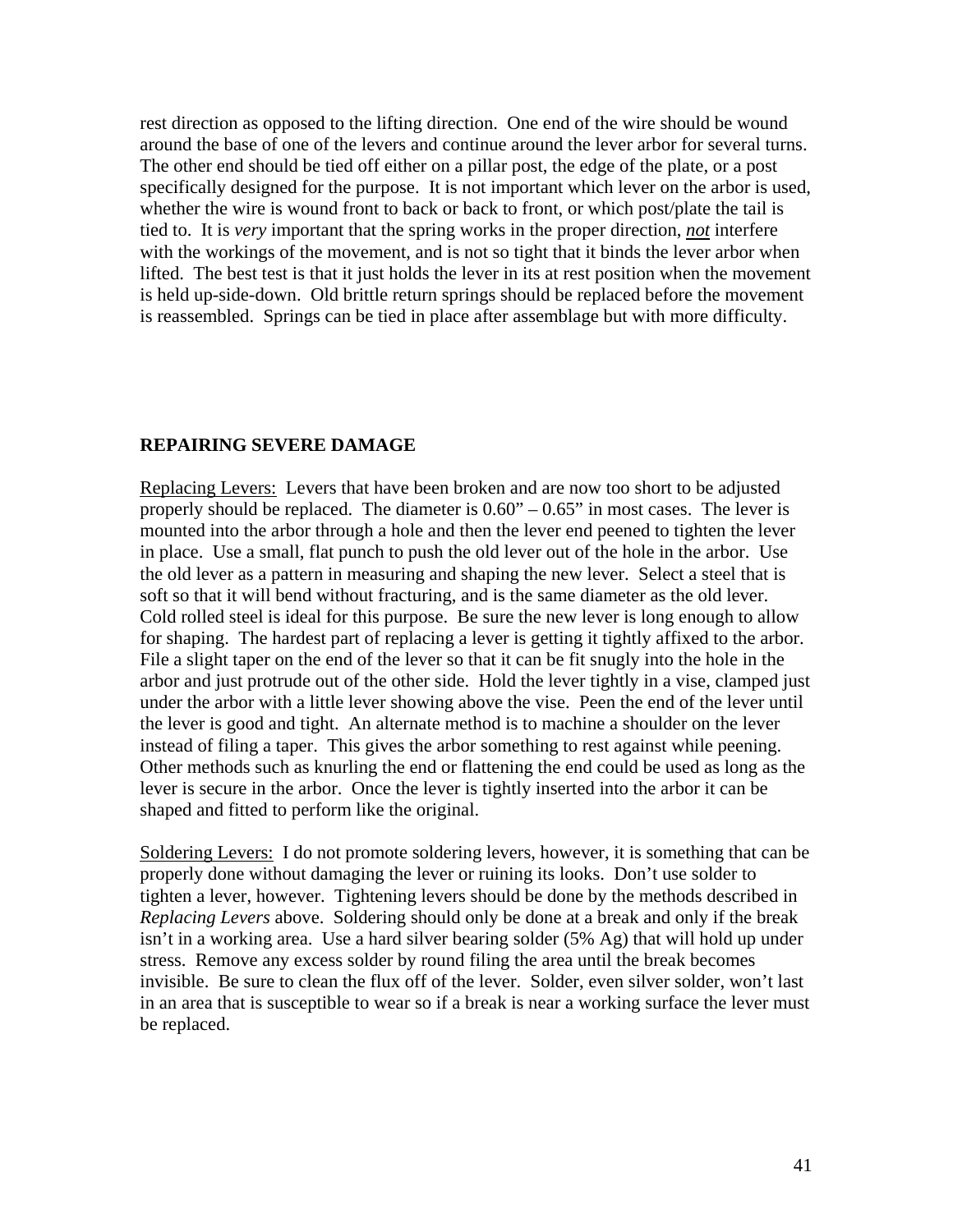Missing Levers: When faced with replacing a missing lever it is necessary to understand what the lever was supposed to do. Once this is fully understood the shape of the lever should be apparent. Most levers will have very few bends, be a consistent diameter, and shaped to provide the best leverage for the ease of the movement. Use the existing levers as a guide for size and historical information as a guide for shape. Expect to have to fit and file to get the best possible replacement.

# **MOVEMENT ASSEMBLY**

Part of having the levers work properly is getting the strike train jigged in the movement in the proper relationship to the levers. Jigging a wheel one tooth off will cause an unnecessary adjustment of a lever. The following steps will aid in the proper alignment of the gears to the levers.

- 1. Install the time and strike train.
- 2. Weave levers into proper positions.

3. Arrange the  $2<sup>nd</sup>/pin-wheel$  (J) so that the hammer lever (G) is between two hammer pins or has just dropped off of a hammer pin.

4. Arrange the  $3<sup>rd</sup>$  wheel/stop-maintenance cam  $_{(1)}$  so that the stop/maintenance lever  $_{(B)}$ rests on the stop face of the notch.

5. Arrange the warning wheel  $(H)$  so that the warning pin is approximately 180 $^{\circ}$  away from the warning lever  $(E)$ . (See figure 41.)

6. Make sure the previous relationships haven't changed.

7. Jig the plates together.

8. Attach the lever return springs to their posts and check for proper tension and clearance. The springs should have just enough tension to keep the levers in position when the movement is turned up side down. Too much tension and the movement will stall. Be sure the "tail" of the spring doesn't interfere with the operation of either train.

Once the movement is back together check the following relationships:

## Stop/Maintenance Lever  $_{(B)}$  to Stop/Maintenance Cam  $_{(I)}$

Make sure the strike train is not in, or about to go into, warning by rotating the strike release pin  $(L)$  away from the "J" lever  $(F)$ . Check the location of the stop/maintenance lever  $_{\text{(B)}}$ . It should be hard against the stop face of the notch in the stop/maintenance cam (I). Rotate the warning wheel (H) until the stop/maintenance lever (B) comes to rest against the stop face of the notch. You may have to pull the count lever  $(C)$  to the side of the count wheel  $(K)$ , in order to simulate a stop notch on the count wheel  $(K)$  and get the stop/maintenance lever  $_{(B)}$  to engage the stop/maintenance cam  $_{(I)}$ .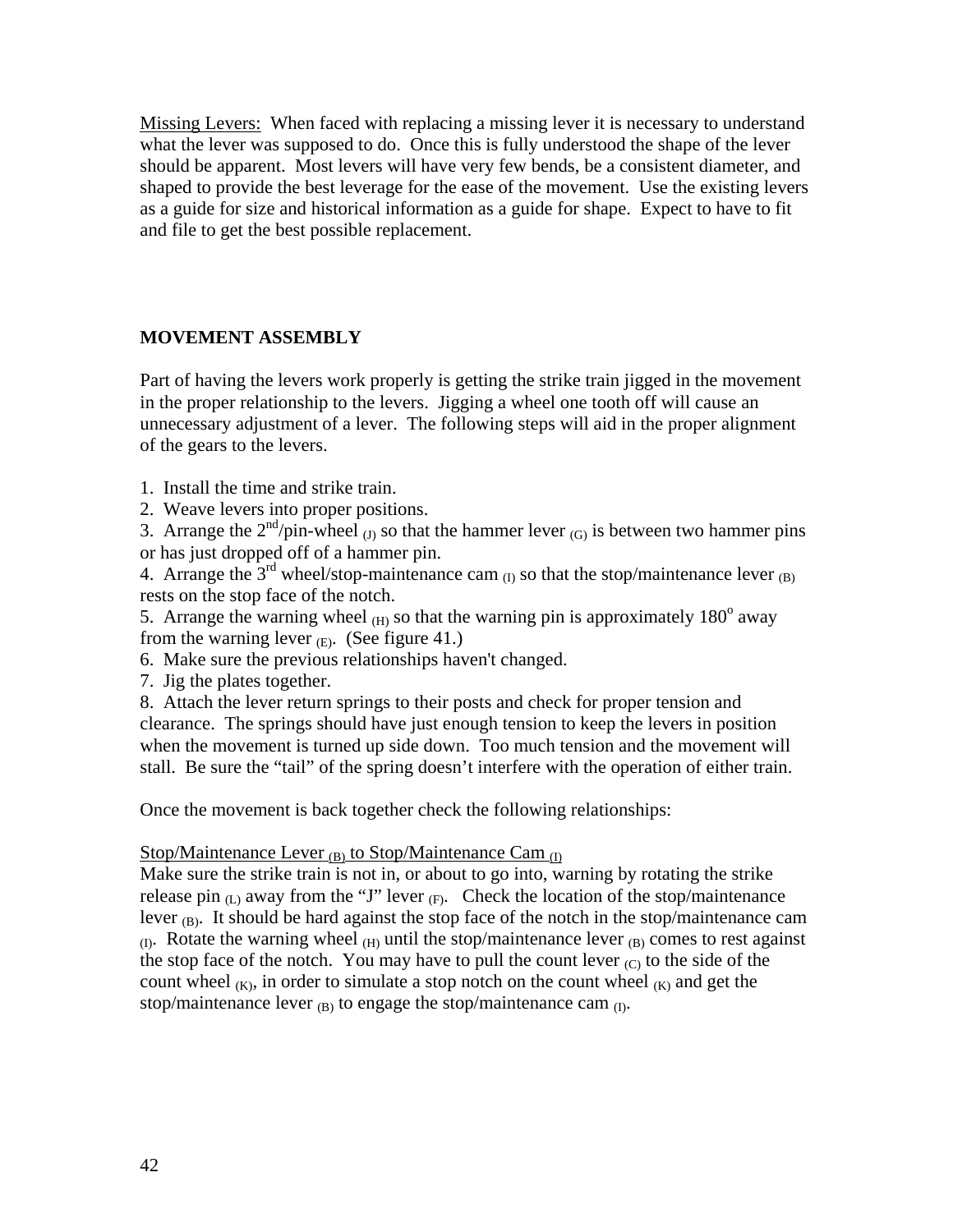

Figure 41: Showing  $180^{\circ}$  of warning with the strike train at stop.

# Warning Lever  $(E)$  to Warning Pin

Without disturbing the strike train from its previous position, examine the relationship between the warning lever  $(E)$  and the warning pin. The pin should be approximately 180<sup>o</sup> away from the warning lever  $(E)$ . (See figure 41.) Too much warning and the strike train will advance sufficiently to pick up a hammer  $(N)$  in warning causing "hammer on the rise" and too little could risk a stall due to insufficient clearance of the stop/maintenance lever  $_{\text{(B)}}$ . This is where proper assembly pays off! If the warning pin isn't close to optimal then the warning wheel  $_{(H)}$  will need to be reset. Loosen the plates a bit at the top and spread them with finger pressure until the pivot of the warning wheel  $_{(H)}$  comes free. This will enable you to disengage the pinion of the warning wheel  $(H)$  from the  $3<sup>rd</sup>$ wheel/stop-maintenance cam  $_{(I)}$  and rotate it independently. Rotate the warning wheel  $_{(H)}$ the appropriate direction for the warning pin to be approximately 180° away from the warning lever  $_{\text{(E)}}$  while maintaining the position of the stop/maintenance lever  $_{\text{(B)}}$  hard against the stop face of the notch in the stop/maintenance cam  $_{(I)}$ . Re-assemble the plates. With a little practice this will become easier.

# Hammer Lever  $(G)$  to Hammer Pins

With the strike train in a stop position, check the location of the hammer lever  $(G)$  and be sure it is between two hammer pins and not in a position where it is being raised. If the lever is being raised, one solution is to re-jig the movement and be sure the pin wheel  $_{(J)}$ and hammer lever  $(G)$  are in the proper positions. Another solution, described later, is to adjust the lever to clear the hammer pins. This unwanted condition of the hammer lever  $(G)$  resting on the hammer pins during stop or warning is called "hammer on the rise" and is a hurdle the strike train may not be able to overcome. It can be very difficult to avoid having a hammer  $(N)$  lifted and in some movements the hammer lever  $(C)$  to hammer pin relationship is very unforgiving and must be jigged into place rather than adjusted. In those cases, follow the method of separating the plates and rotating wheels described above until: 1) the stop/maintenance lever  $_{(B)}$  is engaged on the stop face of the notch in the stop/maintenance cam  $_{(1)}$ , 2) the warning pin is approximately 180<sup>°</sup> away from the warning lever  $_{(E)}$  and 3) the hammer lever  $_{(G)}$  has just been released by a hammer pin.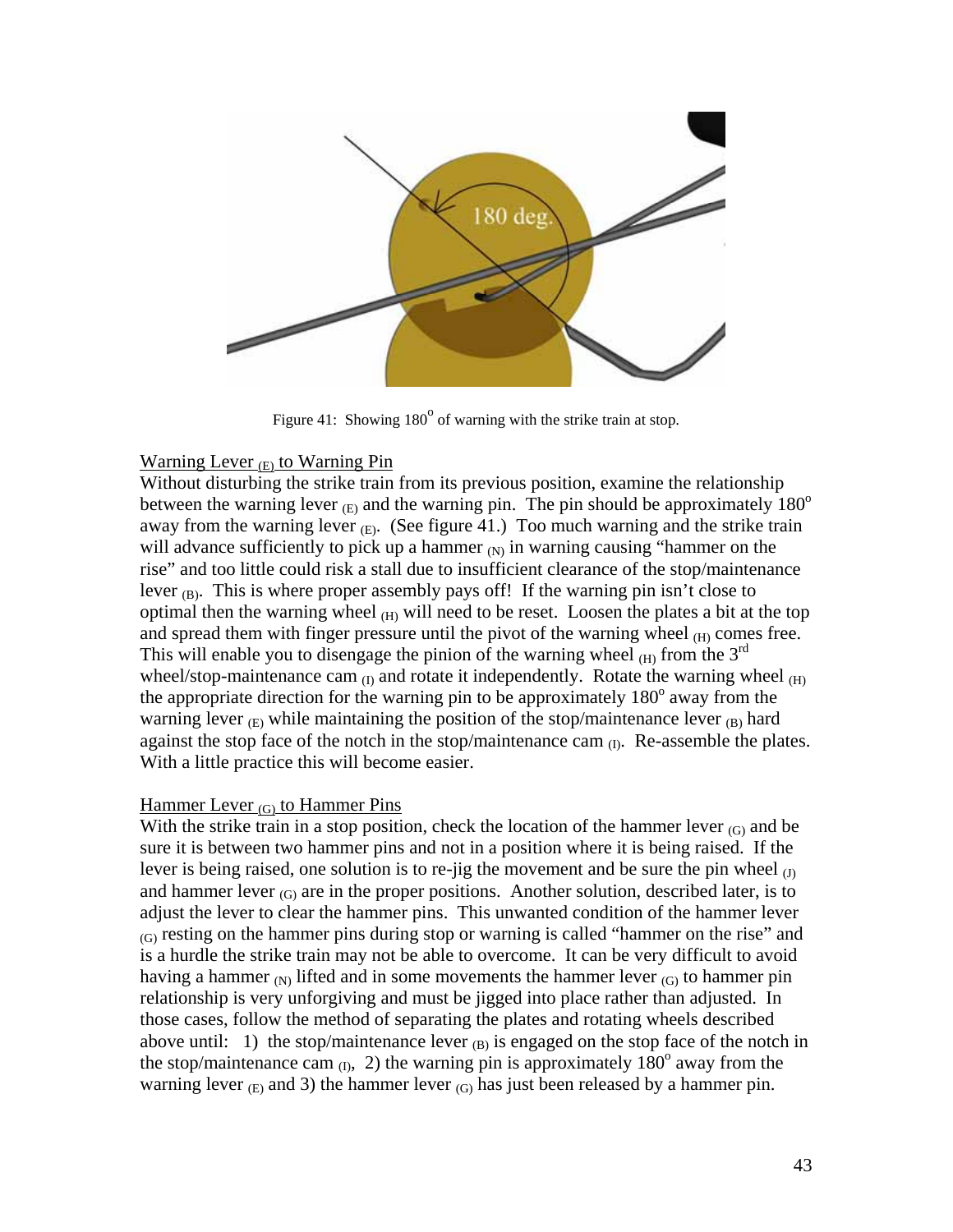# **ADJUSTMENTS AND CLEARANCES**

Oil the pivot holes and add power to the train.

## **Movement at Stop**

Rotate the center shaft to be sure the strike train is **not** in warning.

Control the motion of the strike train by keeping a finger on the butterfly. Slowly let the strike train advance until the count lever  $(C)$  falls into a stop notch on the count wheel  $(K)$ and the stop/maintenance lever  $_{(B)}$  is hard against the stop face of the notch in the stop/maintenance cam (I).



Figure 42: Correct attitude of count lever: **A-** radial and in the middle of a stop notch; **B & C-** square in all directions.



Figure 43: Incorrect attitude of count lever: **A-** Not radial nor in the middle of a stop notch; **B & C-** not square in all directions.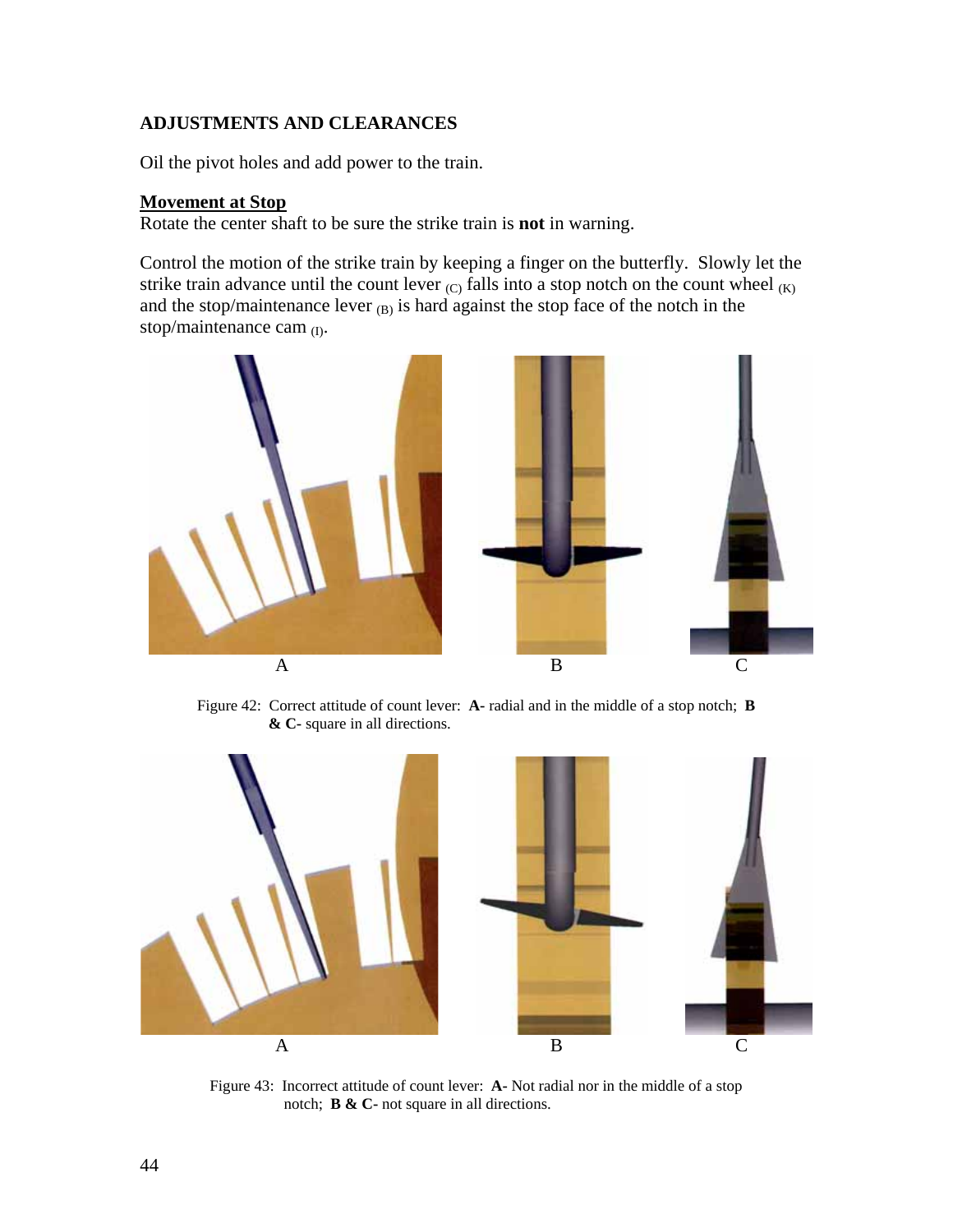Count Lever  $(C)$ : The count lever  $(C)$  is the most likely lever to be out of adjustment since it protrudes outside the protection of the plates and is easily bent when handling the movement. In some extreme cases the count lever  $(C)$  is so far out of adjustment that it may need to be adjusted up or down to allow the stop/maintenance lever (B) to drop into the notch in the stop/maintenance cam  $_{(I)}$ . This should be considered a macro adjustment as fine tuning is done on the stop/maintenance lever  $(B)$ 

Reshape the end of the count lever  $(C)$  until the action brings it in the middle of the stop notch in the count wheel  $(K)$ . You may have to lengthen or shorten the arm of the lever by using a pair of round-nosed pliers at the bend. To make the arm longer, use the fat part of the pliers and squeeze. To make it shorter use the narrow part of the pliers and twist. This will enable you to hit a different notch at a more optimal angle. The count lever  $(C)$ must also be true side to side. It should hit the stop notch in the middle of the paddle, be square in all directions, and be on a radius of the count wheel  $(K)$ . (See figures 42 - 43.)



Figure 44: Correct attitude of stop/maintenance lever. Square in all directions.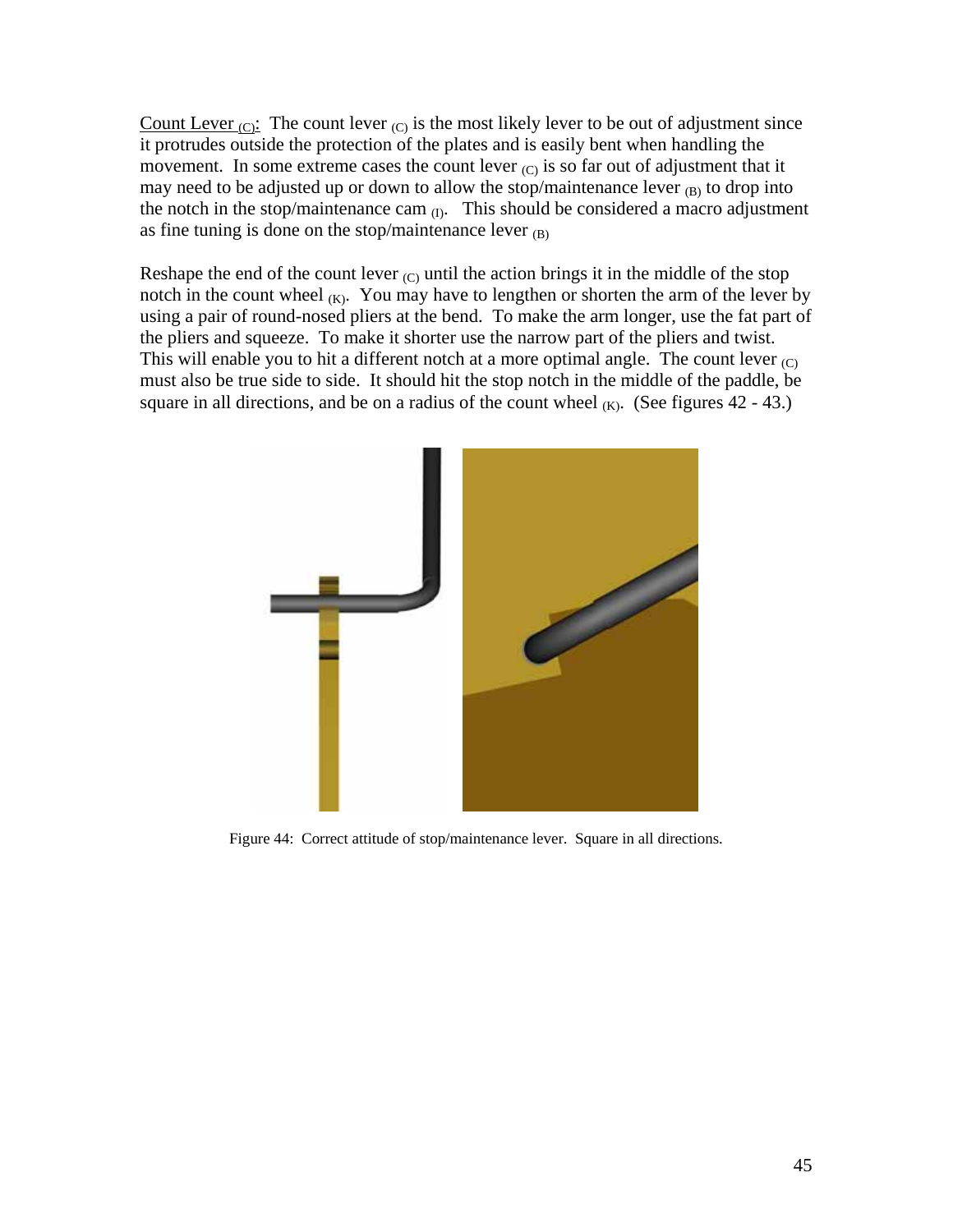

Figure 45: Incorrect attitude of stop/maintenance lever. Not square in all directions.

Stop/Maintenance Lever  $(B)$ : Again, with the strike train in the stop position, examine the location of the stop/maintenance lever (B). It should be well on the stop face of the notch in the stop/maintenance cam  $_{(I)}$  and not so close to the top edge that it could jump out. The lever should be square in all directions and, when at stop, should not touch the bottom of the notch. If it does, adjust it slightly so that it is well away but be aware that this condition may be caused by a count lever  $(C)$  being adjusted too high.



Figure 46: View of the lift lever at stop just below and not touching the count lever.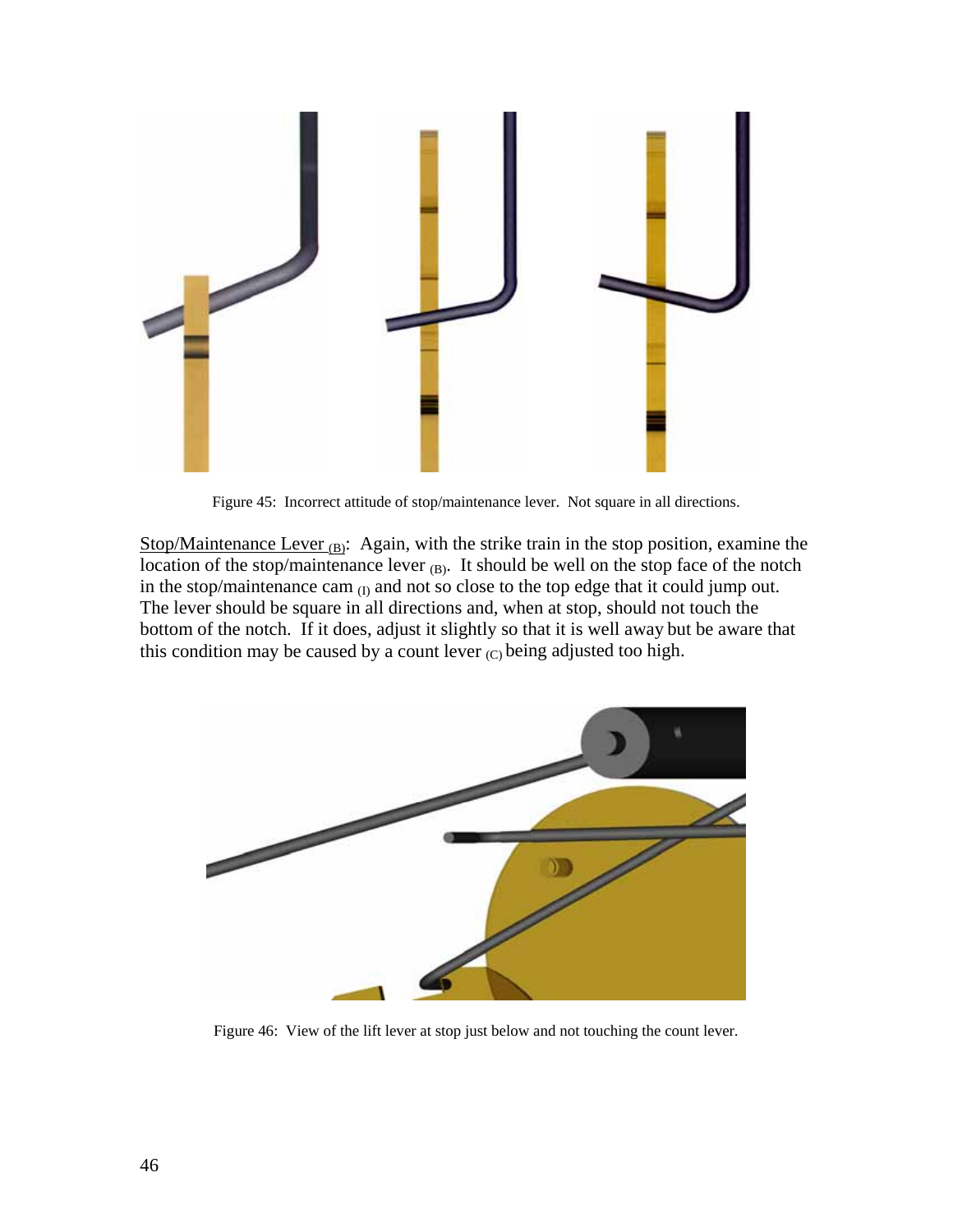Lift Lever  $(D)$ : The lift lever  $(D)$  should be below the count lever  $(C)$  and not touching. Bend it away if it is touching. Fine tuning the lift lever  $_D$  will come later.

Hammer Lever  $(G)$ : Some adjustment of the hammer lever  $(G)$  may be necessary in order to avoid the "hammer on the rise" condition and maintain the lever between two hammer pins. Adjusting the lever to a severe angle should be avoided as this will cause either the hammer pins to miss the lever or excessive lifting of the hammer  $_N$ . The hammer lift should be adjusted with the hammer detent  $(M)$ .

# **Movement in Warning**

Rotate the center shaft with the minute hand until the levers start to rise and watch for the warning process. This should happen 10 minutes to 3 minutes before the hour.



Figure 47: Strike train in warning. The lift lever has come into contact with the count lever and raised it sufficiently to release the stop/maintenance lever. The warning pin has been arrested by the warning lever, the stop/maintenance lever is resting on the upward slope of the stop/maintenance cam, and the hammer lever isn't being raised by the hammer pins.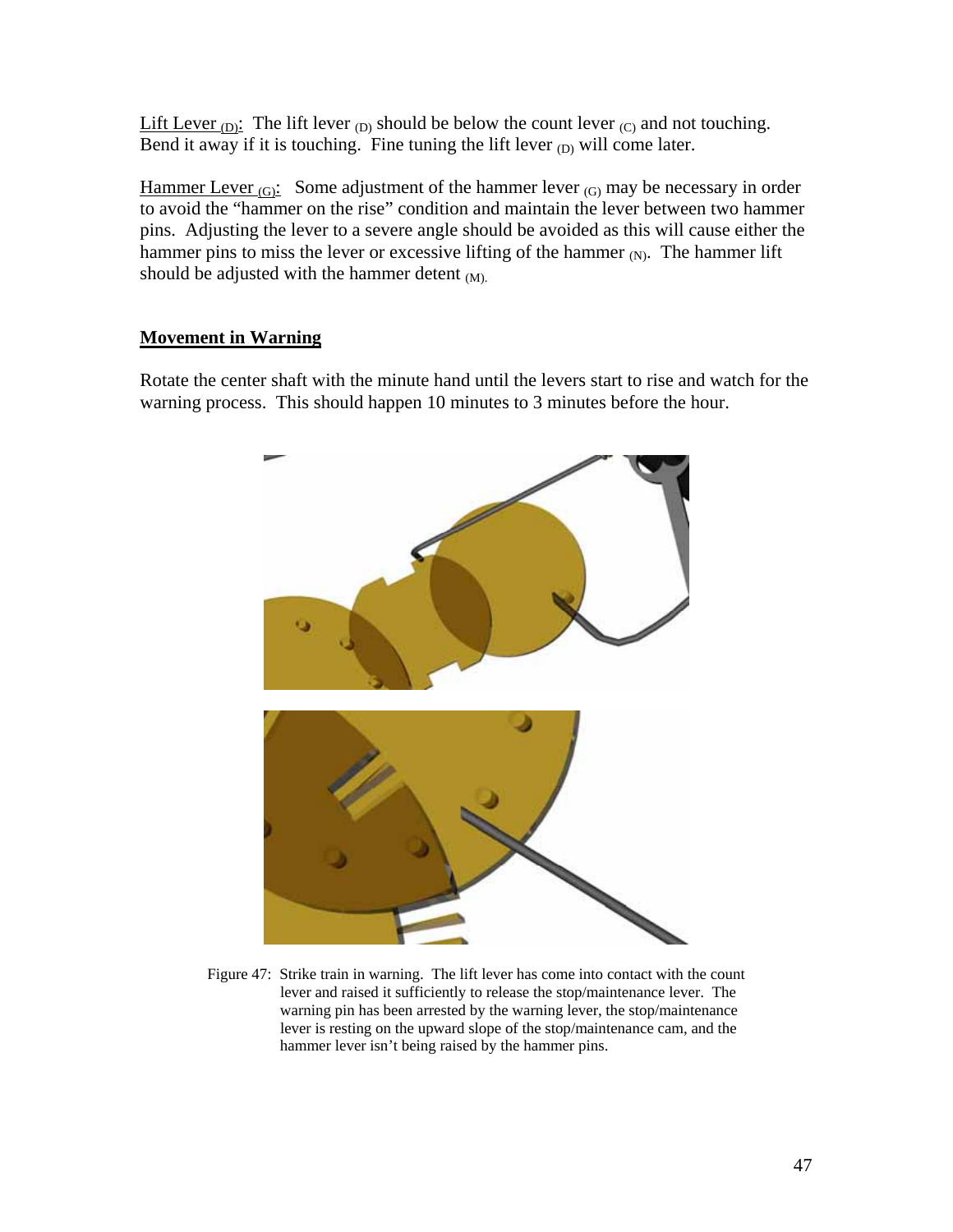Warning Lever  $(E)$ : Watch the action of the warning wheel  $(H)$  as the warning lever  $(E)$  is raised against the warning pin when the minute hand is rotated from the start of warning until just before it is released. The warning pin should land on the warning lever  $(E)$  by roughly 3 pin diameters. If an adjustment is made, be sure to check that the pin clears the warning lever  $(E)$  while in strike. If the warning lever  $(E)$  is not radial to the warning wheel  $_{(H)}$  there will be recoil of the wheel as the warning lever  $_{(E)}$  is lifted. The wheel will be forced back against the direction of rotation by the warning lever  $_{\text{(E)}}$  and could cause a stall of the time train. This is a common problem and although it can't always be corrected the recoil should be minimized. Ideally, the warning lever  $(E)$  should be adjusted so that it operates on an arc that intersects the center of the warning wheel  $(H)$ . Not all movement configurations will accommodate this adjustment, however, so try to achieve as little recoil possible of the warning wheel  $(H)$ .



Figure 48: "J" lever and release pins in warning.

"J" Lever  $(F)$ : Check the position of the "J" lever  $(F)$ . It should be well on the strike release pin  $(L)$  and never have a chance to pass in front or behind, missing the pin. Adjust as needed. Pay special attention to the end shake in the arbor and center shaft. Push the "J" lever arbor against the back plate and pull the center shaft against the front plate and recheck "J" lever  $_{(F)}$ /release pin  $_{(L)}$  relationship. The pin should be well on the "J" lever (F) and never pass by.

Lift Lever  $(D)$ : If warning occurs too early or too late, adjust the lift lever  $(D)$  up or down to compensate. A lift lever  $_{(D)}$  that is too low will cause the strike train to go into warning too close to the hour. A lift lever  $_{(D)}$  that is too high will cause the strike train to go into warning too early. In an extremely low case, the lift lever  $_{(D)}$  won't raise the other levers high enough to release the stop/maintenance lever  $_{(B)}$  causing a failure to strike. In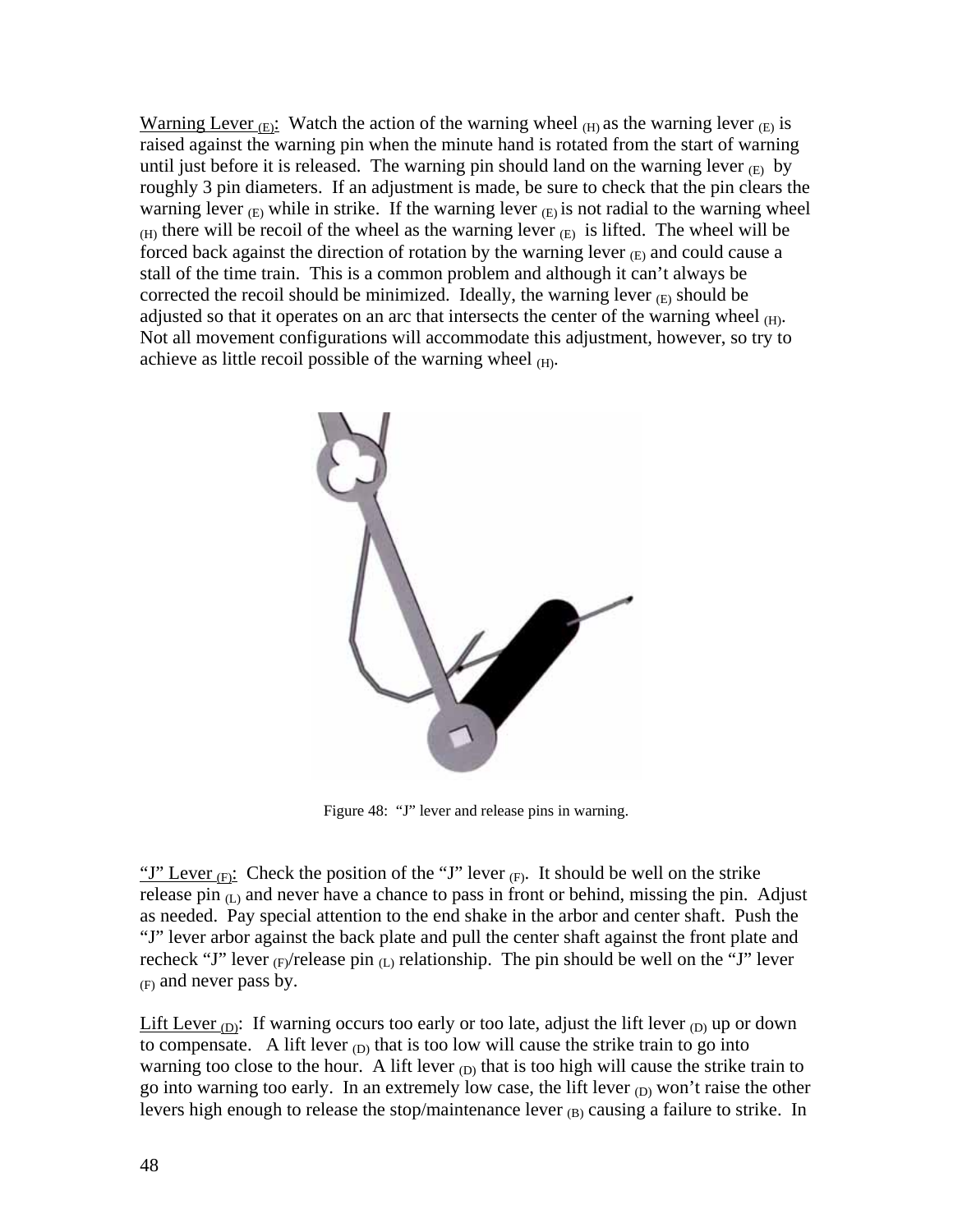an extremely high case, the lift lever  $_{(D)}$  causes the count lever  $_{(C)}$  to be trapped against a pillar post or another lever resulting in a stalled movement. As with the other levers, several functions have to be balanced for proper adjustment. The lift lever  $_{(D)}$  must lift the count lever  $(C)$  enough that the stop/maintenance lever  $(B)$  clears the stop face of the notch in the stop/maintenance cam  $_{(1)}$  by 0.010" – 0.015". Lifting it more is not needed but may be necessary in order to keep warning between 10 and 3 minutes before the hour.

Stop/Maintenance Lever  $_{(B)}$ : Once in warning, the stop/maintenance lever  $_{(B)}$  should be resting (even if only slightly) on the upward slope beyond the notch of the maintenance cam  $(I)$ . Fine tune the lever during mid-strike.

# **Movement in Strike**

Rotate the center shaft and catch the butterfly just after the warning pin is released as the "J" lever  $(F)$  drops off of the release pins.



Figure 49: View of the closest approach of the warning pin to the warning lever during strike.

Warning Lever  $_{\text{(E)}}$ : Control the rotation of the warning wheel  $_{\text{(H)}}$  until the warning pin reaches its closest approach to the warning lever  $(E)$ . The tip of the lever should be close to the pin but not touching at this point. Adjust the lever so that it is near the pin but not touching. A comfortable distance would be at least .010" from the pin. Be sure the lever isn't twisted so that it might come in contact with the wheel. The warning pin should clear the warning lever  $(E)$  at all times when not in warning.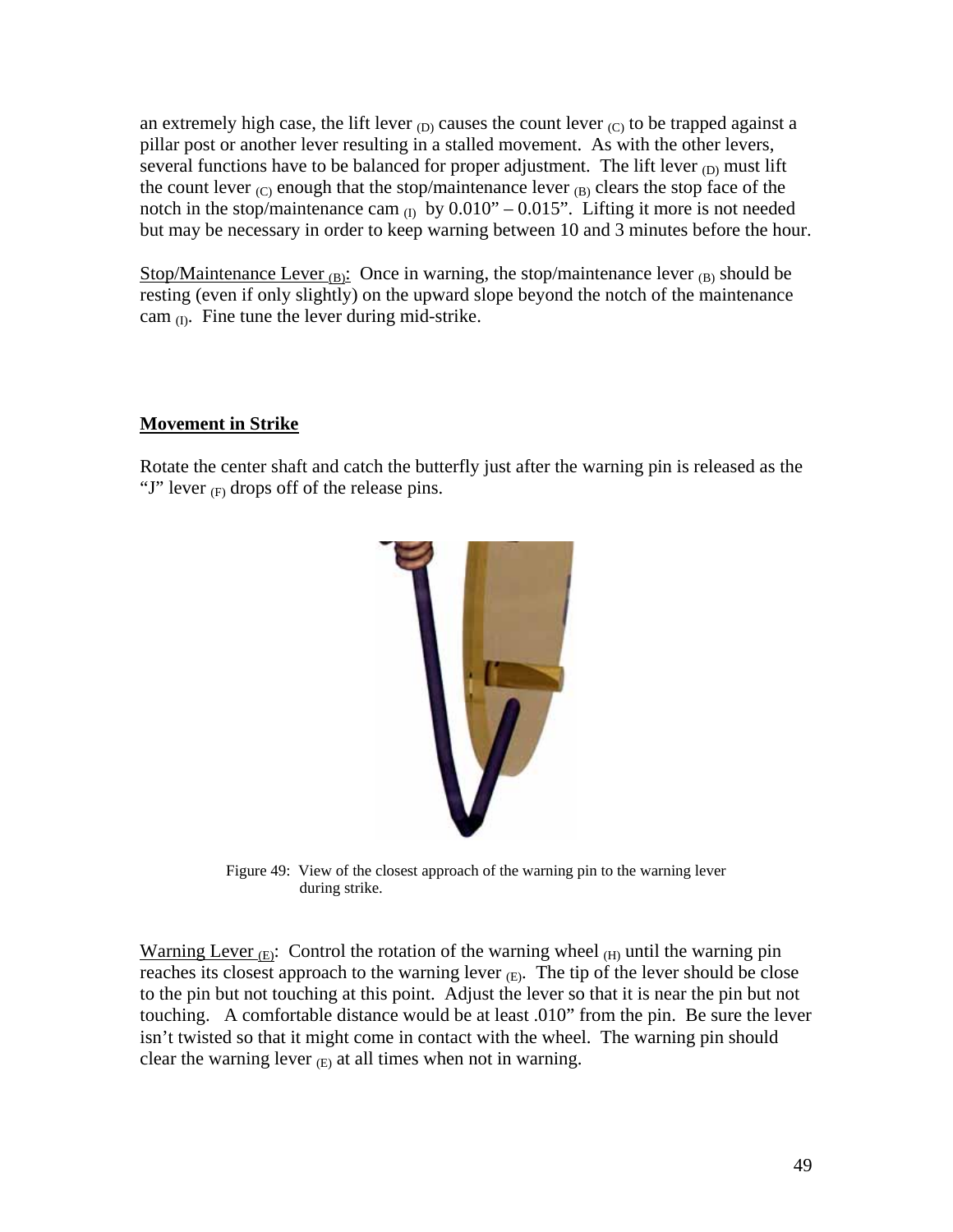Next, allow the train to run sufficiently so that the stop/maintenance lever  $_{(B)}$ , riding on the stop/maintenance cam  $_{(I)}$ , raises the count lever  $_{(C)}$  to its maximum.



Figure 50: View of the count lever at its highest lift point during strike.

Count Lever  $_{\text{(C)}}$ : The count lever  $_{\text{(C)}}$  should clear the count wheel notches by a comfortable margin (at least  $0.020$ "). If the count lever  $_{\rm (C)}$  is being raised too high, it is wasted motion and simply adds to the wear of the stop/maintenance lever  $(B)$ . If it is too low it risks not clearing the notches causing a jam of the strike train. In either case, adjust the count lever  $(C)$  to give the correct clearance.

Hammer Lever  $_{(G)}$ : Observe the amount of travel of the head of the hammer  $_{(N)}$  as the strike train advances. The head should lift 1 to  $1\frac{1}{2}$  hammer head widths from rest until the hammer pin just drops the hammer lever  $(G)$ . If the travel of the hammer head  $(N)$  is more or less than one hammer head width, adjust the hammer detent  $_{(M)}$  to compensate. This adjustment will have to balanced with the need to avoid having hammer lift during warning. Keeping the hammer lever  $(G)$  in the exact middle of the space between hammer pins may not be possible but is more important than the amount of hammer lift because "hammers on the rise" should be avoided at all costs. A hammer  $_N$  being lifted in warning may cause the strike train to stall when released into strike due to power drain and not enough momentum. Notice where the hammer lever  $(G)$  comes into contact with the hammer pins. Adjust the lever so that it contacts the middle of the pins and can't come into contact with the wheel itself. Also, be sure the pins contact the lever a comfortable distance away from the tip of the lever. Too close to the end and the hammer pin will jam on the end of the lever causing a stall.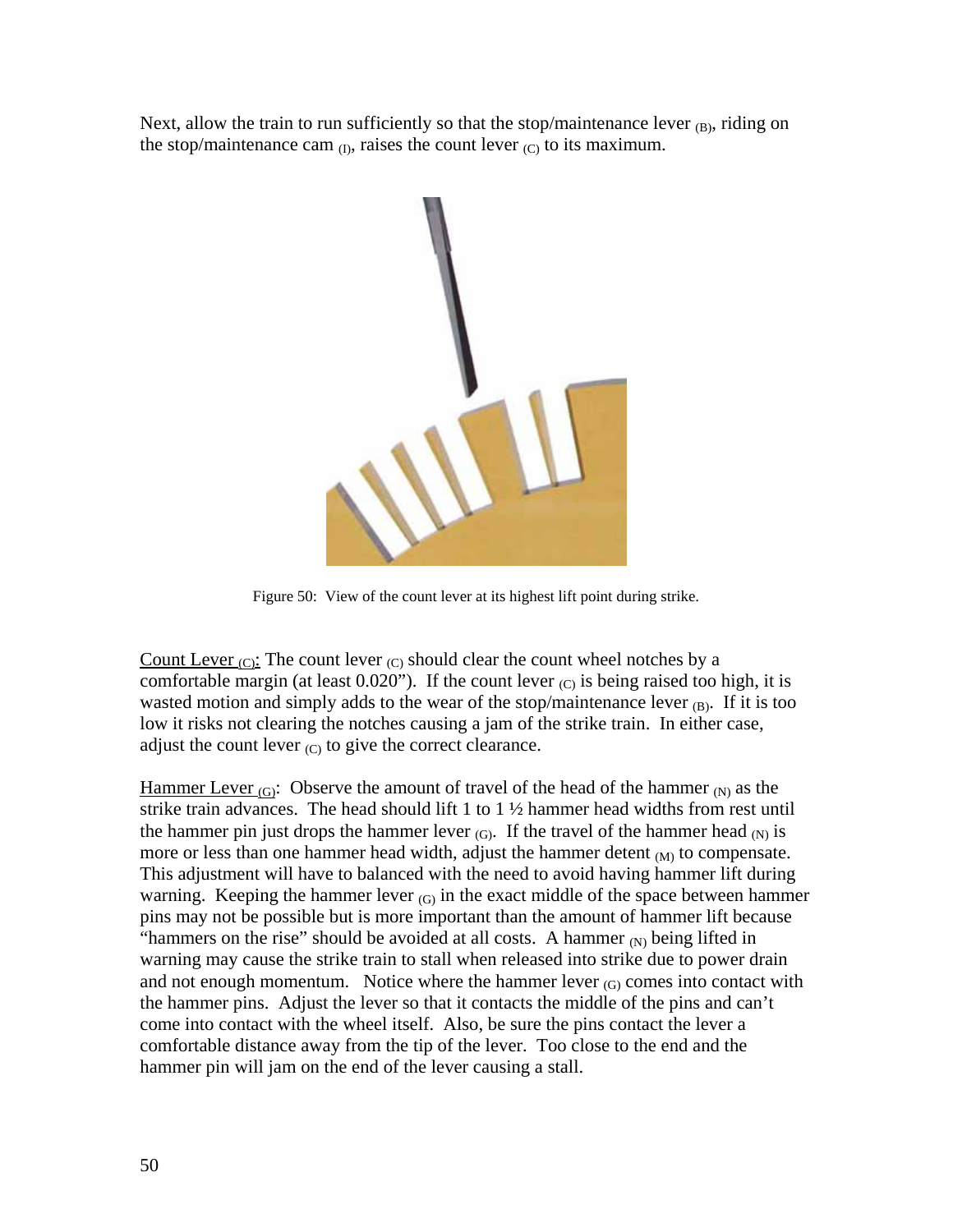

Figure 51: View of the count lever during strike resting on the rim of the count wheel and not in a stop notch.

Keep the strike train going until the count lever  $(C)$  comes to rest on the rim of the count wheel  $(K)$  and not in a stop notch.



 Figure 52: View of the stop/maintenance lever and stop/maintenance cam during strike.

Stop/Maintenance Lever  $_{(B)}$ : Watch the stop/maintenance lever's  $_{(B)}$  relationship to the stop/maintenance cam  $_{(1)}$  as the lever approaches the stop face of the notch on the cam.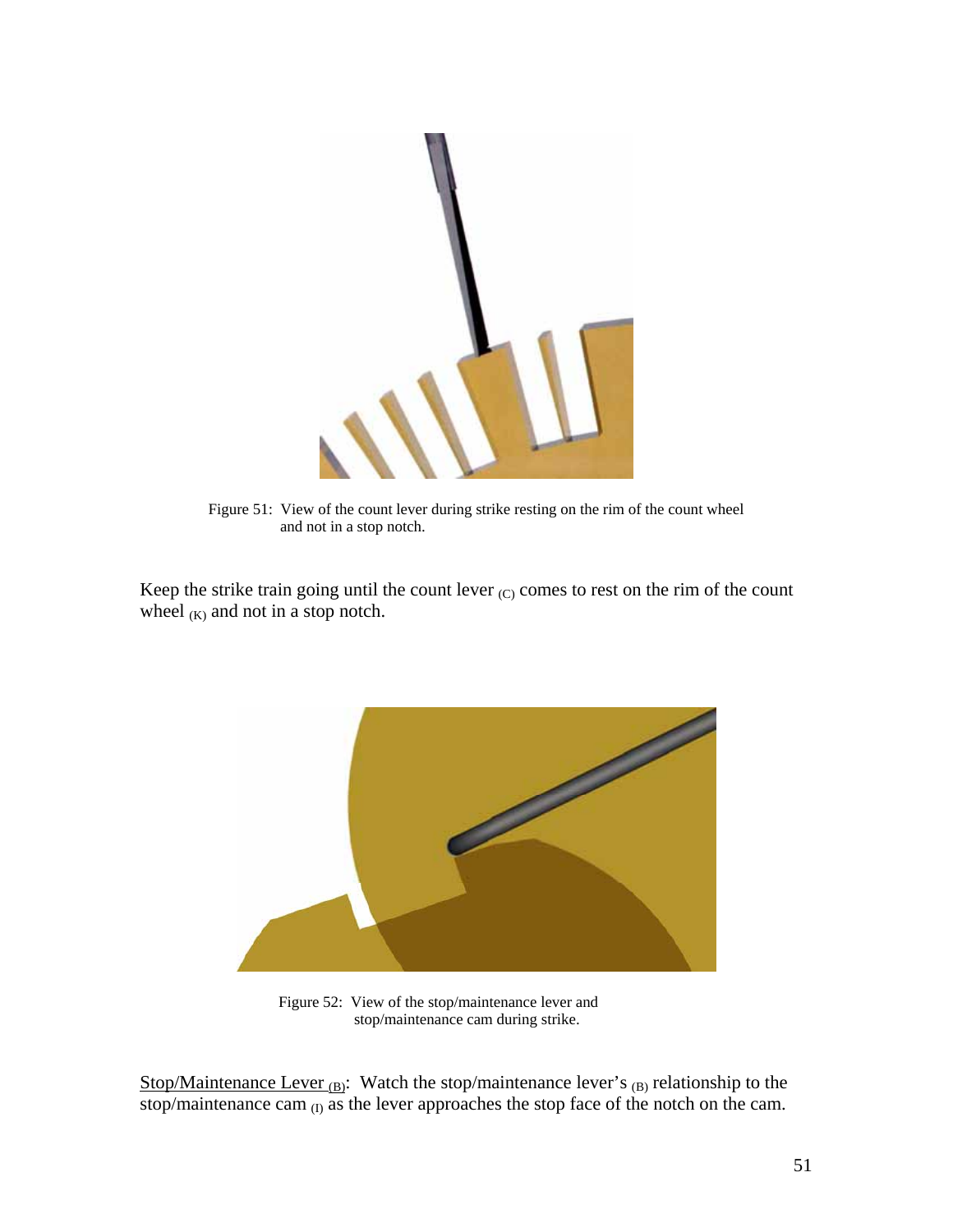The stop/maintenance lever  $_B$ ) should clear the edge of the notch with the barest amount of space and contact the cam just after the notch on the upward slope of the cam. If it doesn't clear, or there is too much space, adjust the stop/maintenance lever  $_{(B)}$  for proper clearance. This should give the maximum amount of stop face for the stop/maintenance lever  $_{(B)}$  to rest against at stop. If not, then sacrifice some of the clearance to ensure that the lever is locked securely onto the stop face of the notch.

Allow the strike train to continue striking and watch for solid stop. At stop, the count lever  $(C)$  should be squarely in a stop notch on the count wheel  $(K)$ . The stop/maintenance lever  $_{(B)}$  should be on the stop face of the notch of the stop/maintenance cam  $_{(I)}$ . The hammer lever  $(G)$  should be in between, and not touching, hammer pins.

#### **Strike Release Points**



Figure 53: The blue dot shows the proper adjusting point on the "J" lever to change the strike release point. **A-** Bending in the direction of the arrow will cause the strike point to occur later. **B-** Bending in this direction will cause the strike point to occur earlier.

"J" Lever  $(F)$ : With a finger on the butterfly, rotate the minute hand until the "J" lever  $(F)$ is released. Note where the minute hand is in relation to the release point. If strike release occurs before the hour, bend the "J" lever  $(F)$  as shown in figure 53-A. If strike release occurs after, bend the "J" lever  $(F)$  as shown in figure 53-B. Unfortunately, this is a hit or miss, painstaking process since it often requires having a dial for a reference. You can get close by using a pivot hole that is directly above the center shaft as a reference or a fast/slow adjuster if it is centered on the top of the movement. Realize that any adjustment of the "J" lever  $_{(F)}$  could also change the adjustment of the lift lever (D) necessitating a re-adjustment of that lever.

Strike Release Pins  $(L)$ : Continue rotating the minute hand until the half-hour is released. If the release point is early or late at the half-hour but correct at the hour, then the halfhour strike release pin  $(L)$  must be adjusted (not the "J" lever  $(F)$ ). Bend clockwise or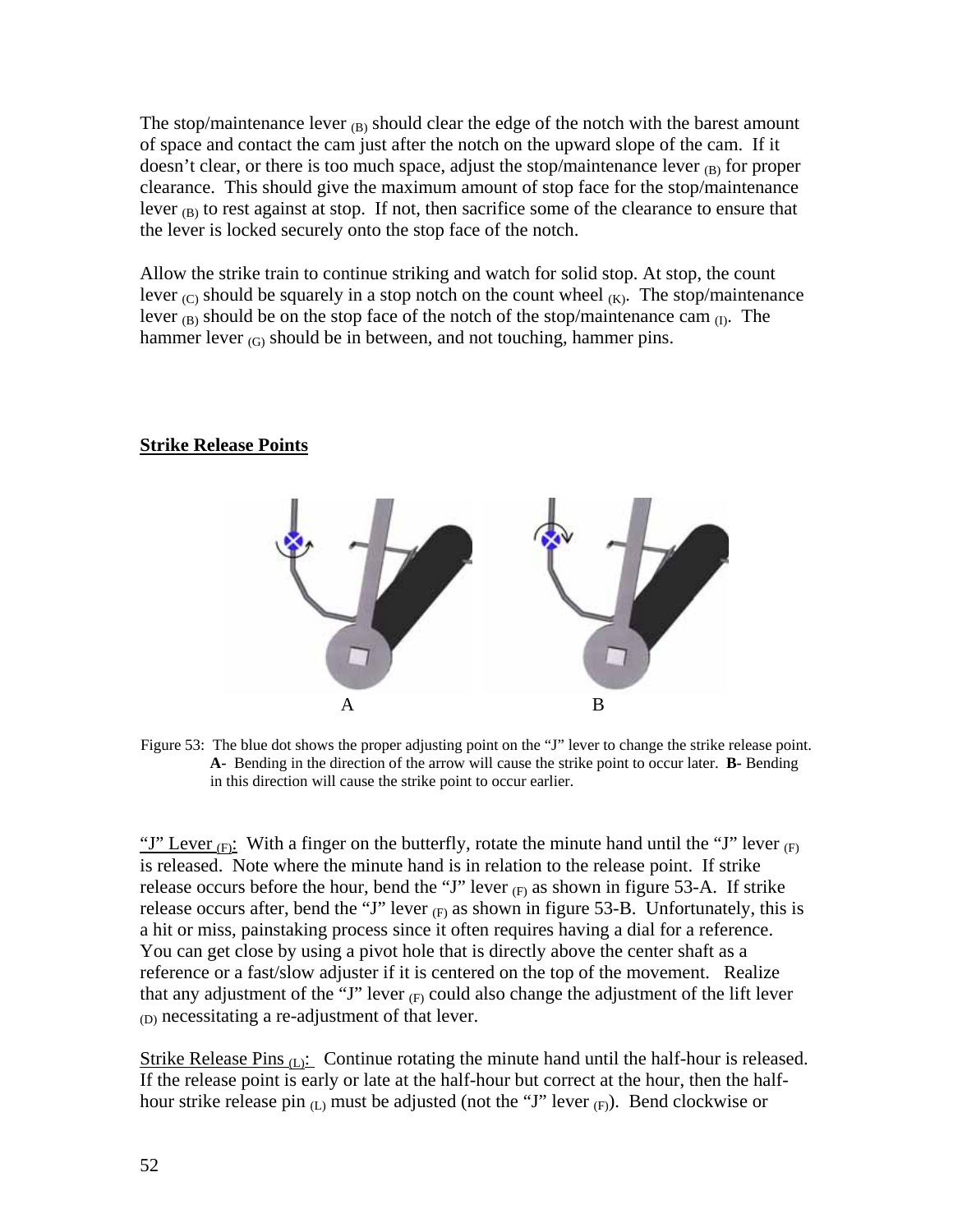counter clockwise as needed so that the strike points agree. If looking at the center shaft from the front then bending the strike release pin in a counter clockwise direction will cause the strike release point to occur later.

It is easy to get bending in circles and frustrate yourself and too much bending will workharden the steel wire. Be careful not to break any levers or your frustration will continue. It is important to do things in order:

- 1. Assemble the movement properly.
- 2. Adjust at stop and check clearances.
- 3. Adjust in warning and check clearances.
- 4. Adjust in strike and check clearances.
- 5. Adjust the strike release points and check clearances.
- 6. Quick repeat of #'s 1-5 to be sure nothing is out of adjustment.

## **OILING**



Figure 54: Oiling diagram 1. Red dots designate where a minimal amount of oil should be applied to the lever surfaces. Note: The hammer arbor pivots are the *only* lever pivots that receive oil. The green dot on the hammer detent denotes where a dab of grease should be applied.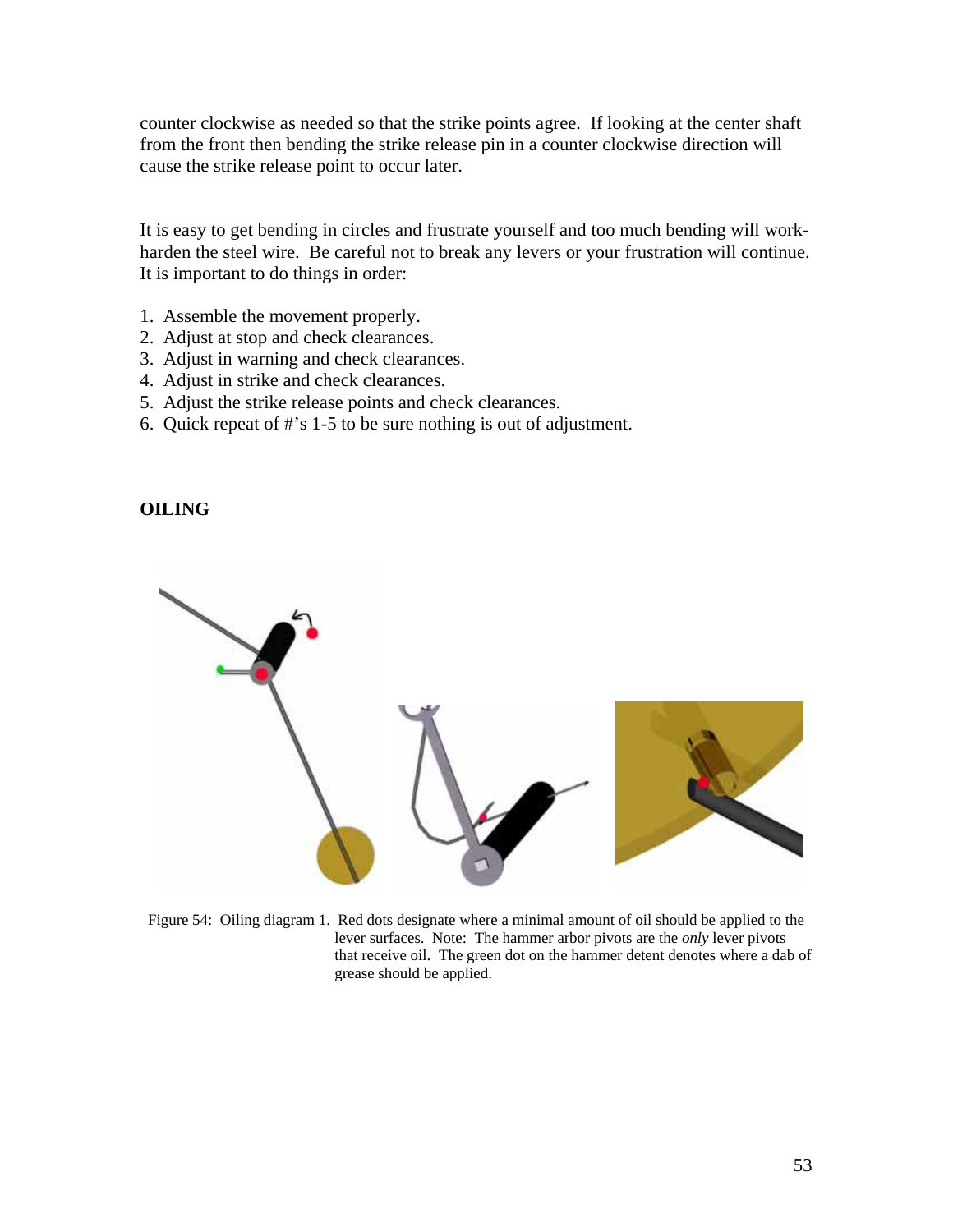

Figure 55: Oiling diagram 2. Red dots designate where a minimal amount of oil should be applied to the lever surfaces.

The pivot points of the hammer lever  $(G)$  are the *only* lever pivots that receive oil. If the other lever pivots are oiled they will become sticky over time and become unreliable. The working surfaces of the levers should all be oiled but with as little as possible. (See oiling diagrams.) The hammer detent  $(M)$  should have a drop of grease applied where it comes into contact with the movement to help dampen the noise and action of the hammer's recoil.

# **FINAL ADJUSTMENT**

Once the movement is back in the case there is one final adjustment that will need to be made. The hammer arm will need to be shaped so that the hammer  $(N)$  hits square and doesn't come to rest against the gong, bell, or rod. It should deliver a solid blow and rebound without rehitting until drawn back for another blow. The hammer  $_N$  and hammer arm should be free to travel for the entire strike without interfering with the pendulum, case, movement, alarm, etc... Reshape the hammer arm until these conditions are met.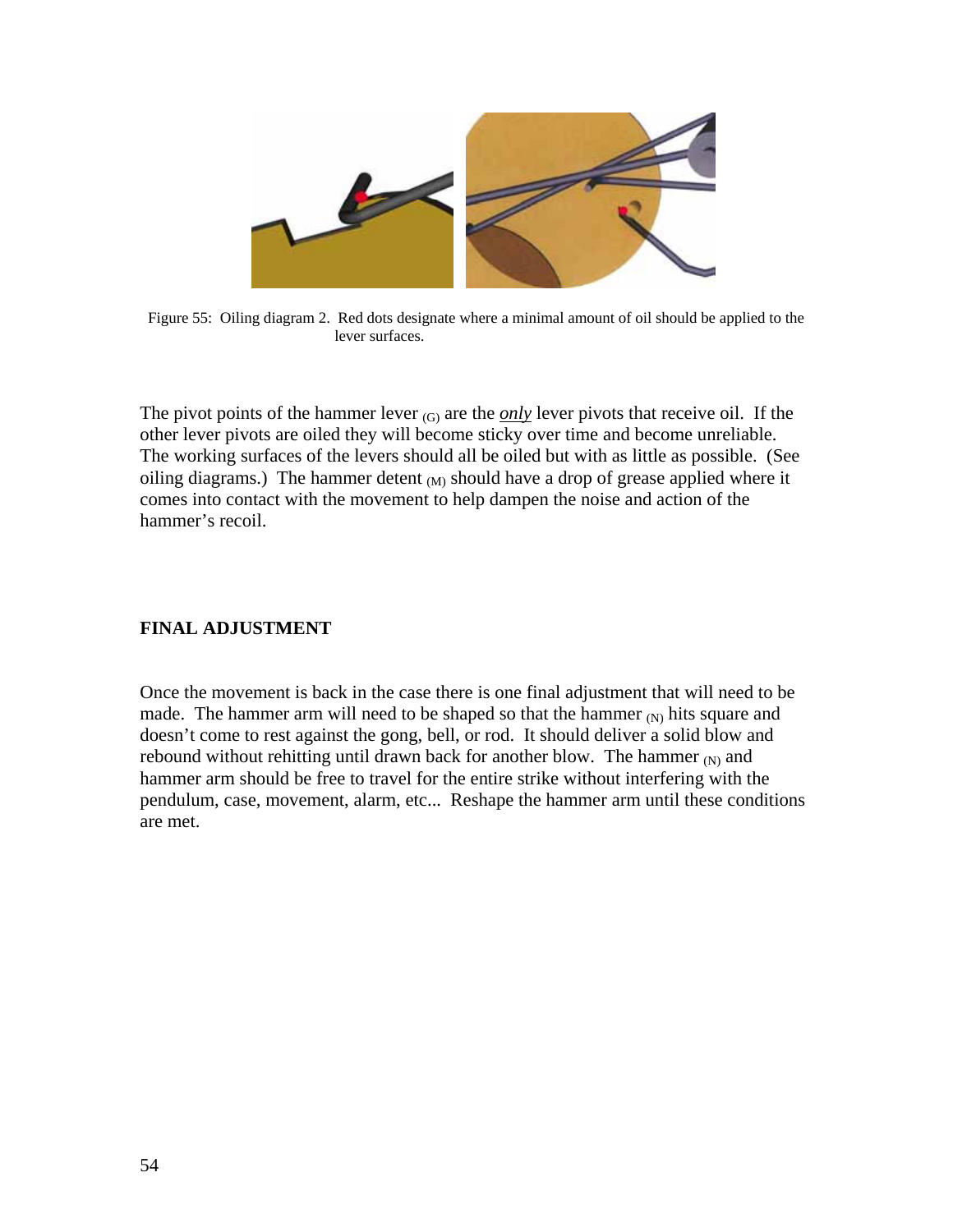# **ADAPTING THIS TO YOUR MOVEMENT**

Hopefully, by now, you have a greater understanding and respect for the service, care, and restoration of the levers of American striking movements. Unfortunately, it would be impossible to cover each and every style variant and include the specific problems inherent to each. That is why learning some universal properties common to all types of mechanisms is a must for a successful restoration. Keeping these in mind will aid you when confronted with something for the first time, something that is unique, or something that has been "made to work." Hopefully, these guidelines will also be applicable to the more complicated chime lever arrangements.

1. Know what the purpose of a lever is and how it functions with the other levers. It is impossible to adjust a lever without knowing what it is supposed to do.

2. Most levers will be straight and true with a minimal amount of bends. Where bends do occur, they will generally be at right angles.

3. Minimize friction on the lever by being sure it is free to move and has all rubbing surfaces free from wear, polished, and clean.

4. Minimize the amount of energy required to lift and release a lever while at the same time maximizing the stability of the lever. For example, a stop lever should be adjusted to work at right angles to the stop so that the lever uses a minimal amount of energy to be released while at the same time having the maximum stopping power.

5. Avoid a lever that is adjusted so that, as it is lifted, the train must work backwards or recoil. For example, a poorly adjusted warning lever will cause the warning wheel to recoil as the lever is raised just prior to strike. This condition robs the time train of power as it tries to rewind the strike train.

6. Pay special attention to a lever's proximity to other parts of the movement. Examine the lever's action and be sure it *can't* interfere with anything. For example, a warning lever that is adjusted too close to the warning wheel could catch the wheel if the end shakes are at an extreme.

7. Consider what effects the adjustment of a lever will have *before* adjusting it. For example, don't adjust the stop lever and the maintenance lever when all that is needed is to adjust the count lever.

8. Don't oil lever pivot points.